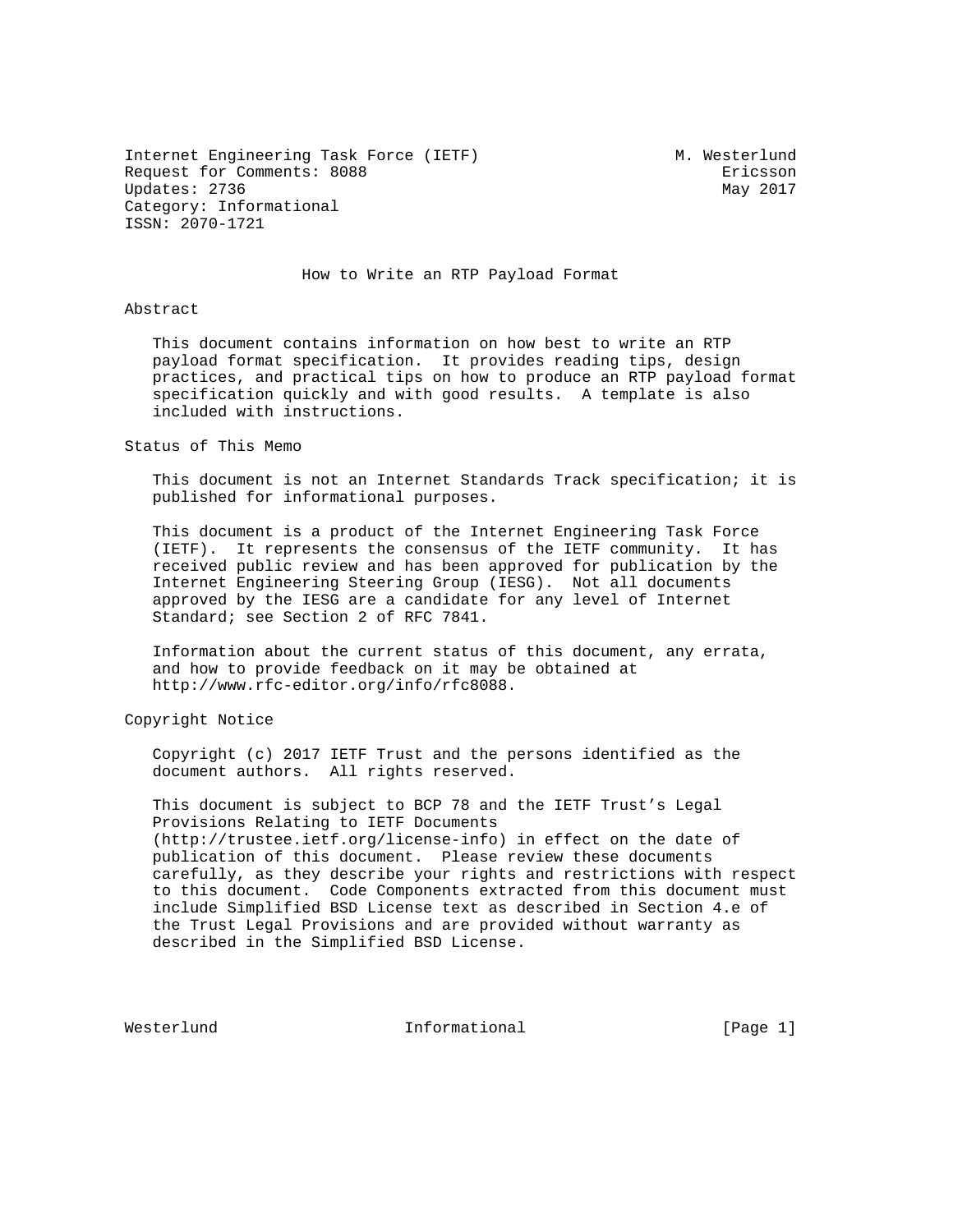| Table of Contents |  |
|-------------------|--|
|-------------------|--|

| 2. |                                                            |  |
|----|------------------------------------------------------------|--|
|    |                                                            |  |
|    |                                                            |  |
|    |                                                            |  |
|    |                                                            |  |
|    | 3.1. Read and Understand the Media Coding Specification  6 |  |
|    |                                                            |  |
|    | 3.2.1. IETF Process and Publication 7                      |  |
|    |                                                            |  |
|    |                                                            |  |
|    |                                                            |  |
|    |                                                            |  |
|    |                                                            |  |
|    |                                                            |  |
|    |                                                            |  |
|    |                                                            |  |
|    |                                                            |  |
|    |                                                            |  |
|    |                                                            |  |
|    |                                                            |  |
|    | 3.5.2. Different Queuing Algorithms 23                     |  |
|    |                                                            |  |
|    | 4. Standardization Process for an RTP Payload Format 24    |  |
|    |                                                            |  |
|    | 4.1.1. Steps from Idea to Publication 25                   |  |
|    |                                                            |  |
|    |                                                            |  |
|    |                                                            |  |
|    |                                                            |  |
|    |                                                            |  |
|    | 4.3. Proprietary and Vendor Specific 30                    |  |
|    | 4.4. Joint Development of Media Coding Specification       |  |
|    |                                                            |  |
|    |                                                            |  |
|    | 5.1. Features of RTP Payload Formats 32                    |  |
|    |                                                            |  |
|    |                                                            |  |
|    | 5.1.3. Interleaving and Transmission Rescheduling 33       |  |
|    | 5.1.4. Media Back Channels 34                              |  |
|    | 5.1.5. Media Scalability 34                                |  |
|    |                                                            |  |
|    | 5.2. Selecting Timestamp Definition 37                     |  |
|    |                                                            |  |

Westerlund 1nformational 1999 [Page 2]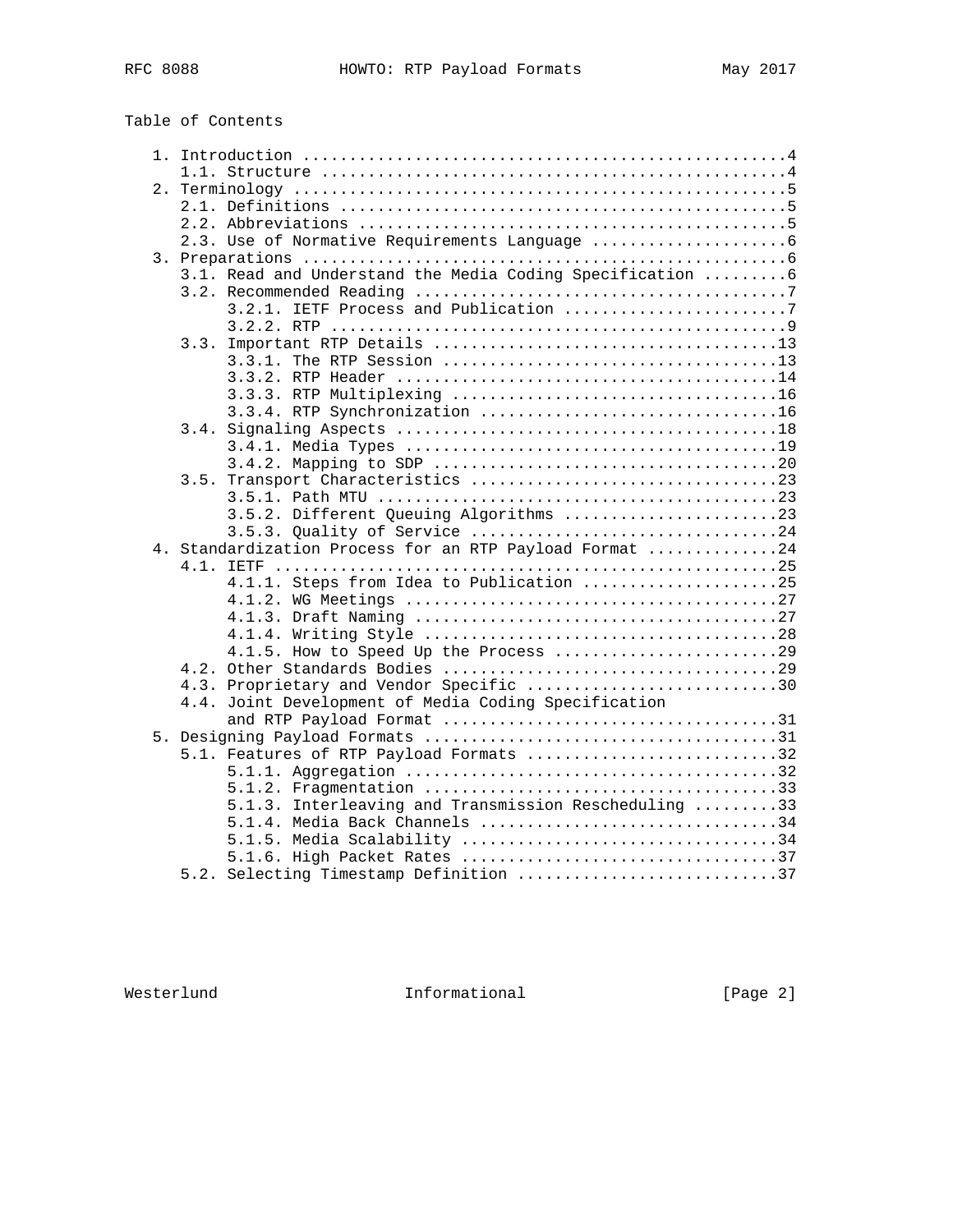| 6. Noteworthy Aspects in Payload Format Design 39      |
|--------------------------------------------------------|
|                                                        |
|                                                        |
|                                                        |
|                                                        |
| 7. Important Specification Sections 42                 |
|                                                        |
|                                                        |
|                                                        |
|                                                        |
|                                                        |
|                                                        |
|                                                        |
|                                                        |
|                                                        |
| Appendix A. RTP Payload Format Template 58             |
| A.1.                                                   |
| A.2.                                                   |
| A.3.                                                   |
| A.4.                                                   |
| A.5.                                                   |
| Conventions, Definitions, and Abbreviations 59<br>A.6. |
| A.7.                                                   |
| A.8.                                                   |
|                                                        |
| A.8.2.                                                 |
| A.8.3.                                                 |
| A.9.                                                   |
|                                                        |
|                                                        |
|                                                        |
| A.11.2.                                                |
|                                                        |
|                                                        |
|                                                        |
|                                                        |
| A.15.1.                                                |
| A.15.2.                                                |
|                                                        |
|                                                        |
|                                                        |
|                                                        |

Westerlund Informational [Page 3]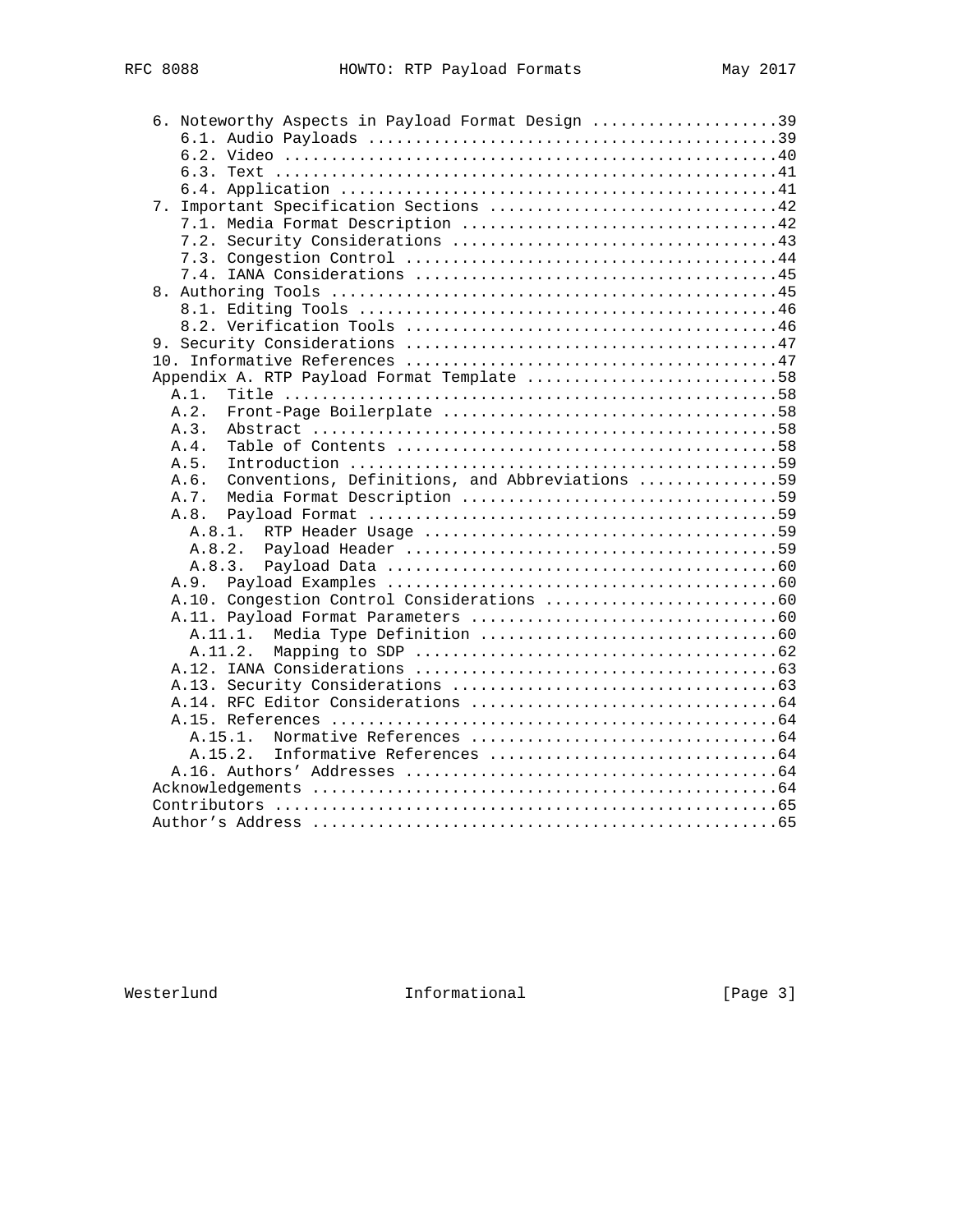## 1. Introduction

 RTP [RFC3550] payload formats define how a specific real-time data format is structured in the payload of an RTP packet. A real-time data format without a payload format specification cannot be transported using RTP. This creates an interest in many individuals/ organizations with media encoders or other types of real-time data to define RTP payload formats. However, the specification of a well designed RTP payload format is nontrivial and requires knowledge of both RTP and the real-time data format.

 This document is intended to help any author of an RTP payload format specification make important design decisions, consider important features of RTP and RTP security, etc. The document is also intended to be a good starting point for any person with little experience in the IETF and/or RTP to learn the necessary steps.

 This document extends and updates the information that is available in "Guidelines for Writers of RTP Payload Format Specifications" [RFC2736]. Since that RFC was written, further experience has been gained on the design and specification of RTP payload formats. Several new RTP profiles and robustness tools have been defined, and these need to be considered.

 This document also discusses the possible venues for defining an RTP payload format: the IETF, other standards bodies, and proprietary ones.

 Note, this document does discuss IETF, IANA, and RFC Editor processes and rules as they were when this document was published. This to make clear how the work to specify an RTP payload formats depends, uses, and interacts with these rules and processes. However, these rules and processes are subject to change and the formal rule and process specifications always takes precedence over what is written here.

## 1.1. Structure

 This document has several different parts discussing different aspects of the creation of an RTP payload format specification. Section 3 discusses the preparations the author(s) should make before starting to write a specification. Section 4 discusses the different processes used when specifying and completing a payload format, with focus on working inside the IETF. Section 5 discusses the design of payload formats themselves in detail. Section 6 discusses current design trends and provides good examples of practices that should be followed when applicable. Following that, Section 7 provides a discussion on important sections in the RTP payload format

Westerlund Informational [Page 4]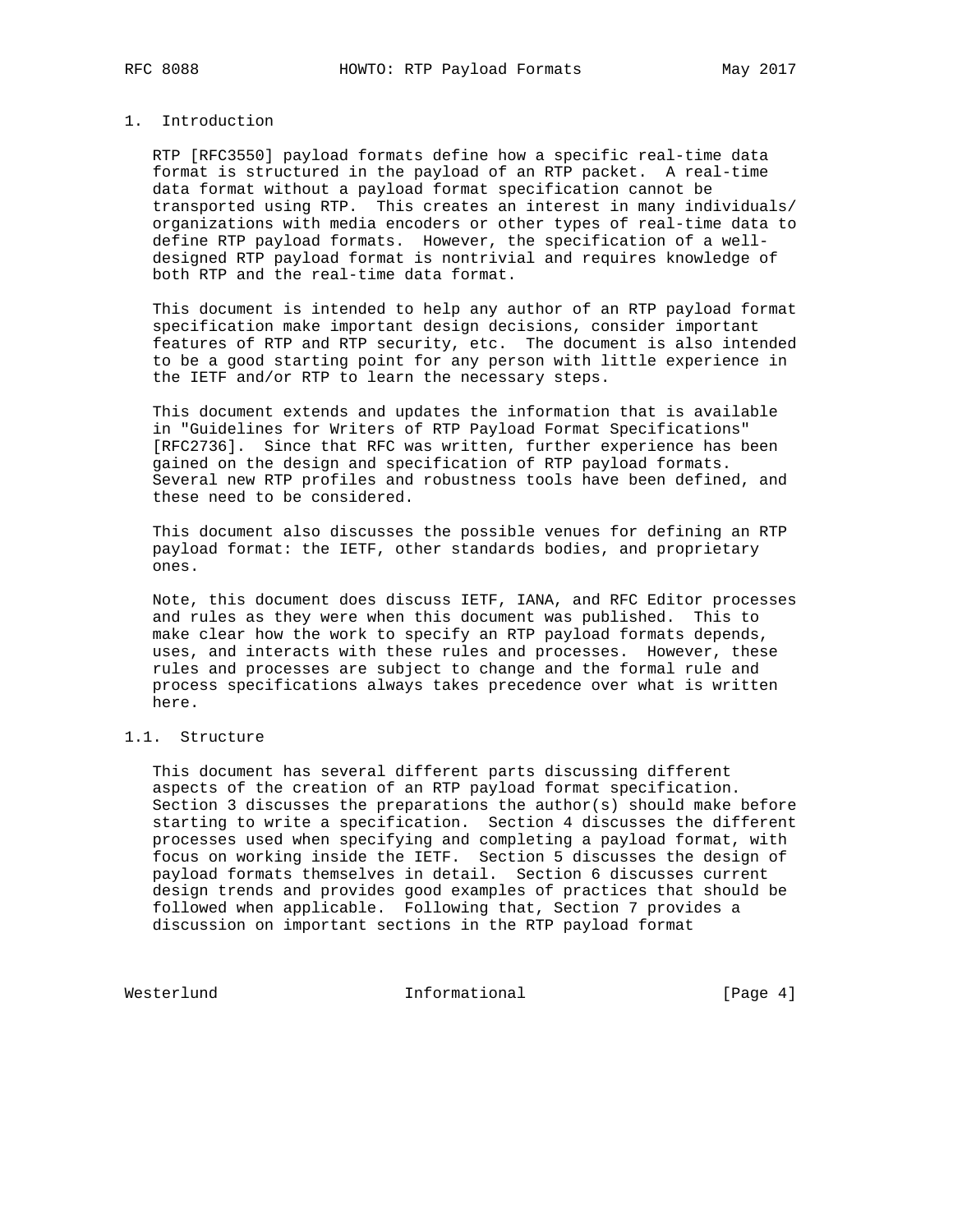specification itself such as Security Considerations and IANA Considerations. This document ends with an appendix containing a template that can be used when writing RTP payload formats specifications.

- 2. Terminology
- 2.1. Definitions
	- RTP Stream: A sequence of RTP packets that together carry part or all of the content of a specific media (audio, video, text, or data whose form and meaning are defined by a specific real-time application) from a specific sender source within a given RTP session.
	- RTP Session: An association among a set of participants communicating with RTP. The distinguishing feature of an RTP session is that each session maintains a full, separate space of synchronization source (SSRC) identifiers. See also Section 3.3.1.
	- RTP Payload Format: The RTP payload format specifies how units of a specific encoded media are put into the RTP packet payloads and how the fields of the RTP packet header are used, thus enabling the format to be used in RTP applications.

 A Taxonomy of Semantics and Mechanisms for Real-Time Transport Protocol (RTP) Sources [RFC7656] defines many useful terms.

- 2.2. Abbreviations
	- ABNF: Augmented Backus-Naur Form [RFC5234]
	- ADU: Application Data Unit
	- ALF: Application Level Framing
	- ASM: Any-Source Multicast
	- BCP: Best Current Practice
	- I-D: Internet-Draft
	- IESG: Internet Engineering Steering Group
	- MTU: Maximum Transmission Unit
	- WG: Working Group

Westerlund 1nformational 1996 [Page 5]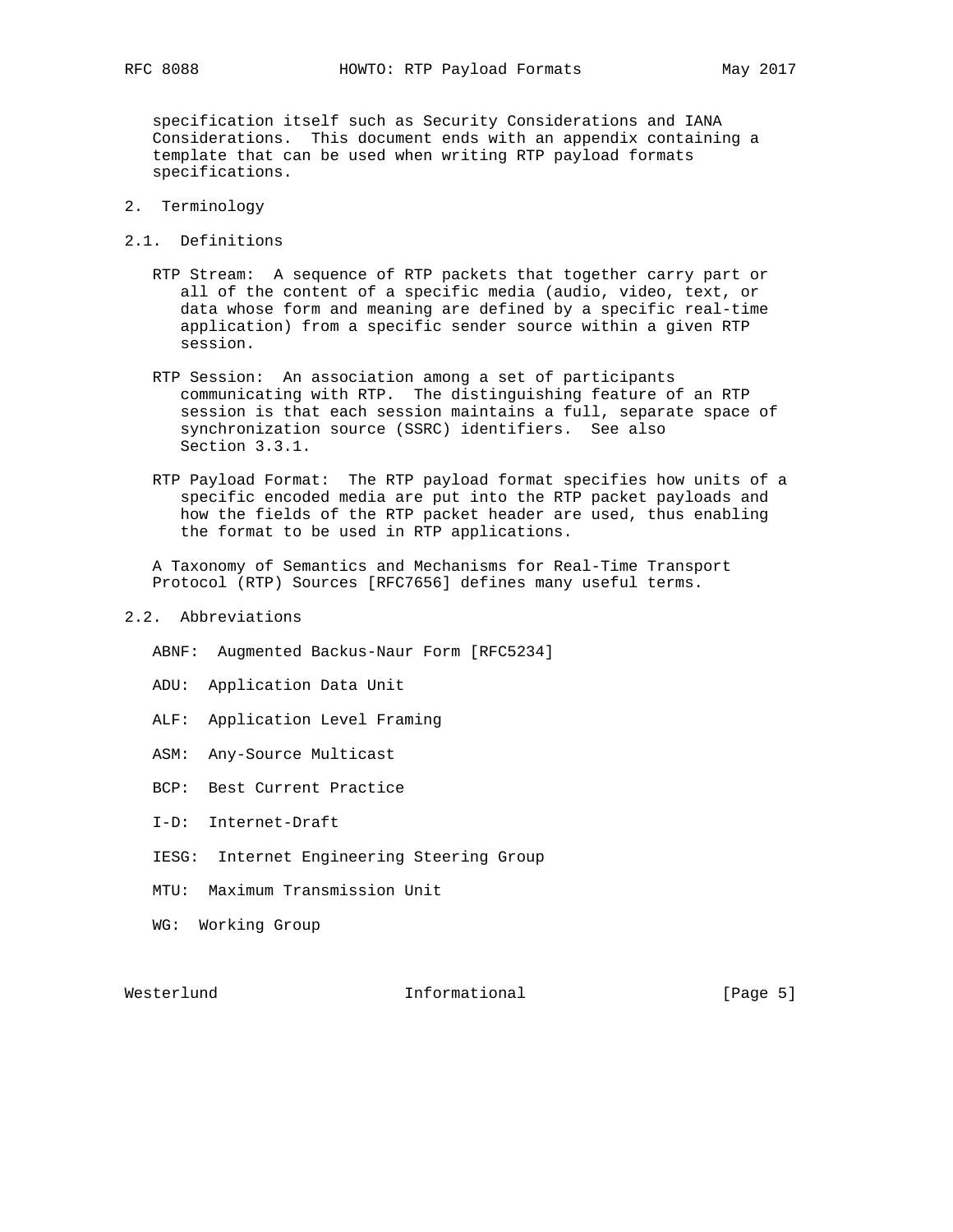QoS: Quality of Service

RFC: Request For Comments

RTP: Real-time Transport Protocol

RTCP: RTP Control Protocol

RTT: Round-Trip Time

SSM: Source-Specific Multicast

2.3. Use of Normative Requirements Language

 As this document is both Informational and instructional rather than a specification, this document does not use any RFC 2119 language and the use of "may", "should", "recommended", and "must" carries no special connotation.

3. Preparations

 RTP is a complex real-time media delivery framework, and it has a lot of details that need to be considered when writing an RTP payload format. It is also important to have a good understanding of the media codec / format so that all of its important features and properties are considered. Only when one has sufficient understanding of both parts can one produce an RTP payload format of high quality. On top of this, one needs to understand the process within the IETF and especially the Working Group responsible for standardizing payload formats (currently the PAYLOAD WG) to go quickly from the initial idea stage to a finished RFC. This and the next sections help an author prepare himself in those regards.

3.1. Read and Understand the Media Coding Specification

 It may be obvious, but it is necessary for an author of an RTP payload specification to have a solid understanding of the media to be transported. Important are not only the specifically spelled out transport aspects (if any) in the media coding specification, but also core concepts of the underlying technology. For example, an RTP payload format for video coded with inter-picture prediction will perform poorly if the payload designer does not take the use of inter-picture prediction into account. On the other hand, some (mostly older) media codecs offer error-resilience tools against bit errors, which, when misapplied over RTP, in almost all cases would only introduce overhead with no measurable return.

Westerlund 1nformational 1992 [Page 6]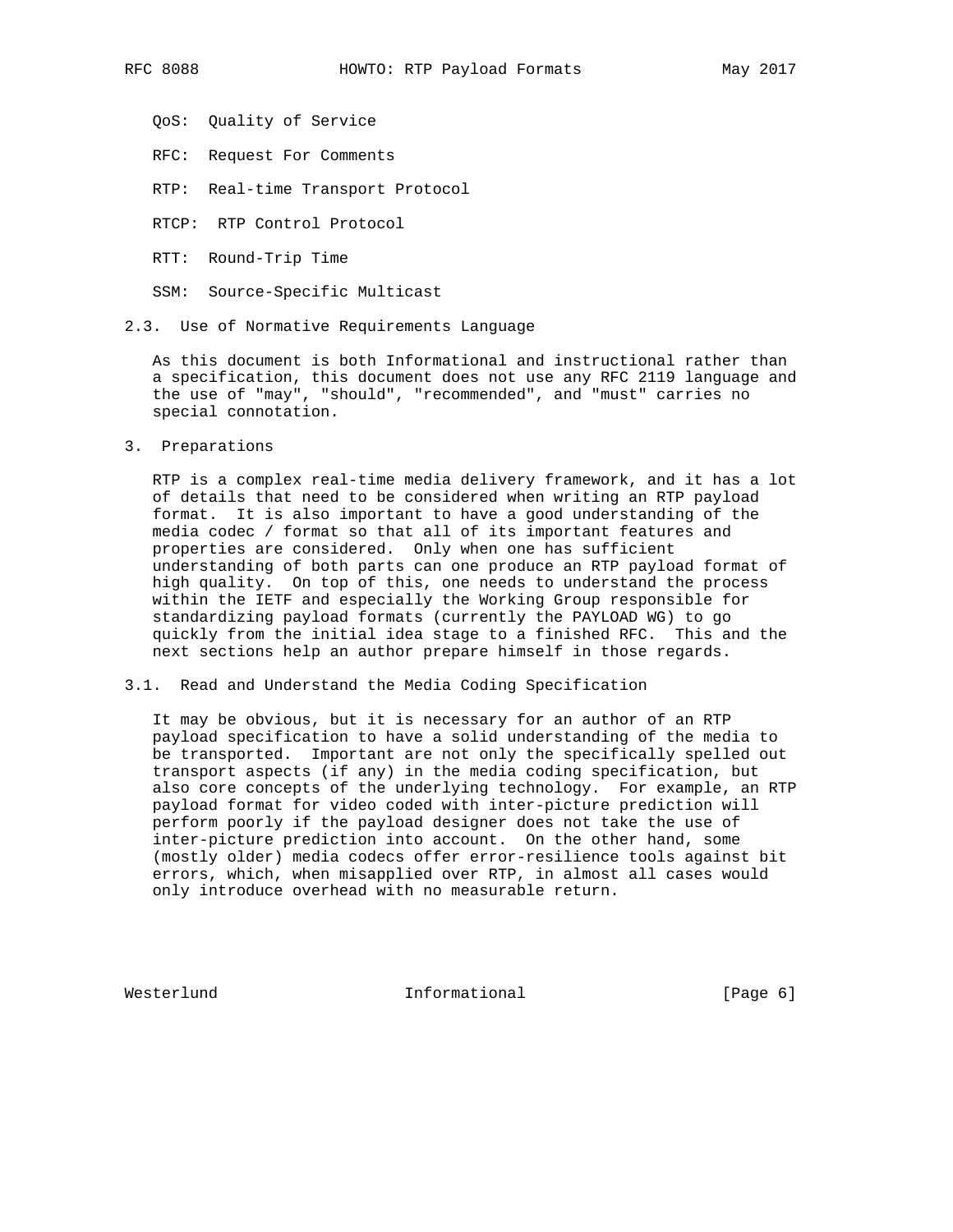#### 3.2. Recommended Reading

 The following subsections list a number of documents. Not all need to be read in full detail. However, an author basically needs to be aware of everything listed below.

#### 3.2.1. IETF Process and Publication

 Newcomers to the IETF are strongly recommended to read the "Tao of the IETF" [TAO] that goes through most things that one needs to know about the IETF: the history, organizational structure, how the WGs and meetings work, etc.

 It is very important to note and understand the IETF Intellectual Property Rights (IPR) policy that requires early disclosures based on personal knowledge from anyone contributing in IETF. The IETF policies associated with IPR are documented in BCP 78 [BCP78] (related to copyright, including software copyright, for example, code) and BCP 79 [BCP79] (related to patent rights). These rules may be different from other standardization organizations. For example, a person that has a patent or a patent application that he or she reasonably and personally believes to cover a mechanism that gets added to the Internet-Draft they are contributing to (e.g., by submitting the draft, posting comments or suggestions on a mailing list, or speaking at a meeting) will need to make a timely IPR disclosure. Read the above documents for the authoritative rules. Failure to follow the IPR rules can have dire implications for the specification and the author(s) as discussed in [RFC6701].

 Note: These IPR rules apply on what is specified in the RTP payload format Internet-Draft (and later RFC); an IPR that relates to a codec specification from an external body does not require IETF IPR disclosure. Informative text explaining the nature of the codec would not normally require an IETF IPR declaration. Appropriate IPR declarations for the codec itself would normally be found in files of the external body defining the codec, in accordance with that external body's own IPR rules.

 The main part of the IETF process is formally defined in BCP 9 [BCP9]. BCP 25 [BCP25] describes the WG process, the relation between the IESG and the WG, and the responsibilities of WG Chairs and participants.

 It is important to note that the RFC Series contains documents of several different publication streams as defined by The RFC Series and RFC Editor [RFC4844]. The most important stream for RTP payload formats authors is the IETF Stream. In this stream, the work of the IETF is published. The stream contains documents of several

Westerlund 1nformational 1999 [Page 7]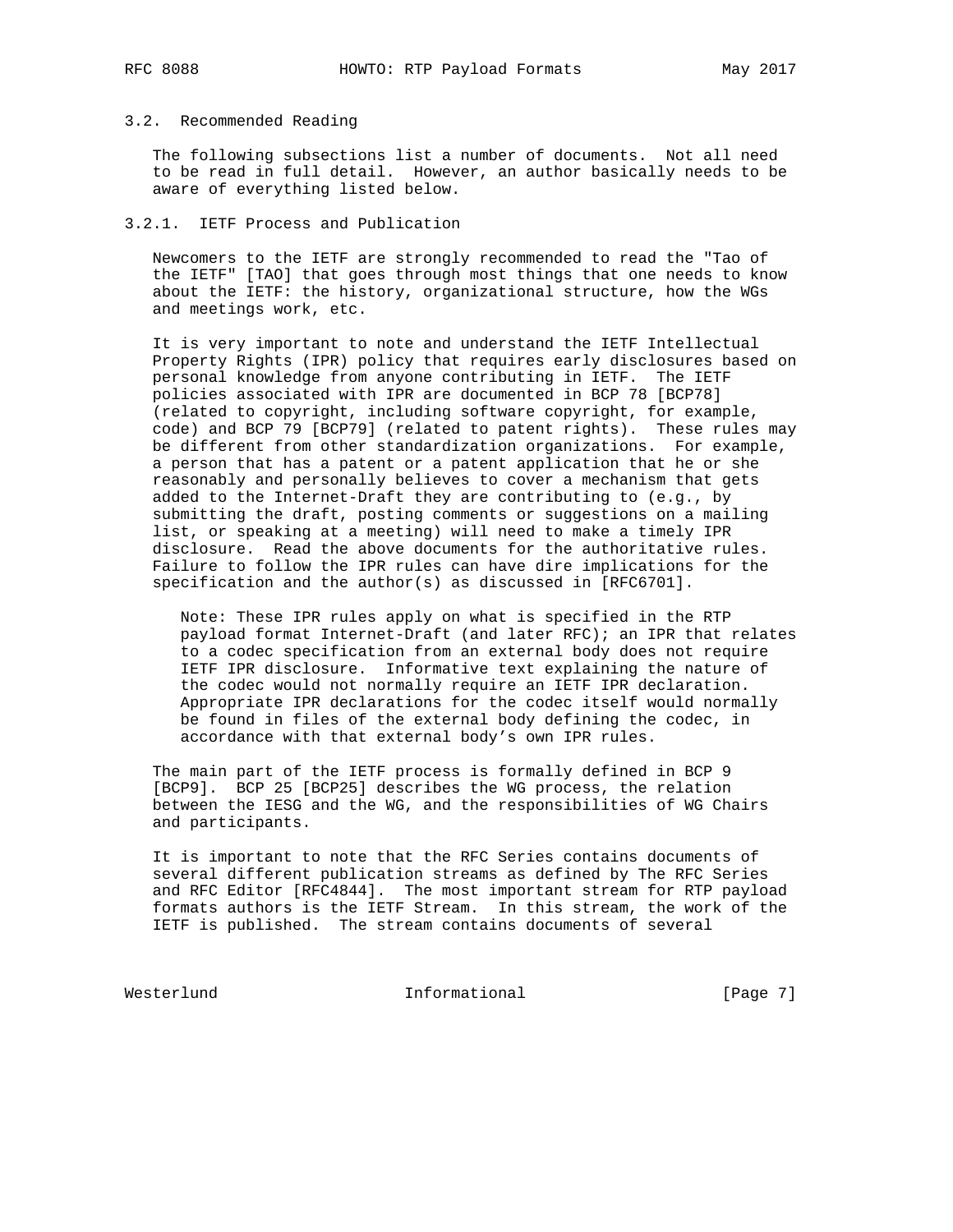different categories: Standards Track, Informational, Experimental, Best Current Practice, and Historic. "Standards Track" contains two maturity levels: Proposed Standard and Internet Standard [RFC6410]. A Standards Track document must start as a Proposed Standard; after successful deployment and operational experience with at least two implementations, it can be moved to an Internet Standard. The Independent Submission Stream could appear to be of interest as it provides a way of publishing documents of certain categories such as Experimental and Informational with a different review process. However, as long as IETF has a WG that is chartered to work on RTP payload formats, this stream should not be used.

 As the content of a given RFC is not allowed to change once published, the only way to modify an RFC is to write and publish a new one that either updates or replaces the old one. Therefore, whether reading or referencing an RFC, it is important to consider both the Category field in the document header and to check if the RFC is the latest on the subject and still valid. One way of checking the current status of an RFC is to use the RFC Editor's RFC search page (https://www.rfc-editor.org/search), which displays the current status and which if any RFC has updated or obsoleted it. The RFC Editor search engine will also indicate if there exist any errata reports for the RFC. Any verified errata report contains issues of significant importance with the RFC; thus, they should be known prior to an update and replacement publication.

 Before starting to write a draft, one should also read the Internet- Draft writing guidelines (http://www.ietf.org/ietf/1id guidelines.txt), the I-D checklist (http://www.ietf.org/ID- Checklist.html), and the RFC Style Guide [RFC7322]. Another document that can be useful is "Guide for Internet Standards Writers" [RFC2360].

 There are also a number of documents to consider in the process of writing drafts intended to become RFCs. These are important when writing certain types of text.

- RFC 2606: When writing examples using DNS names in Internet-Drafts, those names shall be chosen from the example.com, example.net, and example.org domains.
- RFC 3849: Defines the range of IPv6 unicast addresses (2001:DB8::/32) that should be used in any examples.
- RFC 5737: Defines the ranges of IPv4 unicast addresses reserved for documentation and examples: 192.0.2.0/24, 198.51.100.0/24, and 203.0.113.0/24.

Westerlund 1nformational 1992 [Page 8]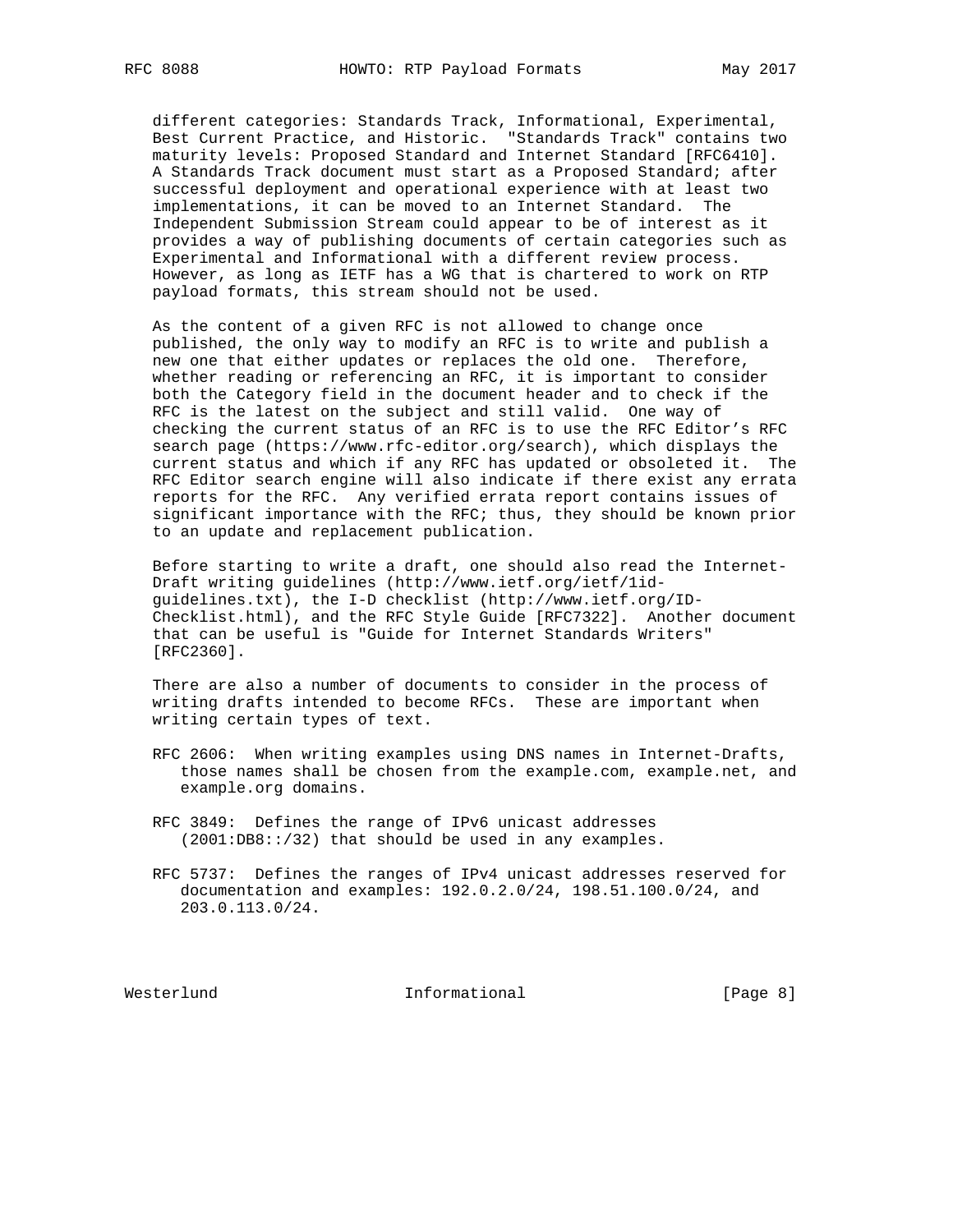- 
- RFC 5234: Augmented Backus-Naur Form (ABNF) is often used when writing text field specifications. Not commonly used in RTP payload formats, but may be useful when defining media type parameters of some complexity.

## 3.2.2. RTP

 The recommended reading for RTP consists of several different parts: design guidelines, the RTP protocol, profiles, robustness tools, and media-specific recommendations.

 Any author of RTP payload formats should start by reading "Guidelines for Writers of RTP Payload Format Specifications" [RFC2736], which contains an introduction to the Application Level Framing (ALF) principle, the channel characteristics of IP channels, and design guidelines for RTP payload formats. The goal of ALF is to be able to transmit Application Data Units (ADUs) that are independently usable by the receiver in individual RTP packets, thus minimizing dependencies between RTP packets and the effects of packet loss.

 Then, it is advisable to learn more about the RTP protocol, by studying the RTP specification "RTP: A Transport Protocol for Real- Time Applications" [RFC3550] and the existing profiles. As a complement to the Standards Track documents, there exists a book totally dedicated to RTP [CSP-RTP]. There exist several profiles for RTP today, but all are based on "RTP Profile for Audio and Video Conferences with Minimal Control" [RFC3551] (abbreviated as RTP/AVP). The other profiles that one should know about are "The Secure Real time Transport Protocol (SRTP)" (RTP/SAVP) [RFC3711], "Extended RTP Profile for RTCP-based Feedback (RTP/AVPF)" [RFC4585], and "Extended Secure Real-time Transport Control Protocol (RTCP)-Based Feedback (RTP/SAVPF)" [RFC5124]. It is important to understand RTP and the RTP/AVP profile in detail. For the other profiles, it is sufficient to have an understanding of what functionality they provide and the limitations they create.

 A number of robustness tools have been developed for RTP. The tools are for different use cases and real-time requirements.

 RFC 2198: "RTP Payload for Redundant Audio Data" [RFC2198] provides functionalities to transmit redundant copies of audio or text payloads. These redundant copies are sent together with a primary format in the same RTP payload. This format relies on the RTP timestamp to determine where data belongs in a sequence; therefore, it is usually most suitable to be used with audio. However, the RTP Payload format for T.140 [RFC4103] text format also uses this format. The format's major property is that it only preserves the timestamp of the redundant payloads, not the

Westerlund Informational [Page 9]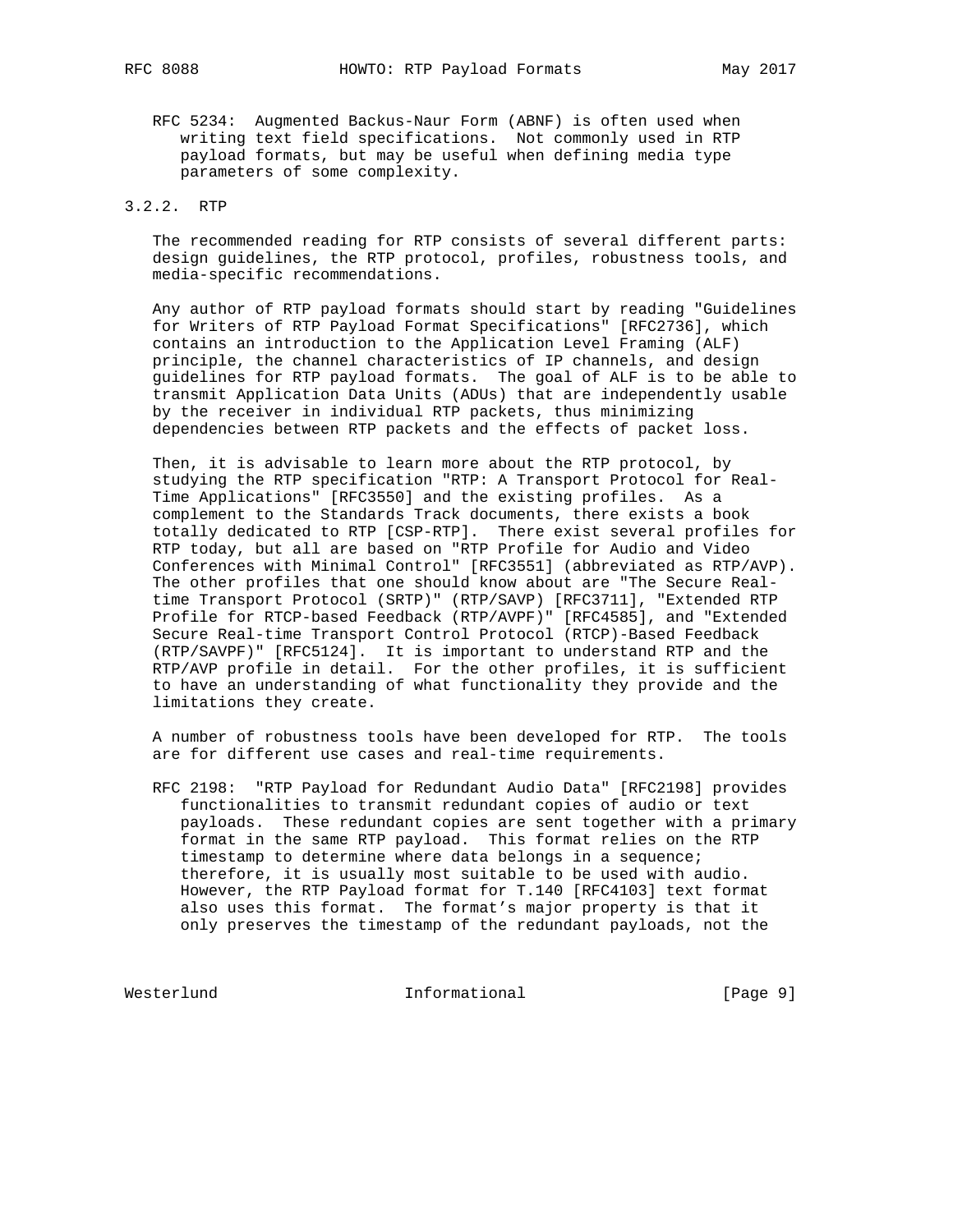original sequence number. This makes it unusable for most video formats. This format is also only suitable for media formats that produce relatively small RTP payloads.

- RFC 6354: The "Forward-Shifted RTP Redundancy Payload Support" [RFC6354] is a variant of RFC 2198 that allows the redundant data to be transmitted prior to the original.
- RFC 5109: The "RTP Payload Format for Generic Forward Error Correction" [RFC5109] provides an XOR-based Forward Error Correction (FEC) of the whole or parts of a number of RTP packets. This specification replaced the previous specification for XOR based FEC [RFC2733]. These FEC packets are sent in a separate stream or as a redundant encoding using RFC 2198. This FEC scheme has certain restrictions in the number of packets it can protect. It is suitable for applications with low-to-medium delay tolerance with a limited amount of RTP packets.
- RFC 6015: "RTP Payload Format for 1-D Interleaved Parity Forward Error Correction (FEC)" [RFC6015] provides a variant of the XOR based Generic protection defined in [RFC2733]. The main difference is to use interleaving scheme on which packets gets included as source packets for a particular protection packet. The interleaving is defined by using every L packets as source data and then producing protection data over D number of packets. Thus, each block of D x L source packets will result in L number of Repair packets, each capable of repairing one loss. The goal is to provide better burst-error robustness when the packet rate is higher.
- FEC Framework: "Forward Error Correction (FEC) Framework" [RFC6363] defines how to use FEC protection for arbitrary packet flows. This framework can be applied for RTP/RTCP packet flows, including using RTP for transmission of repair symbols, an example is in "RTP Payload Format for Raptor Forward Error Correction (FEC)" [RFC6682].
- RTP Retransmission: The RTP retransmission scheme [RFC4588] is used for semi-reliability of the most important RTP packets in a RTP stream. The level of reliability between semi- and in-practice full reliability depends on the targeted properties and situation where parameters such as round-trip time (RTT) allowed additional overhead and allowable delay. It often requires the application to be quite delay tolerant as a minimum of one round-trip time plus processing delay is required to perform a retransmission. Thus, it is mostly suitable for streaming applications but may also be usable in certain other cases when operating in networks with short round-trip times.

Westerlund Informational [Page 10]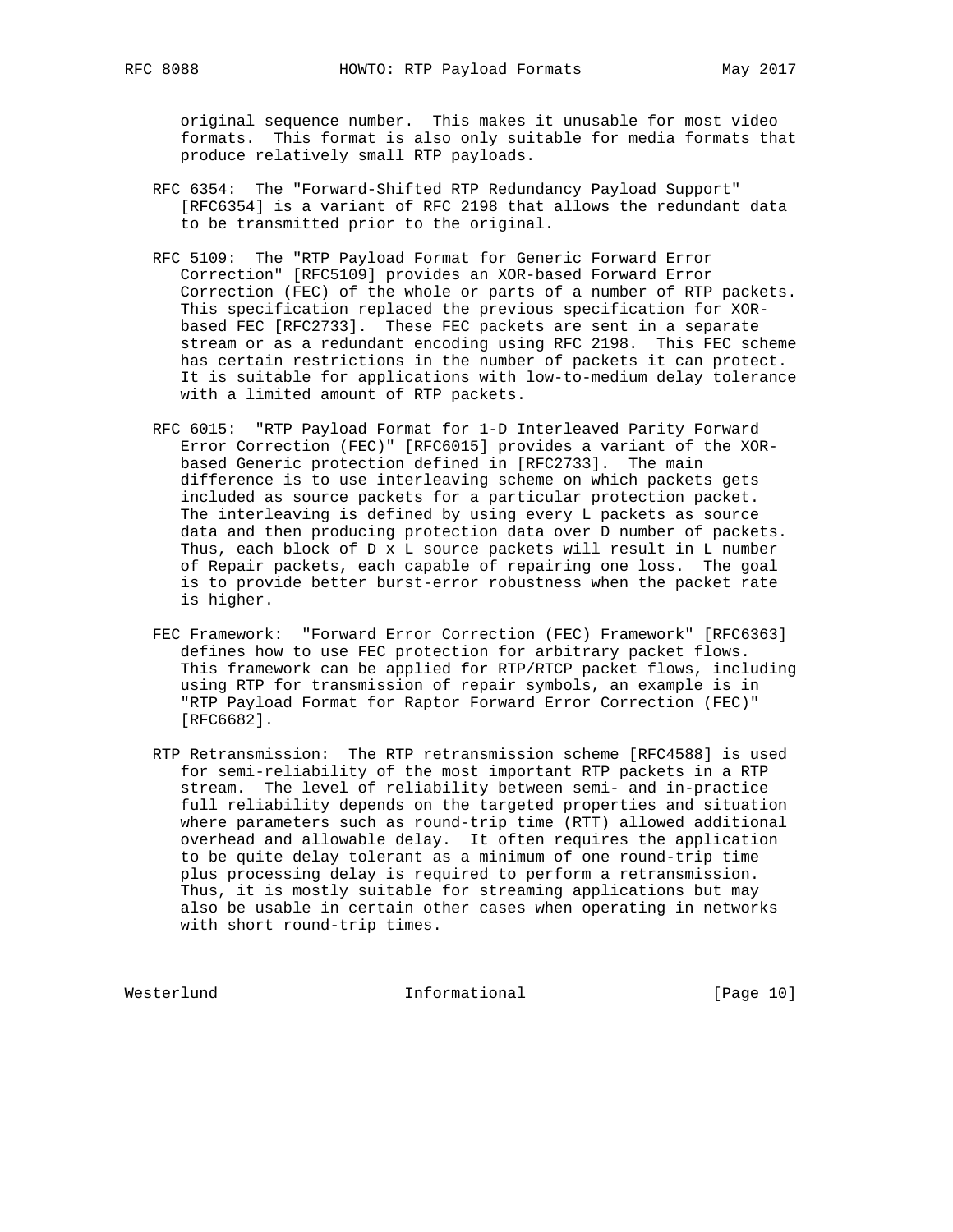- - RTP over TCP: RFC 4571 [RFC4571] defines how one sends RTP and RTCP packets over connection-oriented transports like TCP. If one uses TCP, one gets reliability for all packets but loses some of the real-time behavior that RTP was designed to provide. Issues with TCP transport of real-time media include head-of-line blocking and wasting resources on retransmission of data that is already late. TCP is also limited to point-to-point connections, which further restricts its applicability.

 There have been both discussion and design of RTP payload formats, e.g., Adaptive Multi-Rate (AMR) and AMR Wideband (AMR-WB) [RFC4867], supporting the unequal error detection provided by UDP-Lite [RFC3828]. The idea is that by not having a checksum over part of the RTP payload one can allow bit errors from the lower layers. By allowing bit errors one can increase the efficiency of some link layers and also avoid unnecessary discarding of data when the payload and media codec can get at least some benefit from the data. The main issue is that one has no idea of the level of bit errors present in the unprotected part of the payload. This makes it hard or impossible to determine whether or not one can design something usable. Payload format designers are not recommended to consider features for unequal error detection using UDP-Lite unless very clear requirements exist.

There also exist some management and monitoring extensions.

- RFC 2959: The RTP protocol Management Information Database (MIB) [RFC2959] that is used with SNMP [RFC3410] to configure and retrieve information about RTP sessions.
- RFC 3611: The RTCP Extended Reports (RTCP XR) [RFC3611] consists of a framework for reports sent within RTCP. It can easily be extended by defining new report formats, which has and is occurring. The XRBLOCK WG in the IETF is chartered (at the time of writing) with defining new report formats. The list of specified formats is available in IANA's RTCP XR Block Type registry (http://www.iana.org/assignments/rtcp-xr-block-types/). The report formats that are defined in RFC 3611 provide report information on packet loss, packet duplication, packet reception times, RTCP statistics summary, and VoIP Quality. [RFC3611] also defines a mechanism that allows receivers to calculate the RTT to other session participants when used.
- RMONMIB: The Remote Network Monitoring WG has defined a mechanism [RFC3577] based on usage of the MIB that can be an alternative to RTCP XR.

Westerlund Informational [Page 11]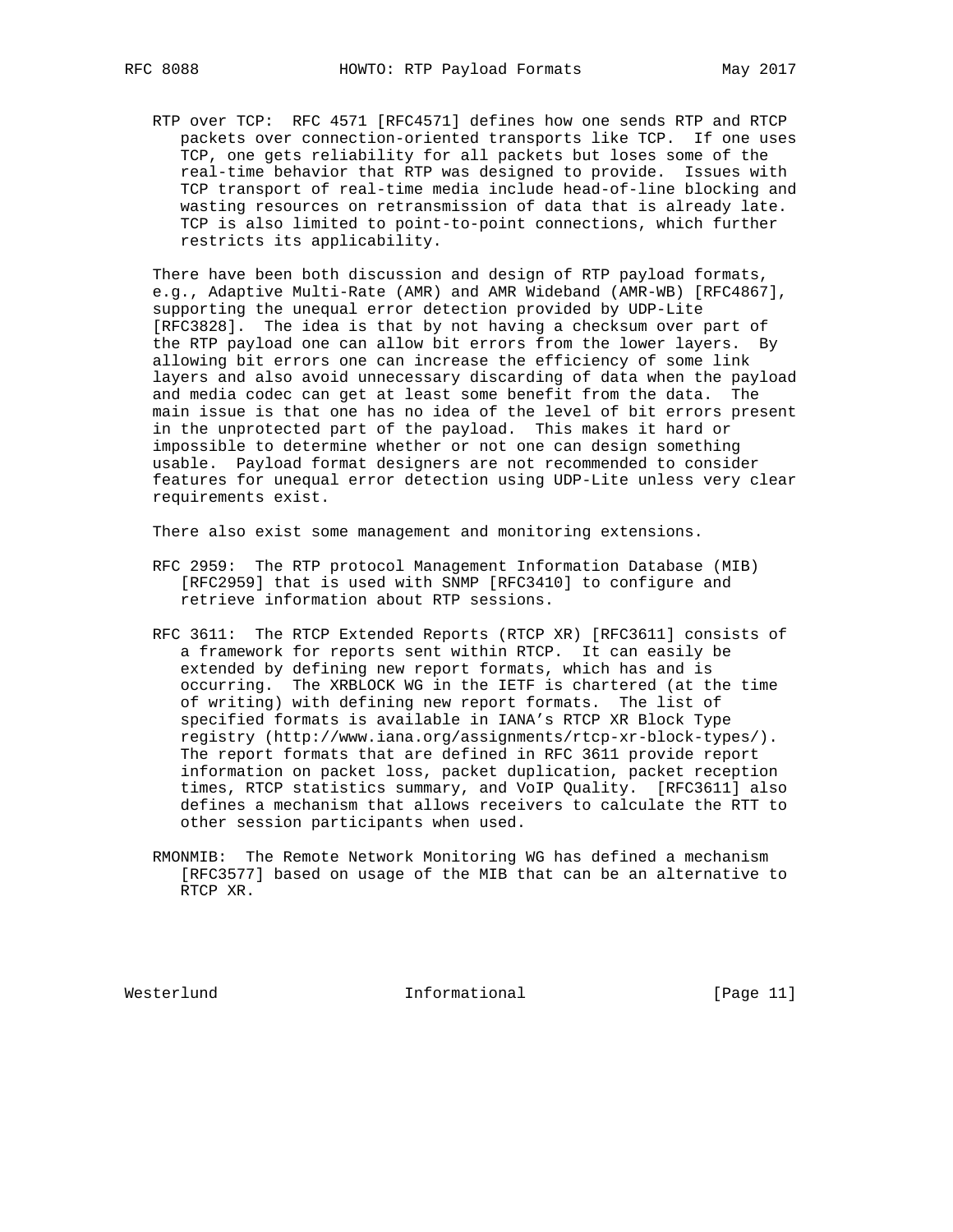A number of transport optimizations have also been developed for use in certain environments. They are all intended to be transparent and do not require special consideration by the RTP payload format writer. Thus, they are primarily listed here for informational reasons.

- RFC 2508: "Compressing IP/UDP/RTP Headers for Low-Speed Serial Links" (CRTP) [RFC2508] is the first IETF-developed RTP header compression mechanism. It provides quite good compression; however, it has clear performance problems when subject to packet loss or reordering between compressor and decompressor.
- RFCs 3095 and 5795: These are the base specifications of the robust header compression (ROHC) protocol version 1 [RFC3095] and version 2 [RFC5795]. This solution was created as a result of CRTP's lack of performance when compressed packets are subject to loss.
- RFC 3545: Enhanced compressed RTP (E-CRTP) [RFC3545] was developed to provide extensions to CRTP that allow for better performance over links with long RTTs, packet loss, and/or reordering.
- RFC 4170: "Tunneling Multiplexed Compressed RTP (TCRTP)" [RFC4170] is a solution that allows header compression within a tunnel carrying multiple multiplexed RTP flows. This is primarily used in voice trunking.

 There exist a couple of different security mechanisms that may be used with RTP. By definition, generic mechanisms are transparent for the RTP payload format and do not need special consideration by the format designer. The main reason that different solutions exist is that different applications have different requirements; thus, different solutions have been developed. For more discussion on this, please see "Options for Securing RTP Sessions" [RFC7201] and "Securing the RTP Framework: Why RTP Does Not Mandate a Single Media Security Solution" [RFC7202]. The main properties for an RTP security mechanism are to provide confidentiality for the RTP payload, integrity protection to detect manipulation of payload and headers, and source authentication. Not all mechanisms provide all of these features, a point that will need to be considered when a specific mechanisms is chosen.

 The profile for Secure RTP - SRTP (RTP/SAVP) [RFC3711] and the derived profile (RTP/SAVPF [RFC5124]) are a solution that enables confidentiality, integrity protection, replay protection, and partial source authentication. It is the solution most commonly used with RTP at the time of writing this document. There exist several key management solutions for SRTP, as well other choices, affecting the

Westerlund Informational [Page 12]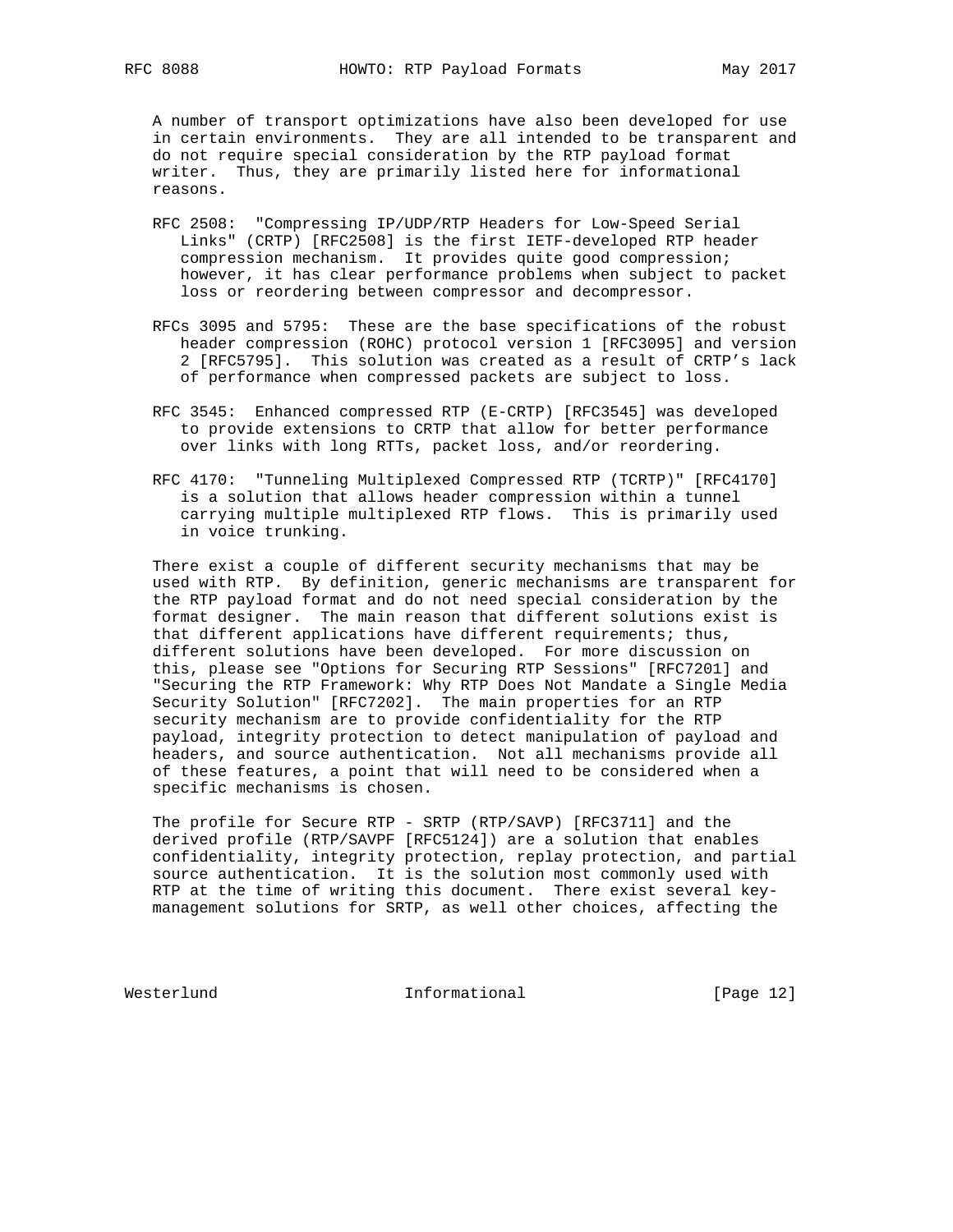security properties. For a more in-depth review of the options and solutions other than SRTP consult "Options for Securing RTP Sessions" [RFC7201].

3.3. Important RTP Details

 This section reviews a number of RTP features and concepts that are available in RTP, independent of the payload format. The RTP payload format can make use of these when appropriate, and even affect the behavior (RTP timestamp and marker bit), but it is important to note that not all features and concepts are relevant to every payload format. This section does not remove the necessity to read up on RTP. However, it does point out a few important details to remember when designing a payload format.

#### 3.3.1. The RTP Session

The definition of the RTP session from RFC 3550 is:

 An association among a set of participants communicating with RTP. A participant may be involved in multiple RTP sessions at the same time. In a multimedia session, each medium is typically carried in a separate RTP session with its own RTCP packets unless the encoding itself multiplexes multiple media into a single data stream. A participant distinguishes multiple RTP sessions by reception of different sessions using different pairs of destination transport addresses, where a pair of transport addresses comprises one network address plus a pair of ports for RTP and RTCP. All participants in an RTP session may share a common destination transport address pair, as in the case of IP multicast, or the pairs may be different for each participant, as in the case of individual unicast network addresses and port pairs. In the unicast case, a participant may receive from all other participants in the session using the same pair of ports, or may use a distinct pair of ports for each.

 The distinguishing feature of an RTP session is that each session maintains a full, separate space of SSRC identifiers (defined next). The set of participants included in one RTP session consists of those that can receive an SSRC identifier transmitted by any one of the participants either in RTP as the SSRC or a CSRC (also defined below) or in RTCP. For example, consider a three party conference implemented using unicast UDP with each participant receiving from the other two on separate port pairs. If each participant sends RTCP feedback about data received from one other participant only back to that participant, then the conference is composed of three separate point-to-point RTP sessions. If each participant provides RTCP feedback about its

Westerlund Informational [Page 13]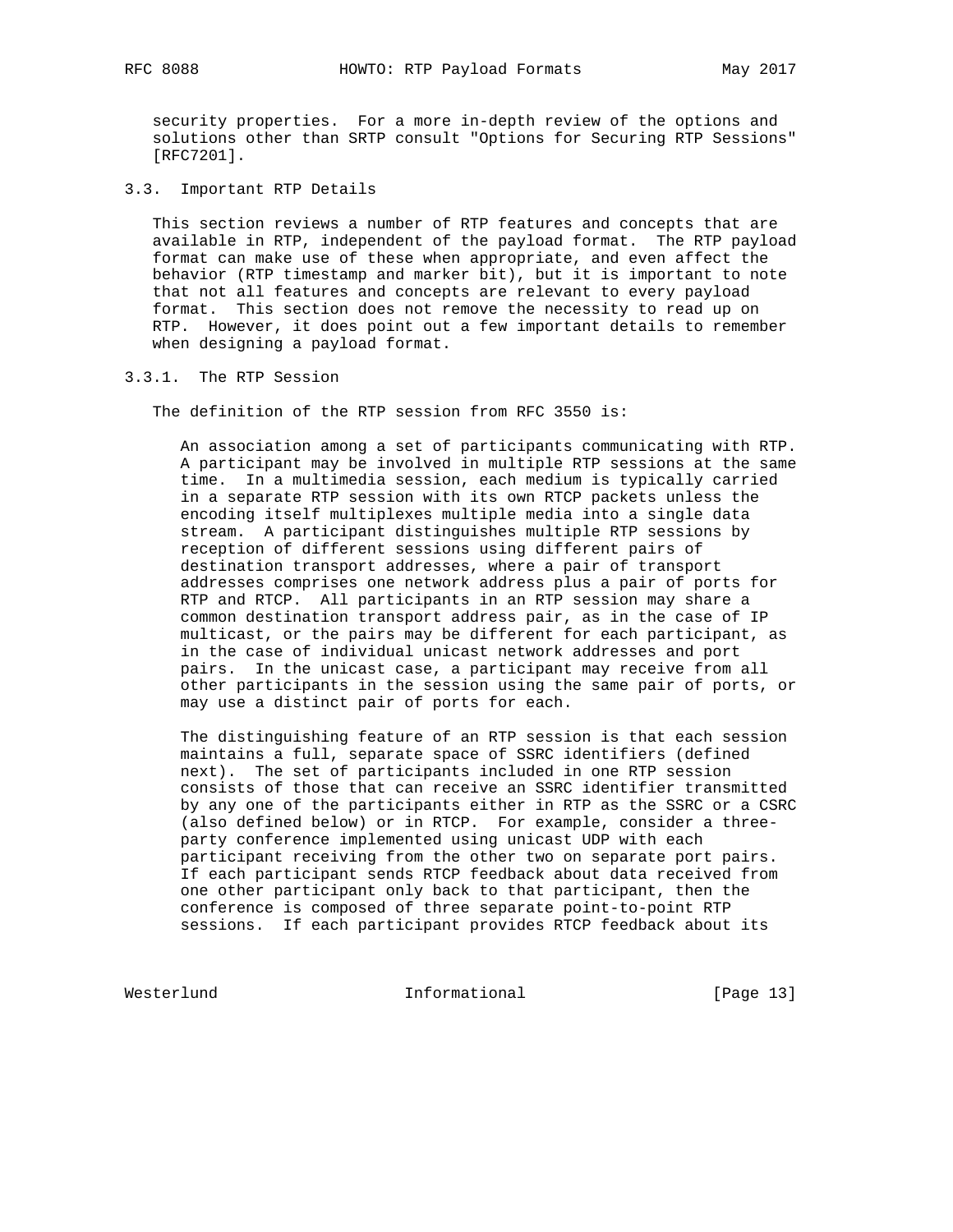reception of one other participant to both of the other participants, then the conference is composed of one multi-party RTP session. The latter case simulates the behavior that would occur with IP multicast communication among the three participants.

 The RTP framework allows the variations defined here, but a particular control protocol or application design will usually impose constraints on these variations.

## 3.3.2. RTP Header

 The RTP header contains a number of fields. Two fields always require additional specification by the RTP payload format, namely the RTP timestamp and the marker bit. Certain RTP payload formats also use the RTP sequence number to realize certain functionalities, primarily related to the order of their application data units. The payload type is used to indicate the used payload format. The SSRC is used to distinguish RTP packets from multiple senders and media sources identifying the RTP stream. Finally, [RFC5285] specifies how to transport payload format independent metadata relating to the RTP packet or stream.

- Marker Bit: A single bit normally used to provide important indications. In audio, it is normally used to indicate the start of a talk burst. This enables jitter buffer adaptation prior to the beginning of the burst with minimal audio quality impact. In video, the marker bit is normally used to indicate the last packet part of a frame. This enables a decoder to finish decoding the picture, where it otherwise may need to wait for the next packet to explicitly know that the frame is finished.
	- Timestamp: The RTP timestamp indicates the time instance the media sample belongs to. For discrete media like video, it normally indicates when the media (frame) was sampled. For continuous media, it normally indicates the first time instance the media present in the payload represents. For audio, this is the sampling time of the first sample. All RTP payload formats must specify the meaning of the timestamp value and the clock rates allowed. Selecting a timestamp rate is an active design choice and is further discussed in Section 5.2.

 Discontinuous Transmission (DTX) that is common among speech codecs, typically results in gaps or jumps in the timestamp values due to that there is no media payload to transmit and the next used timestamp value represent the actual sampling time of the data transmitted.

Westerlund Informational [Page 14]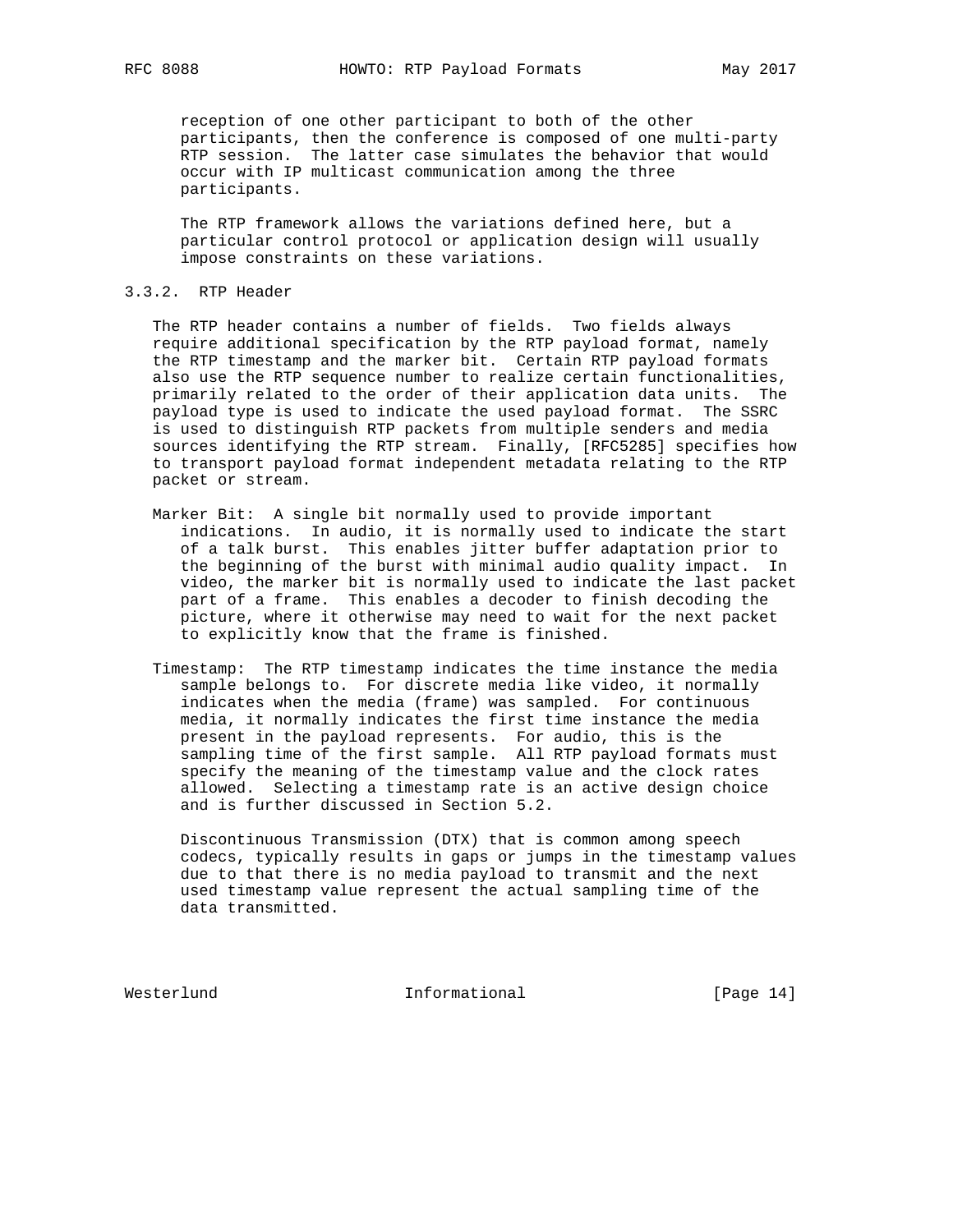- Sequence Number: The sequence number is monotonically increasing and is set as the packet is sent. This property is used in many payload formats to recover the order of everything from the whole stream down to fragments of application data units (ADUs) and the order they need to be decoded. Discontinuous transmissions do not result in gaps in the sequence number, as it is monotonically increasing for each sent RTP packet.
- Payload Type: The payload type is used to indicate, on a per-packet basis, which format is used. The binding between a payload type number and a payload format and its configuration are dynamically bound and RTP session specific. The configuration information can be bound to a payload type value by out-of-band signaling (Section 3.4). An example of this would be video decoder configuration information. Commonly, the same payload type is used for a media stream for the whole duration of a session. However, in some cases it may be necessary to change the payload format or its configuration during the session.
- SSRC: The synchronization source (SSRC) identifier is normally not used by a payload format other than to identify the RTP timestamp and sequence number space a packet belongs to, allowing simultaneously reception of multiple media sources. However, some of the RTP mechanisms for improving resilience to packet loss uses multiple SSRCs to separate original data and repair or redundant data, as well as multi-stream transmission of scalable codecs.
- Header Extensions: RTP payload formats often need to include metadata relating to the payload data being transported. Such metadata is sent as a payload header, at the start of the payload section of the RTP packet. The RTP packet also includes space for a header extension [RFC5285]; this can be used to transport payload format independent metadata, for example, an SMPTE time code for the packet [RFC5484]. The RTP header extensions are not intended to carry headers that relate to a particular payload format, and must not contain information needed in order to decode the payload.

 The remaining fields do not commonly influence the RTP payload format. The padding bit is worth clarifying as it indicates that one or more bytes are appended after the RTP payload. This padding must be removed by a receiver before payload format processing can occur. Thus, it is completely separate from any padding that may occur within the payload format itself.

Westerlund Informational [Page 15]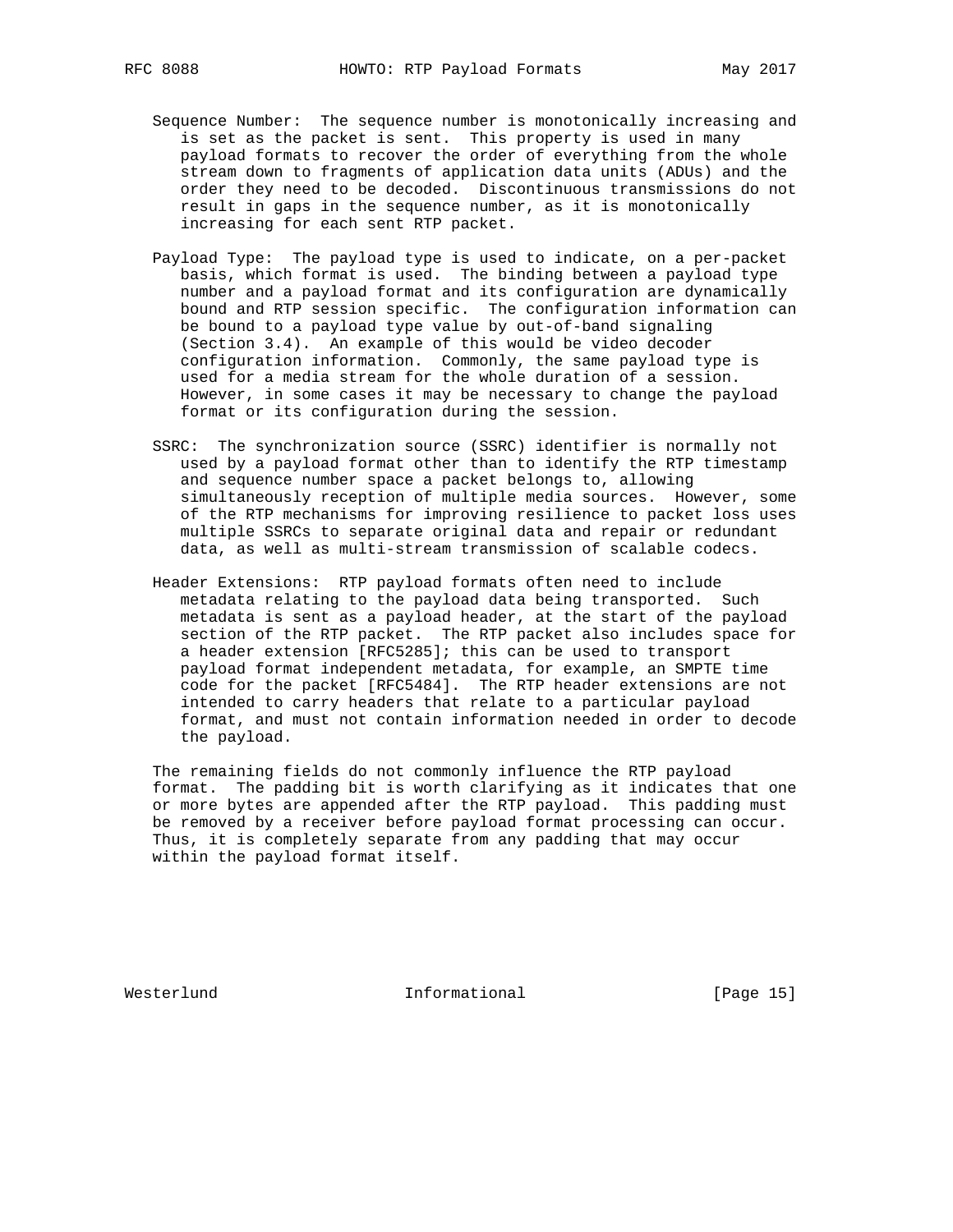## 3.3.3. RTP Multiplexing

 RTP has three multiplexing points that are used for different purposes. A proper understanding of this is important to correctly use them.

 The first one is separation of RTP streams of different types or usages, which is accomplished using different RTP sessions. So, for example, in the common multimedia session with audio and video, RTP commonly multiplexes audio and video in different RTP sessions. To achieve this separation, transport-level functionalities are used, normally UDP port numbers. Different RTP sessions can also be used to realize layered scalability as it allows a receiver to select one or more layers for multicast RTP sessions simply by joining the multicast groups over which the desired layers are transported. This separation also allows different Quality of Service (QoS) to be applied to different media types. Use of multiple transport flows has potential issues due to NAT and firewall traversal. The choices how one applies RTP sessions as well as transport flows can affect the transport properties an RTP media stream experiences.

 The next multiplexing point is separation of different RTP streams within an RTP session. Here, RTP uses the SSRC to identify individual sources of RTP streams. An example of individual media sources would be the capture of different microphones that are carried in an RTP session for audio, independently of whether they are connected to the same host or different hosts. There also exist cases where a single media source, is transmitted using multiple RTP streams. For each SSRC, a unique RTP sequence number and timestamp space is used.

 The third multiplexing point is the RTP header payload type field. The payload type identifies what format the content in the RTP payload has. This includes different payload format configurations, different codecs, and also usage of robustness mechanisms like the one described in RFC 2198 [RFC2198].

## 3.3.4. RTP Synchronization

 There are several types of synchronization, and we will here describe how RTP handles the different types:

 Intra media: The synchronization within a media stream from a synchronization source (SSRC) is accomplished using the RTP timestamp field. Each RTP packet carries the RTP timestamp, which specifies the position in time of the media payload contained in this packet relative to the content of other RTP packets in the same RTP stream (i.e., a given SSRC). This is especially useful

Westerlund Informational [Page 16]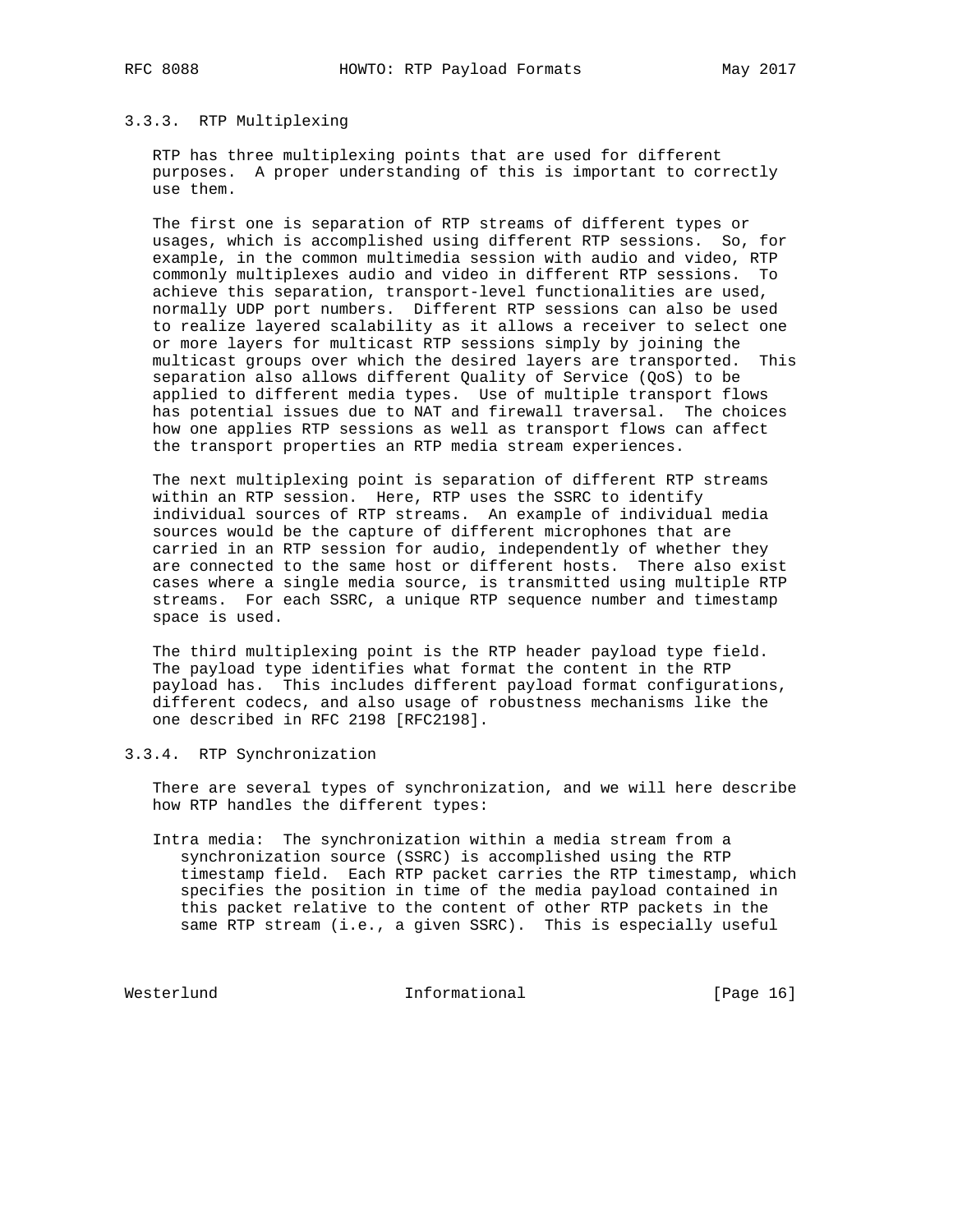in cases of discontinuous transmissions. Discontinuities can be caused by network conditions; when extensive losses occur the RTP timestamp tells the receiver how much later than previously received media the present media should be played out.

 Inter-media: Applications commonly have a desire to use several media sources, possibly of different media types, at the same time. Thus, there exists a need to synchronize different media from the same endpoint. This puts two requirements on RTP: the possibility to determine which media are from the same endpoint and if they should be synchronized with each other and the functionality to facilitate the synchronization itself.

 The first step in inter-media synchronization is to determine which SSRCs in each session should be synchronized with each other. This is accomplished by comparing the CNAME fields in the RTCP source description (SDES) packets. SSRCs with the same CNAME sent in any of multiple RTP sessions can be synchronized.

 The actual RTCP mechanism for inter-media synchronization is based on the idea that each RTP stream provides a position on the media specific time line (measured in RTP timestamp ticks) and a common reference time line. The common reference time line is expressed in RTCP as a wall-clock time in the Network Time Protocol (NTP) format. It is important to notice that the wall-clock time is not required to be synchronized between hosts, for example, by using NTP [RFC5905]. It can even have nothing at all to do with the actual time; for example, the host system's up-time can be used for this purpose. The important factor is that all media streams from a particular source that are being synchronized use the same reference clock to derive their relative RTP timestamp time scales. The type of reference clock and its timebase can be signaled using RTP Clock Source Signaling [RFC7273].

 Figure 1 illustrates how if one receives RTCP Sender Report (SR) packet P1 for one RTP stream and RTCP SR packet P2 for the other RTP stream, then one can calculate the corresponding RTP timestamp values for any arbitrary point in time T. However, to be able to do that, it is also required to know the RTP timestamp rates for each RTP stream currently used in the sessions.

Westerlund Informational [Page 17]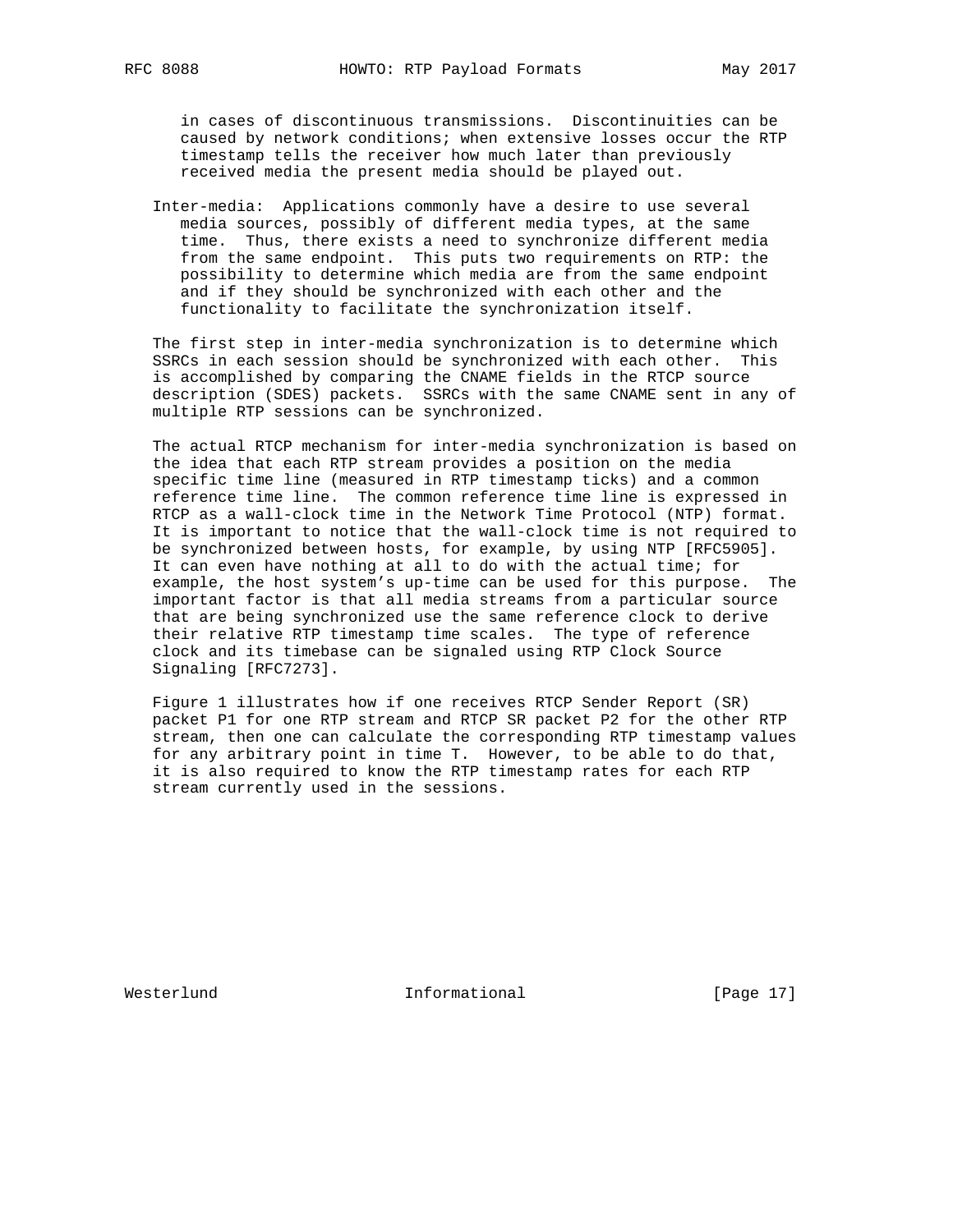

Figure 1: RTCP Synchronization

 Assume that medium 1 uses an RTP timestamp clock rate of 16 kHz, and medium 2 uses a clock rate of 90 kHz. Then, TS1 and TS2 for point T can be calculated in the following way:  $TS1(T) = TS1(PI) + 16000 *$  $(NTP(T)-NTP(P1))$  and  $TS2(T) = TS2(P2) + 90000 * (NTP(T)-NTP(P2))$ . This calculation is useful as it allows the implementation to generate a common synchronization point for which all time values are provided (TS1(T), TS2(T) and T). So, when one wishes to calculate the NTP time that the timestamp value present in packet X corresponds to, one can do that in the following way:  $NTP(X) = NTP(T) + (TS2(X) -$ TS2(T))/90000.

 Improved signaling for layered codecs and fast tune-in have been specified in "Rapid Synchronization for RTP Flows" [RFC6051].

 Leap seconds are extra seconds added or seconds removed to keep our clocks in sync with the earth's rotation. Adding or removing seconds can impact the reference clock as discussed in "RTP and Leap Seconds" [RFC7164]; also, in cases where the RTP timestamp values are derived using the wall clock during the leap second event, errors can occur. Implementations need to consider leap seconds and should consider the recommendations in [RFC7164].

## 3.4. Signaling Aspects

 RTP payload formats are used in the context of application signaling protocols such as SIP [RFC3261] using the Session Description Protocol (SDP) [RFC4566] with Offer/Answer [RFC3264], RTSP [RFC7826], or the Session Announcement Protocol [RFC2974]. These examples all use out-of-band signaling to indicate which type of RTP streams are desired to be used in the session and how they are configured. To be able to declare or negotiate the media format and RTP payload packetization, the payload format must be given an identifier. In addition to the identifier, many payload formats also have the need to signal further configuration information out-of-band for the RTP payloads prior to the media transport session.

Westerlund Informational [Page 18]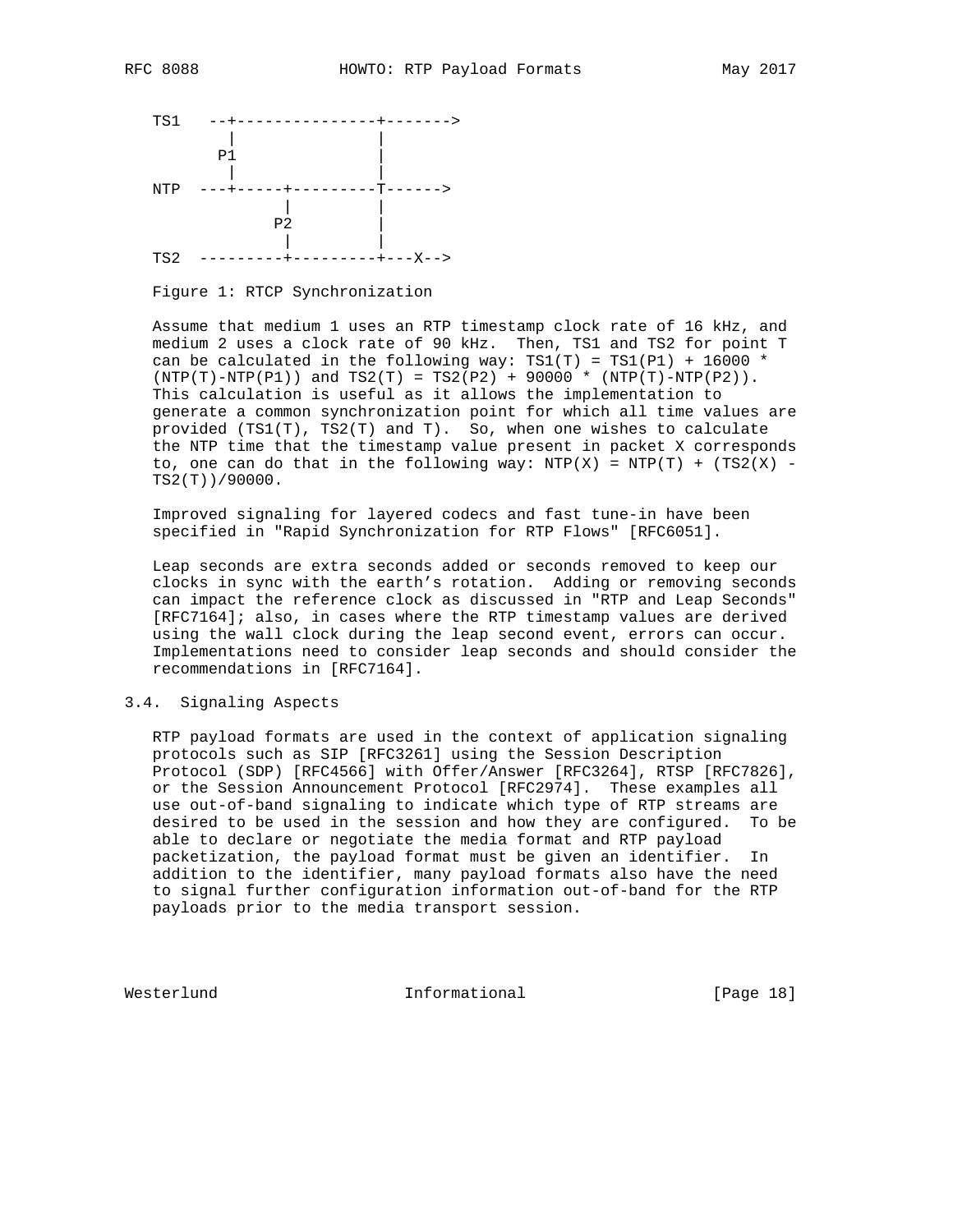The above examples of session-establishing protocols all use SDP, but other session description formats may be used. For example, there was discussion of a new XML-based session description format within the IETF (SDP-NG). In the end, the proposal did not get beyond draft protocol specification because of the enormous installed base of SDP implementations. However, to avoid locking the usage of RTP to SDP based out-of-band signaling, the payload formats are identified using a separate definition format for the identifier and associated parameters. That format is the media type.

### 3.4.1. Media Types

 Media types [RFC6838] are identifiers originally created for identifying media formats included in email. In this usage, they were known as MIME types, where the expansion of the MIME acronym includes the word "mail". The term "media type" was introduced to reflect a broader usage, which includes HTTP [RFC7231], Message Session Relay Protocol (MSRP) [RFC4975], and many other protocols to identify arbitrary content carried within the protocols. Media types also provide a media hierarchy that fits RTP payload formats well. Media type names are of two parts and consist of content type and sub-type separated with a slash, e.g., 'audio/PCMA' or 'video/ h263-2000'. It is important to choose the correct content-type when creating the media type identifying an RTP payload format. However, in most cases, there is little doubt what content type the format belongs to. Guidelines for choosing the correct media type and registration rules for media type names are provided in "Media Type Specifications and Registration Procedures" [RFC6838]. The additional rules for media types for RTP payload formats are provided in "Media Type Registration of RTP Payload Formats" [RFC4855].

 Registration of the RTP payload name is something that is required to avoid name collision in the future. Note that "x-" names are not suitable for any documented format as they have the same problem with name collision and can't be registered. The list of already registered media types can be found at <https://www.iana.org/assignments/media-types/media-types.xhtml>.

 Media types are allowed any number of parameters, which may be required or optional for that media type. They are always specified on the form "name=value". There exist no restrictions on how the value is defined from the media type's perspective, except that parameters must have a value. However, the usage of media types in

Westerlund Informational [Page 19]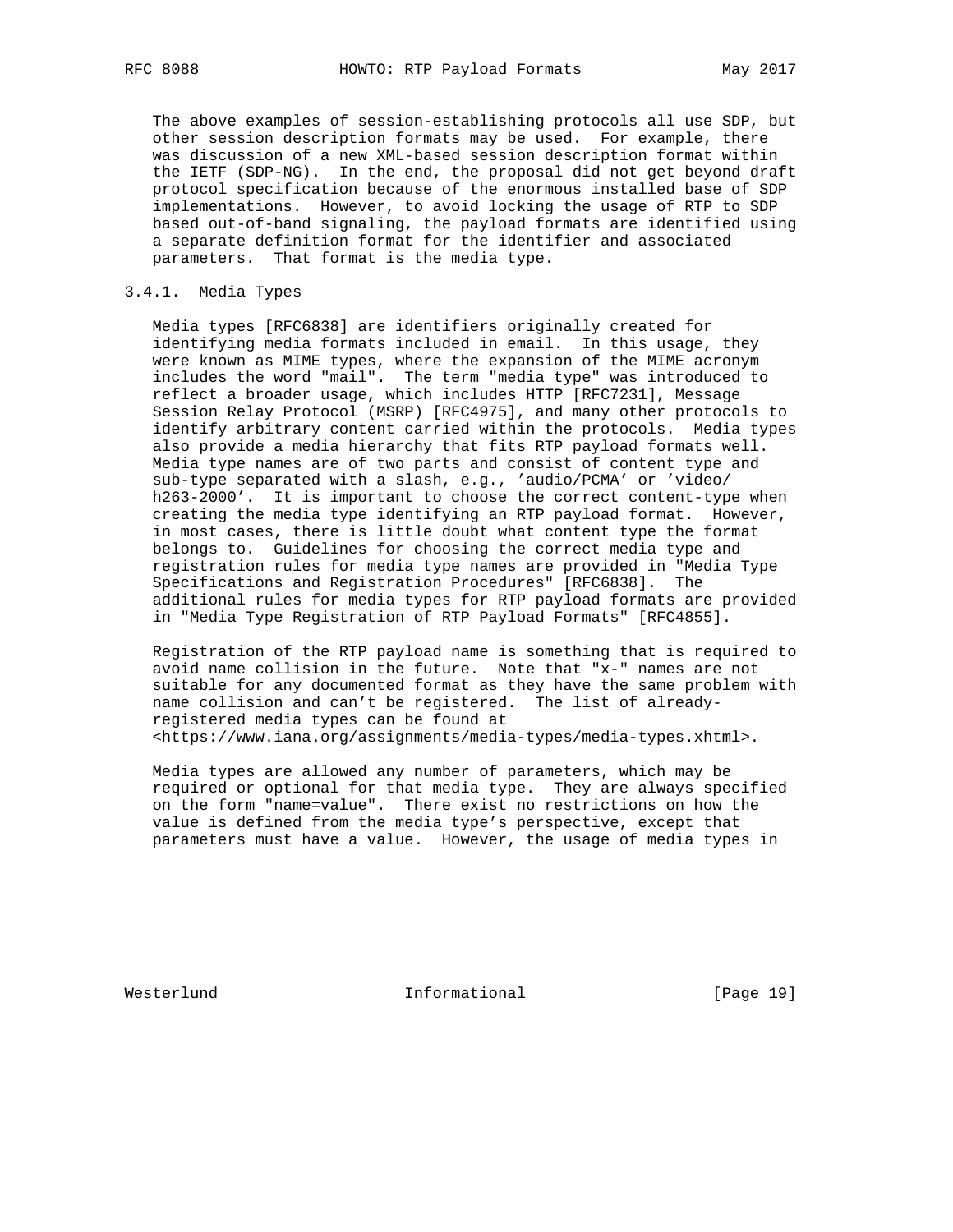SDP, etc., has resulted in the following restrictions that need to be followed to make media types usable for RTP-identifying payload formats:

- 1. Arbitrary binary content in the parameters is allowed, but it needs to be encoded so that it can be placed within text-based protocols. Base64 [RFC4648] is recommended, but for shorter content Base16 [RFC4648] may be more appropriate as it is simpler to interpret for humans. This needs to be explicitly stated when defining a media type parameter with binary values.
- 2. The end of the value needs to be easily found when parsing a message. Thus, parameter values that are continuous and not interrupted by common text separators, such as space and semicolon characters, are recommended. If that is not possible, some type of escaping should be used. Usage of quote (") is recommended; do not forget to provide a method of encoding any character used for quoting inside the quoted element.
	- 3. A common representation form for the media type and its parameters is on a single line. In that case, the media type is followed by a semicolon-separated list of the parameter value pairs, e.g.:

audio/amr octet-align=0; mode-set=0,2,5,7; mode-change-period=2

# 3.4.2. Mapping to SDP

 Since SDP [RFC4566] is so commonly used as an out-of-band signaling protocol, a mapping of the media type into SDP exists. The details on how to map the media type and its parameters into SDP are described in [RFC4855]. However, this is not sufficient to explain how certain parameters must be interpreted, for example, in the context of Offer/Answer negotiation [RFC3264].

3.4.2.1. The Offer/Answer Model

 The Offer/Answer (O/A) model allows SIP to negotiate which media formats and payload formats are to be used in a session and how they are to be configured. However, O/A does not define a default behavior; instead, it points out the need to define how parameters behave. To make things even more complex, the direction of media within a session has an impact on these rules, so that some cases may require separate descriptions for RTP streams that are send-only, receive-only, or both sent and received as identified by the SDP attributes a=sendonly, a=recvonly, and a=sendrecv. In addition, the usage of multicast adds further limitations as the same RTP stream is

Westerlund Informational [Page 20]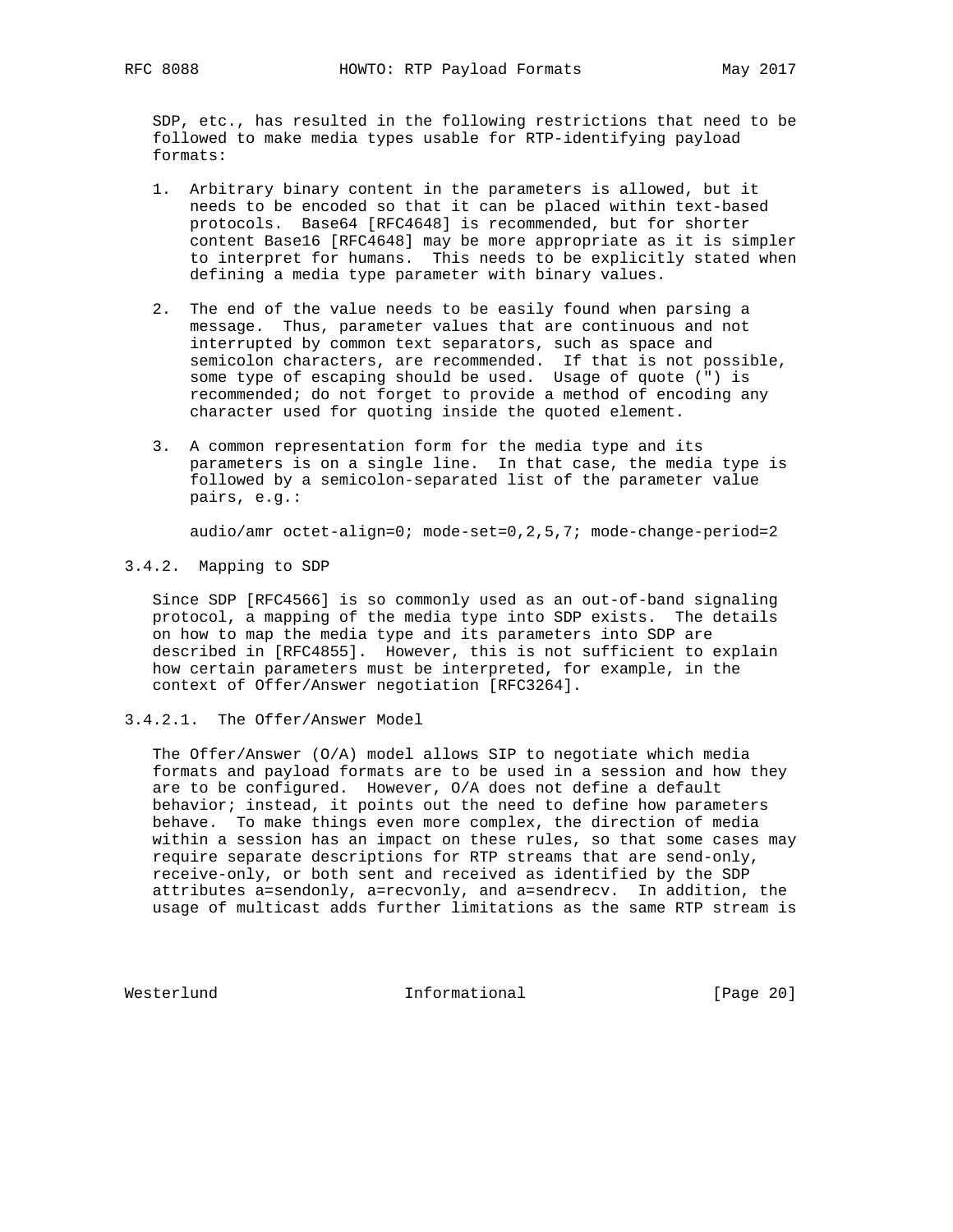delivered to all participants. If those multicast-imposed restrictions are too limiting for unicast, then separate rules for

unicast and multicast will be required.

 The simplest and most common O/A interpretation is that a parameter is defined to be declarative; i.e., the SDP Offer/Answer sending agent can declare a value and that has no direct impact on the other agent's values. This declared value applies to all media that are going to be sent to the declaring entity. For example, most video codecs have a level parameter that tells the other participants the highest complexity the video decoder supports. The level parameter can be declared independently by two participants in a unicast session as it will be the media sender's responsibility to transmit a video stream that fulfills the limitation the other side has declared. However, in multicast, it will be necessary to send a stream that follows the limitation of the weakest receiver, i.e., the one that supports the lowest level. To simplify the negotiation in these cases, it is common to require any answerer to a multicast session to take a yes or no approach to parameters.

 A "negotiated" parameter is a different case, for which both sides need to agree on its value. Such a parameter requires the answerer to either accept it as it is offered or remove the payload type the parameter belonged to from its answer. The removal of the payload type from the answer indicates to the offerer the lack of support for the parameter values presented. An unfortunate implication of the need to use complete payload types to indicate each possible configuration so as to maximize the chances of achieving interoperability, is that the number of necessary payload types can quickly grow large. This is one reason to limit the total number of sets of capabilities that may be implemented.

 The most problematic type of parameters are those that relate to the media the entity sends. They do not really fit the O/A model, but can be shoehorned in. Examples of such parameters can be found in the H.264 video codec's payload format [RFC6184], where the name of all parameters with this property starts with "sprop-". The issue with these parameters is that they declare properties for a RTP stream that the other party may not accept. The best one can make of the situation is to explain the assumption that the other party will accept the same parameter value for the media it will receive as the offerer of the session has proposed. If the answerer needs to change any declarative parameter relating to streams it will receive, then the offerer may be required to make a new offer to update the parameter values for its outgoing RTP stream.

Westerlund Informational [Page 21]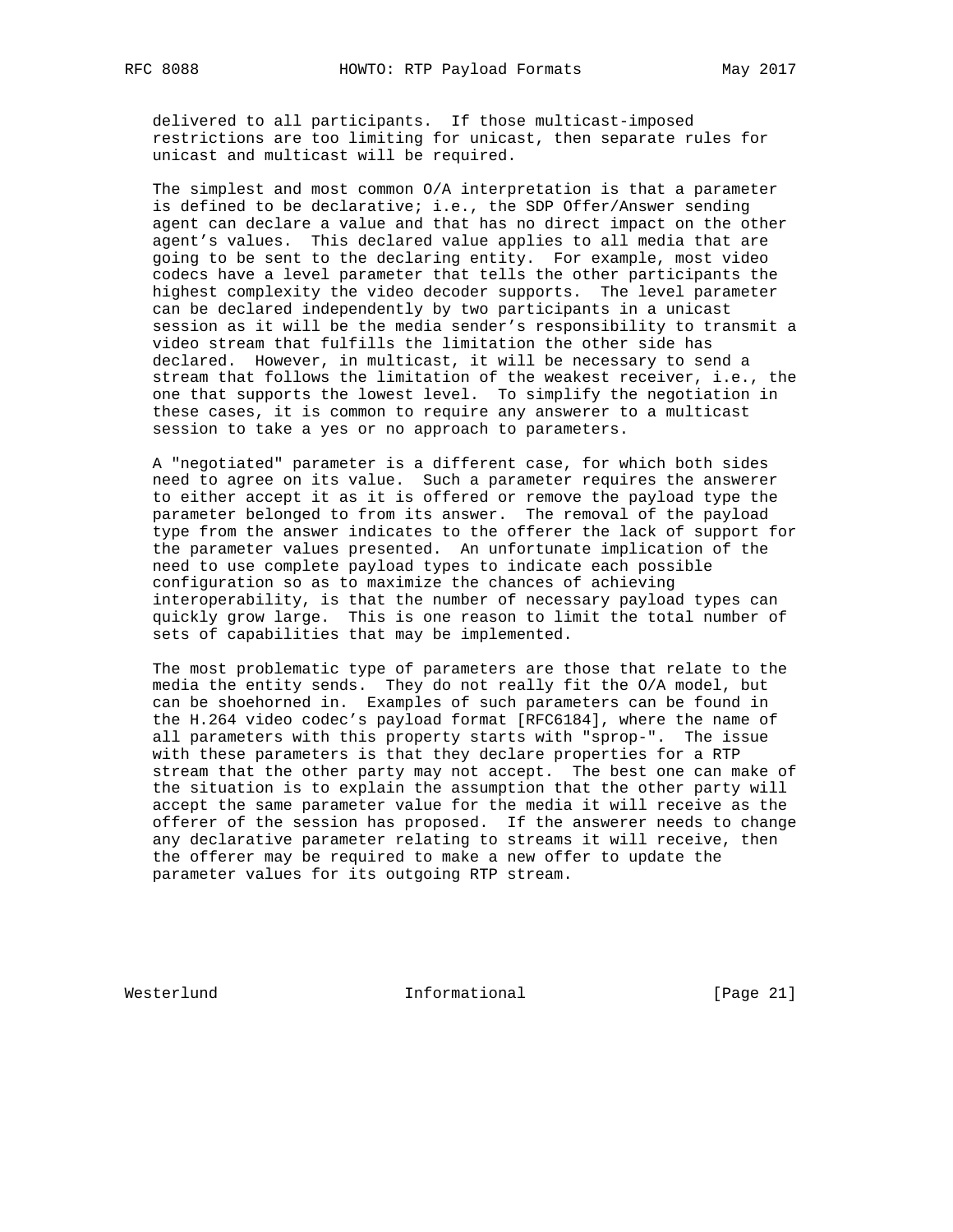Another issue to consider is the send-only RTP streams in offers. Parameters that relate to what the answering entity accepts to receive have no meaning other than to provide a template for the answer. It is worth pointing out in the specification that these really provide a set of parameter values that the sender recommends. Note that send-only streams in answers will need to indicate the offerer's parameters to ensure that the offerer can match the answer to the offer.

 A further issue with Offer/Answer that complicates things is that the answerer is allowed to renumber the payload types between offer and answer. This is not recommended, but allowed for support of gateways to the ITU conferencing suite. This means that it must be possible to bind answers for payload types to the payload types in the offer even when the payload type number has been changed, and some of the proposed payload types have been removed. This binding must normally be done by matching the configurations originally offered against those in the answer. This may require specification in the payload format of which parameters that constitute a configuration, for example, as done in Section 8.2.2 of the H.264 RTP Payload format [RFC6184], which states: "The parameters identifying a media format configuration for H.264 are profile-level-id and packetization-mode".

### 3.4.2.2. Declarative Usage in RTSP and SAP

 SAP (Session Announcement Protocol) [RFC2974] was experimentally used for announcing multicast sessions. Similar but better protocols are using SDP in a declarative style to configure multicast-based applications. Independently of the usage of Source-Specific Multicast (SSM) [RFC3569] or Any-Source Multicast (ASM), the SDP provided by these configuration delivery protocols applies to all participants. All media that is sent to the session must follow the RTP stream definition as specified by the SDP. This enables everyone to receive the session if they support the configuration. Here, SDP provides a one-way channel with no possibility to affect the configuration that the session creator has decided upon. Any RTP payload format that requires parameters for the send direction and that needs individual values per implementation or instance will fail in a SAP session for a multicast session allowing anyone to send.

 Real-Time Streaming Protocol (RTSP) [RFC7826] allows the negotiation of transport parameters for RTP streams that are part of a streaming session between a server and client. RTSP has divided the transport parameters from the media configuration. SDP is commonly used for media configuration in RTSP and is sent to the client prior to session establishment, either through use of the DESCRIBE method or

Westerlund 1nformational [Page 22]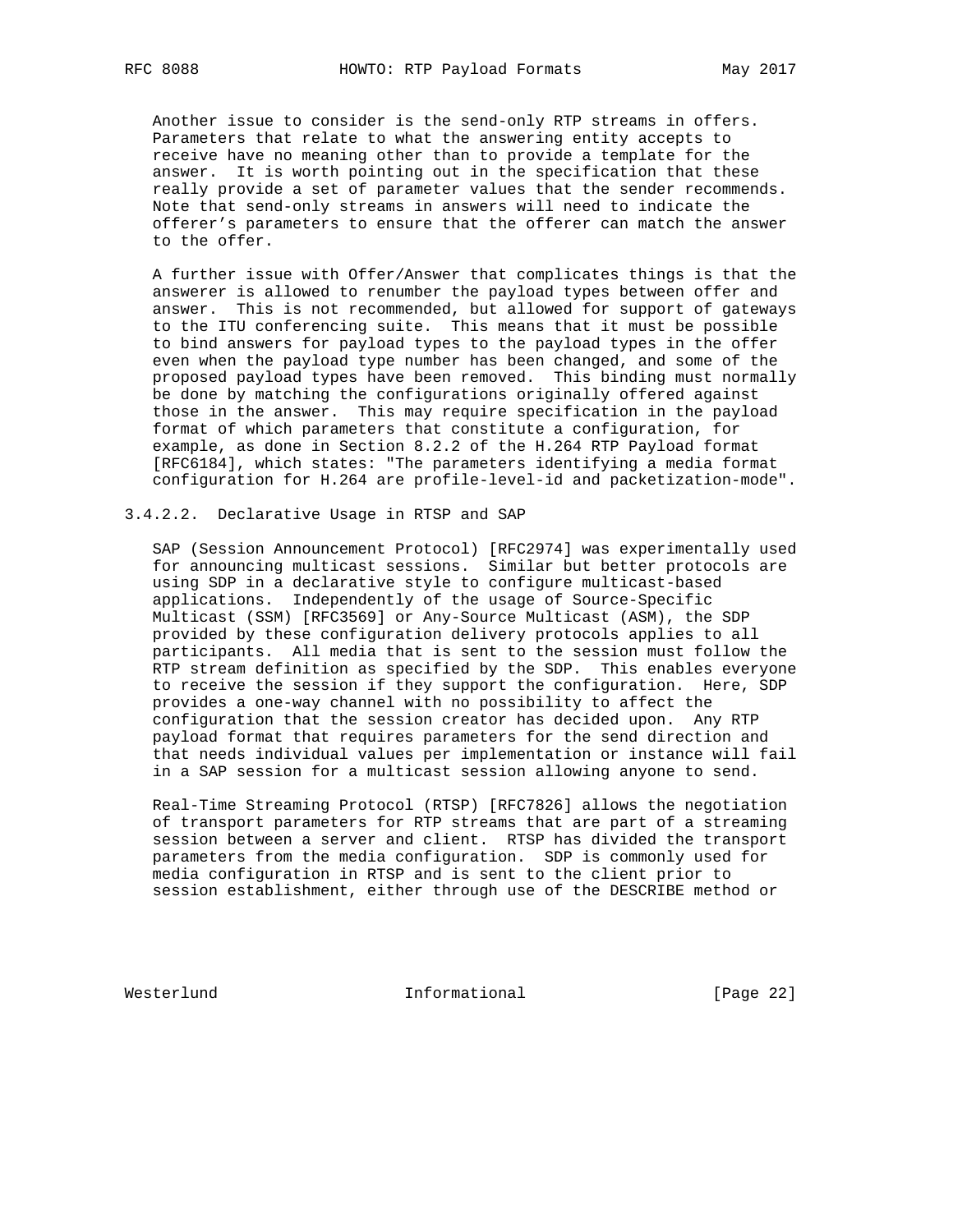by means of an out-of-band channel like HTTP, email, etc. The SDP is used to determine which RTP streams and what formats are being used prior to session establishment.

 Thus, both SAP and RTSP use SDP to configure receivers and senders with a predetermined configuration for a RTP stream including the payload format and any of its parameters. All parameters are used in a declarative fashion. This can result in different treatment of parameters between Offer/Answer and declarative usage in RTSP and SAP. Any such difference will need to be spelled out by the payload format specification.

## 3.5. Transport Characteristics

 The general channel characteristics that RTP flows experience are documented in Section 3 of "Guidelines for Writers of RTP Payload Format Specifications" [RFC2736]. The discussion below provides additional information.

3.5.1. Path MTU

 At the time of writing, the most common IP Maximum Transmission Unit (MTU) in commonly deployed link layers is 1500 bytes (Ethernet data payload). However, there exist both links with smaller MTUs and links with much larger MTUs. An example for links with small MTU size is older generation cellular links. Certain parts of the Internet already support an IP MTU of 8000 bytes or more, but these are limited islands. The most likely places to find MTUs larger than 1500 bytes are within enterprise networks, university networks, data centers, storage networks, and over high capacity (10 Gbps or more) links. There is a slow, ongoing evolution towards larger MTU sizes. However, at the same time, it has become common to use tunneling protocols, often multiple ones, whose overhead when added together can shrink the MTU significantly. Thus, there exists a need both to consider limited MTUs as well as enable support of larger MTUs. This should be considered in the design, especially in regard to features such as aggregation of independently decodable data units.

### 3.5.2. Different Queuing Algorithms

 Routers and switches on the network path between an IP sender and a particular receiver can exhibit different behaviors affecting the end-to-end characteristics. One of the more important aspects of this is queuing behavior. Routers and switches have some amount of queuing to handle temporary bursts of data that designated to leave the switch or router on the same egress link. A queue, when not empty, results in an increased path delay.

Westerlund Informational [Page 23]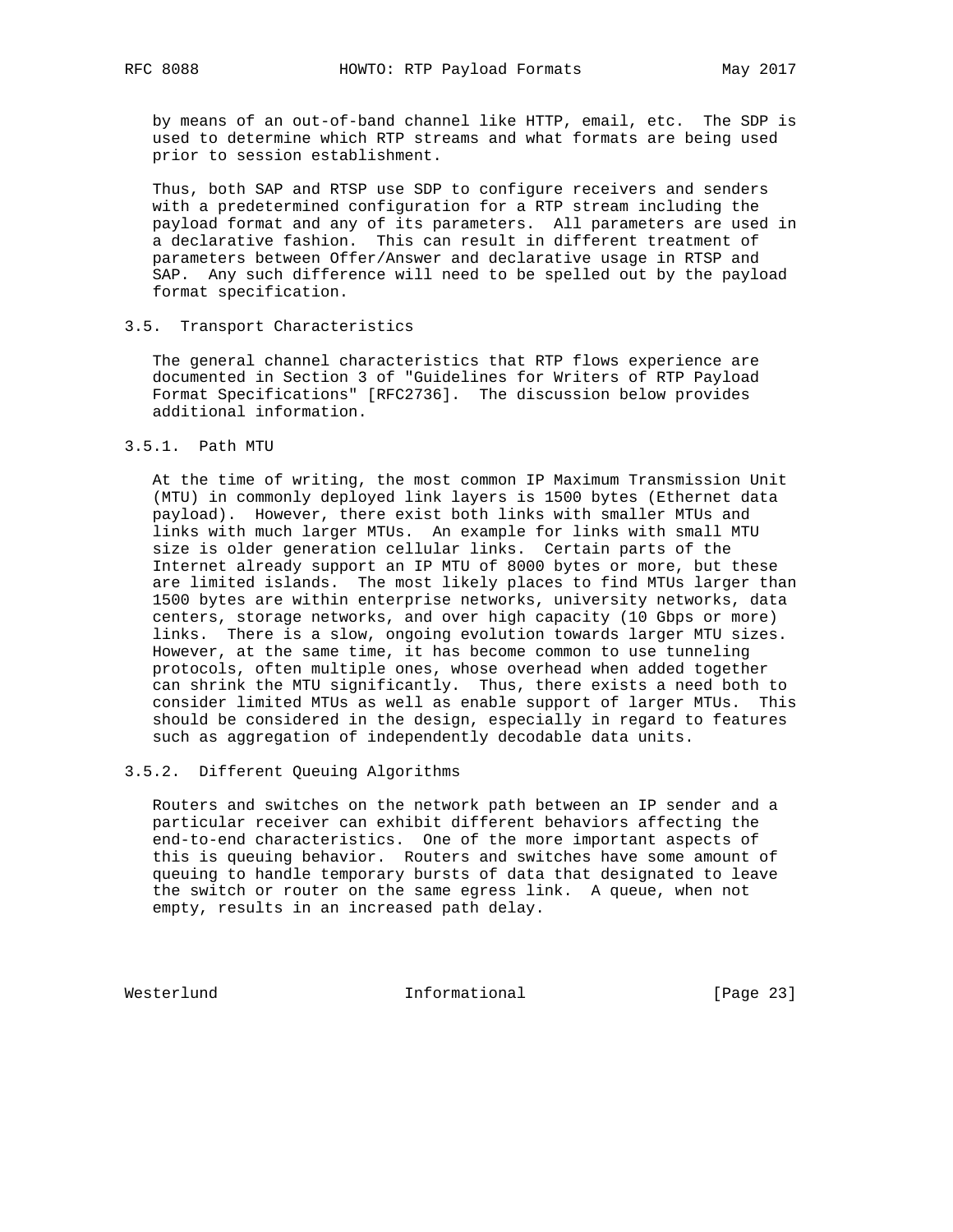The implementation of the queuing affects the delay and also how congestion signals (Explicit Congestion Notification (ECN) [RFC6679] or packet drops) are provided to the flow. The other aspects are if the flow shares the queue with other flows and how the implementation affects the flow interaction. This becomes important, for example, when real-time flows interact with long-lived TCP flows. TCP has a built-in behavior in its congestion control that strives to fill the buffer; thus, all flows sharing the buffer experienced the delay build up.

 A common, but quite poor, queue-handling mechanism is tail-drop, i.e., only drop packets when the incoming packet doesn't fit in the queue. If a bad queuing algorithm is combined with too much queue space, the queuing time can grow to be very significant and can even become multiple seconds. This is called "bufferbloat" [BLOAT]. Active Queue Management (AQM) is a term covering mechanisms that try to do something smarter by actively managing the queue, for example, sending congestion signals earlier by dropping packets earlier in the queue. The behavior also affects the flow interactions. For example, Random Early Detection (RED) [RED] selects which packet(s) to drop randomly. This gives flows that have more packets in the queue a higher probability to experience the packet loss (congestion signal). There is ongoing work in the IETF WG AQM to find suitable mechanisms to recommend for implementation and reduce the use of tail-drop.

### 3.5.3. Quality of Service

 Using best-effort Internet has no guarantees for the path's properties. QoS mechanisms are intended to provide the possibility to bound the path properties. Where Diffserv [RFC2475] markings affect the queuing and forwarding behaviors of routers, the mechanism provides only statistical guarantees and care in how much marked packets of different types that are entering the network. Flow-based QoS, like IntServ [RFC1633], has the potential for stricter guarantees as the properties are agreed on by each hop on the path, at the cost of per-flow state in the network.

4. Standardization Process for an RTP Payload Format

 This section discusses the recommended process to produce an RTP payload format in the described venues. This is to document the best current practice on how to get a well-designed and specified payload format as quickly as possible. For specifications that are defined by standards bodies other than the IETF, the primary milestone is the registration of the media type for the RTP payload format. For

Westerlund Informational [Page 24]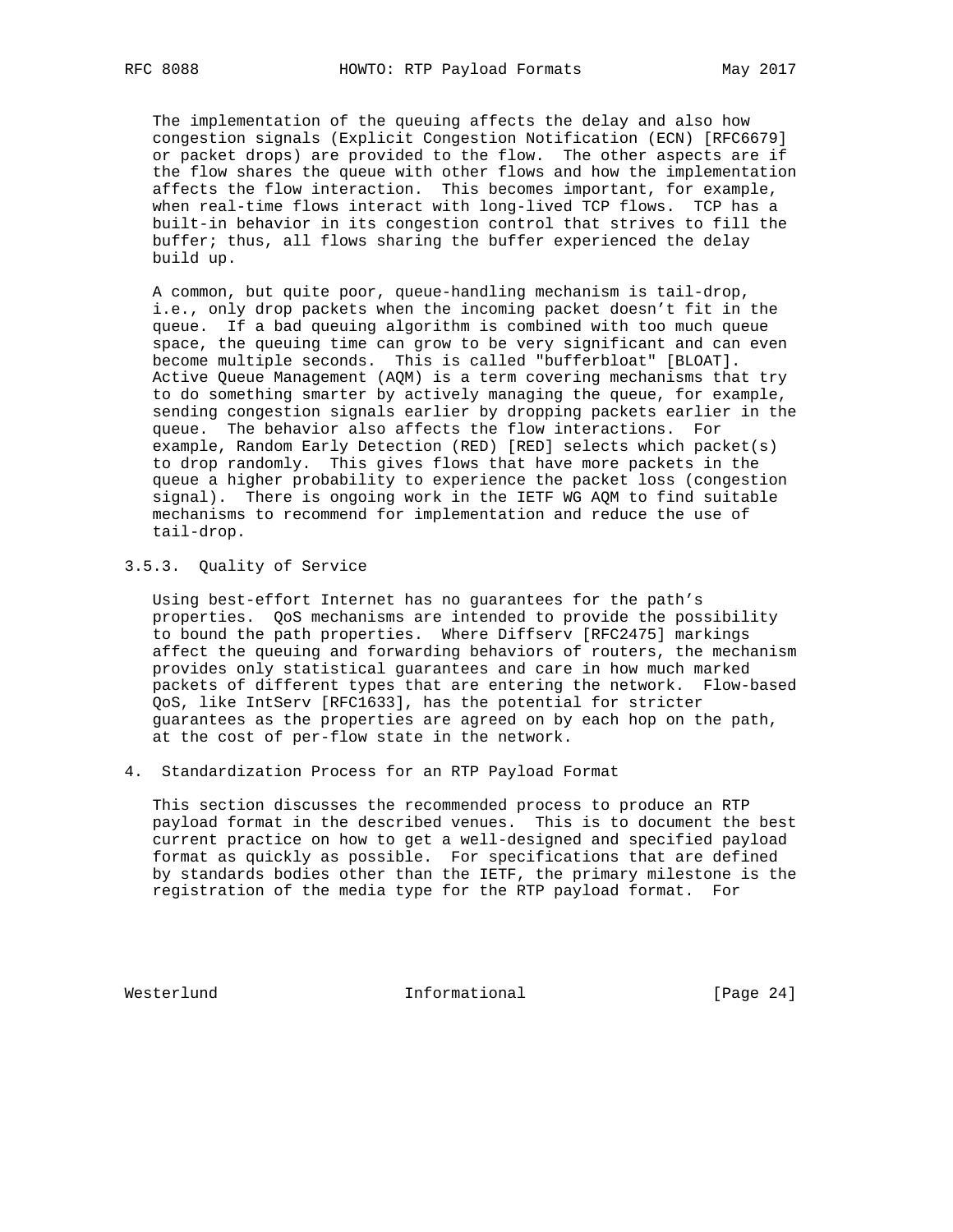proprietary media formats, the primary goal depends on whether interoperability is desired at the RTP level. However, there is also the issue of ensuring best possible quality of any specification.

4.1. IETF

 For all standardized media formats, it is recommended that the payload format be specified in the IETF. The main reason is to provide an openly available RTP payload format specification that has been reviewed by people experienced with RTP payload formats. At the time of writing, this work is done in the PAYLOAD Working Group (WG), but that may change in the future.

4.1.1. Steps from Idea to Publication

 There are a number of steps that an RTP payload format should go through from the initial idea until it is published. This also documents the process that the PAYLOAD WG applies when working with RTP payload formats.

- Idea: Determine the need for an RTP payload format as an IETF specification.
- Initial effort: Using this document as a guideline, one should be able to get started on the work. If one's media codec doesn't fit any of the common design patterns or one has problems understanding what the most suitable way forward is, then one should contact the PAYLOAD WG and/or the WG Chairs. The goal of this stage is to have an initial individual draft. This draft needs to focus on the introductory parts that describe the real time media format and the basic idea on how to packetize it. Not all the details are required to be filled in. However, the security chapter is not something that one should skip, even initially. From the start, it is important to consider any serious security risks that need to be solved. The first step is completed when one has a draft that is sufficiently detailed for a first review by the WG. The less confident one is of the solution, the less work should be spent on details; instead, concentrate on the codec properties and what is required to make the packetization work.

 Submission of the first version: When one has performed the above, one submits the draft as an individual draft (https://datatracker.ietf.org/submit/). This can be done at any time, except for a period prior to an IETF meeting (see important dates related to the next IETF meeting for draft submission cutoff date). When the Internet-Draft announcement has been sent out on

Westerlund Informational [Page 25]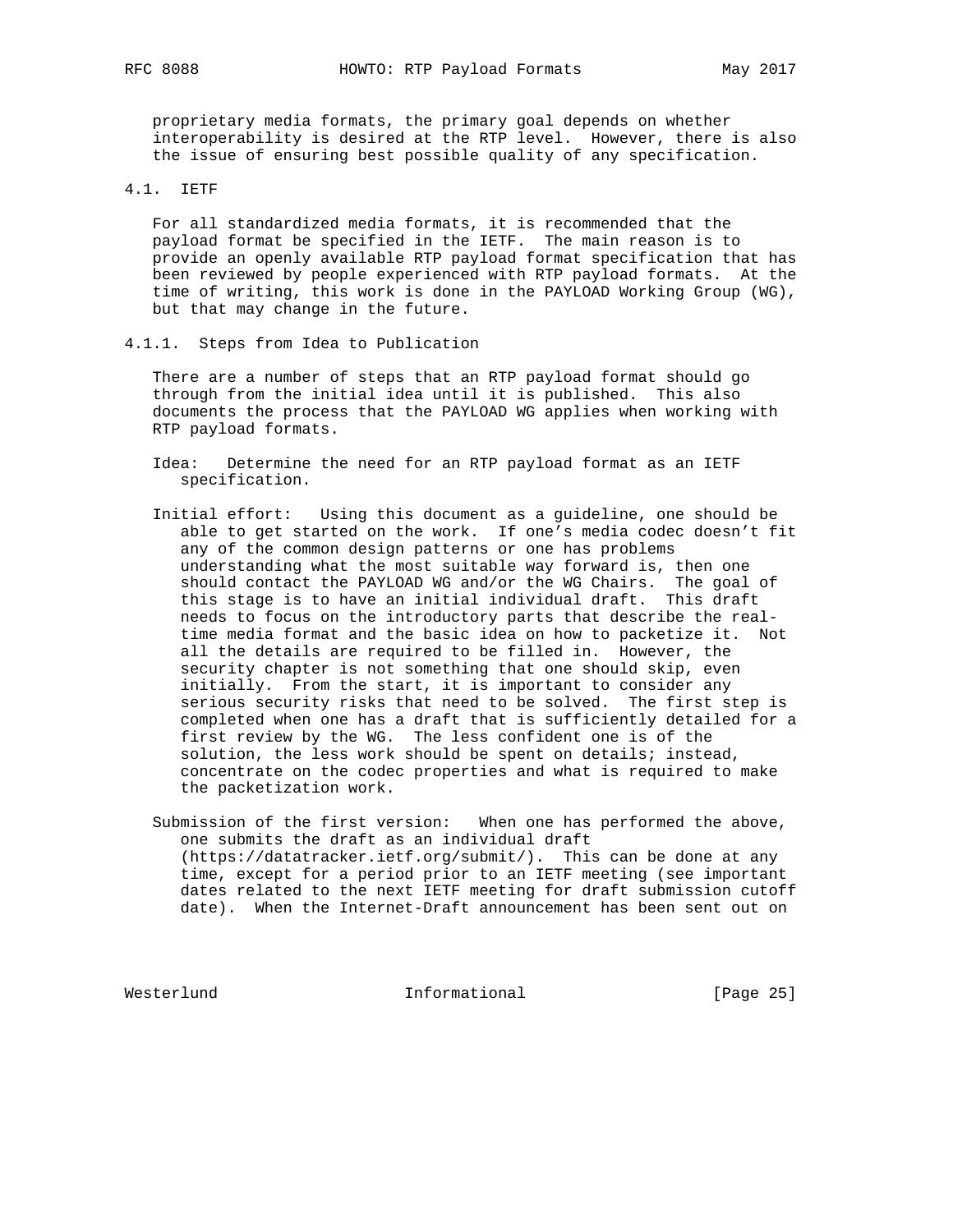the draft announcement list

 (https://www.ietf.org/mailman/listinfo/I-D-Announce), forward it to the PAYLOAD WG (https://www.ietf.org/mailman/listinfo/payload) and request that it be reviewed. In the email, outline any issues the authors currently have with the design.

- Iterative improvements: Taking the feedback received into account, one updates the draft and tries resolve issues. New revisions of the draft can be submitted at any time (again except for a short period before meetings). It is recommended to submit a new version whenever one has made major updates or has new issues that are easiest to discuss in the context of a new draft version.
- Becoming a WG document: Given that the definition of RTP payload formats is part of the PAYLOAD WG's charter, RTP payload formats that are going to be published as Standards Track RFCs need to become WG documents. Becoming a WG document means that the WG Chairs or an appointed document shepherd are responsible for administrative handling, for example, issuing publication requests. However, be aware that making a document into a WG document changes the formal ownership and responsibility from the individual authors to the WG. The initial authors normally continue being the document editors, unless unusual circumstances occur. The PAYLOAD WG accepts new RTP payload formats based on their suitability and document maturity. The document maturity is a requirement to ensure that there are dedicated document editors and that there exists a good solution.
- Iterative improvements: The updates and review cycles continue until the draft has reached the level of maturity suitable for publication. The authors are responsible for judging when the document is ready for the next step, most likely WG Last Call, but they can ask the WG chairs or Shepherd.
- WG Last Call: A WG Last Call of at least two weeks is always performed for payload formats in the PAYLOAD WG (see Section 7.4 of [RFC2418]). The authors request WG Last Call for a draft when they think it is mature enough for publication. The WG Chairs or shepherd perform a review to check if they agree with the authors' assessment. If the WG Chairs or shepherd agree on the maturity, the WG Last Call is announced on the WG mailing list. If there are issues raised, these need to be addressed with an updated draft version. For any more substantial changes to the draft, a new WG Last Call is announced for the updated version. Minor changes, like editorial fixes, can be progressed without an additional WG Last Call.

Westerlund Informational [Page 26]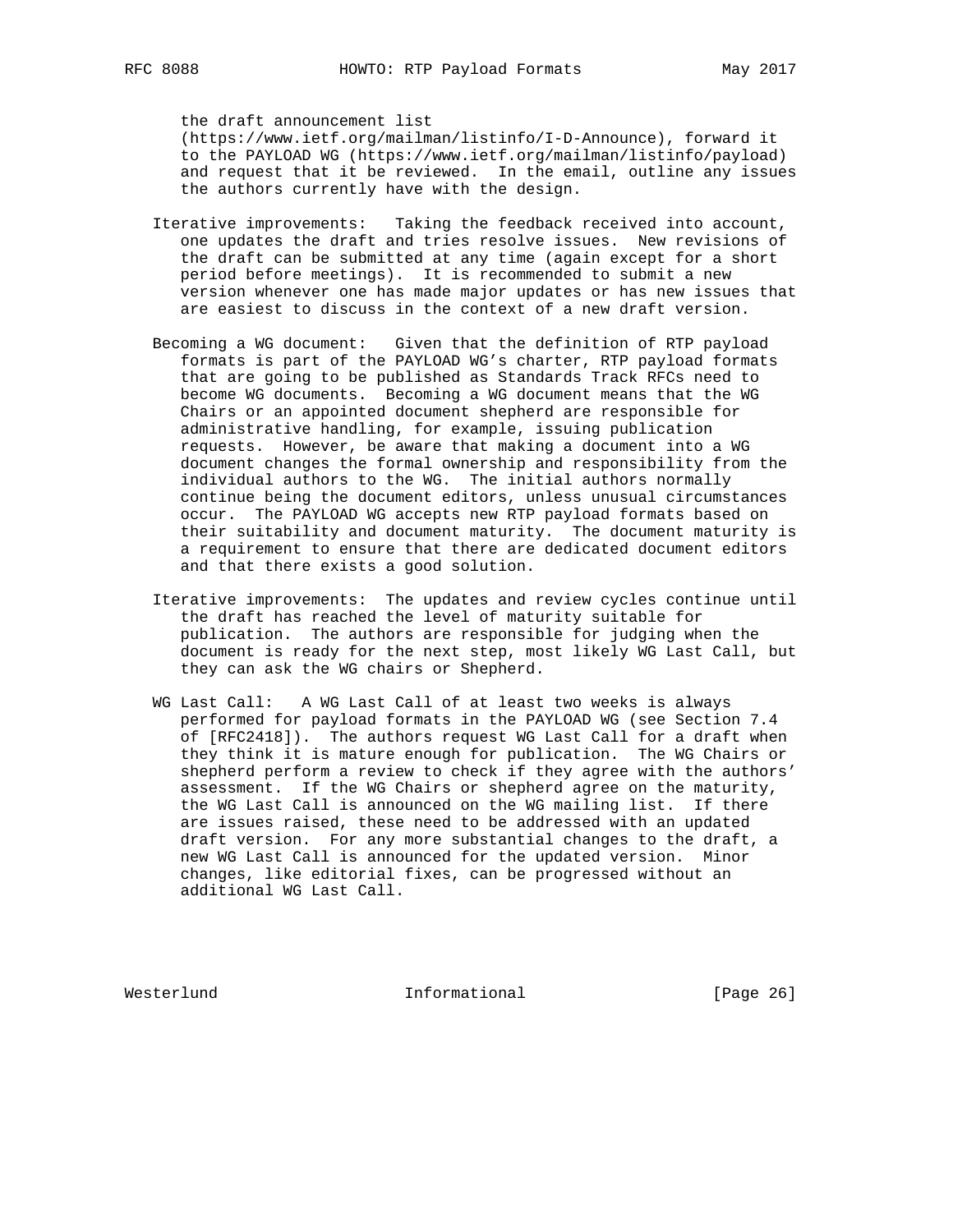Publication requested: For WG documents, the WG Chairs or shepherd request publication of the draft after it has passed WG Last Call. After this, the approval and publication process described in BCP 9 [BCP9] is performed. The status after the publication has been requested can be tracked using the IETF Datatracker [TRACKER]. Documents do not expire as they normally do after publication has been requested, so authors do not have to issue keep-alive updates. In addition, any submission of document updates requires the approval of WG Chair(s). The authors are commonly asked to address comments or issues raised by the IESG. The authors also do one last review of the document immediately prior to its publication as an RFC to ensure that no errors or formatting problems have been introduced during the publication process.

## 4.1.2. WG Meetings

 WG meetings are for discussing issues, not presentations. This means that most RTP payload formats should never need to be discussed in a WG meeting. RTP payload formats that would be discussed are either those with controversial issues that failed to be resolved on the mailing list or those including new design concepts worth a general discussion.

 There exists no requirement to present or discuss a draft at a WG meeting before it becomes published as an RFC. Thus, even authors who lack the possibility to go to WG meetings should be able to successfully specify an RTP payload format in the IETF. WG meetings may become necessary only if the draft gets stuck in a serious debate that cannot easily be resolved.

### 4.1.3. Draft Naming

 To simplify the work of the PAYLOAD WG Chairs and WG members, a specific Internet-Draft file-naming convention shall be used for RTP payload formats. Individual submissions shall be named using the template: draft-<lead author family name>-payload-rtp-<descriptive name>-<version>. The WG documents shall be named according to this template: draft-ietf-payload-rtp-<descriptive name>-<version>. The inclusion of "payload" in the draft file name ensures that the search for "payload-" will find all PAYLOAD-related drafts. Inclusion of "rtp" tells us that it is an RTP payload format draft. The descriptive name should be as short as possible while still describing what the payload format is for. It is recommended to use the media format or codec abbreviation. Please note that the version must start at 00 and is increased by one for each submission to the IETF secretary of the draft. No version numbers may be skipped. For more details on draft naming, please see Section 7 of [ID-GUIDE].

Westerlund 1nformational [Page 27]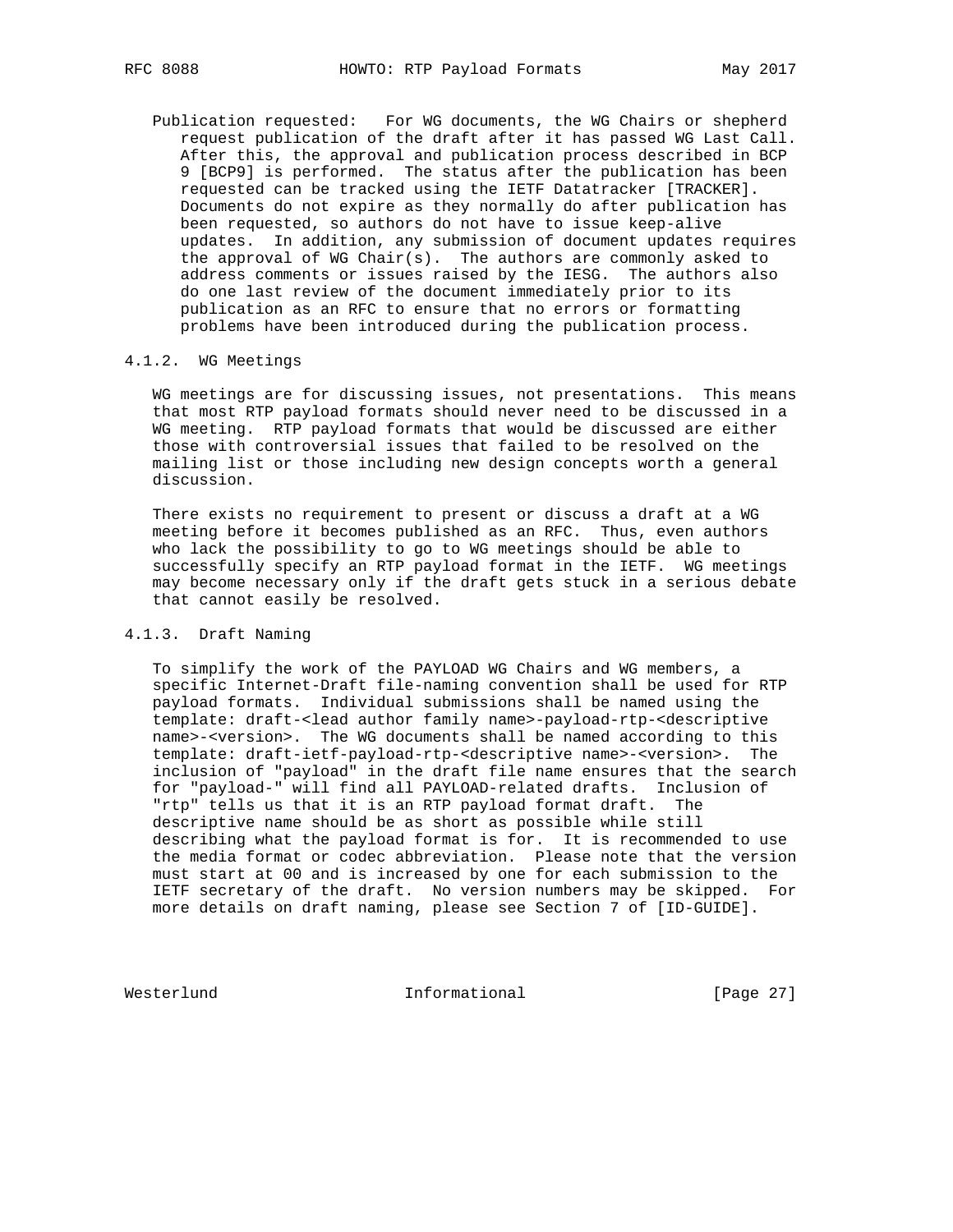## 4.1.4. Writing Style

 When writing an Internet-Draft for an RTP payload format, one should observe some few considerations (that may be somewhat divergent from the style of other IETF documents and/or the media coding spec's author group may use):

- Include Motivations: In the IETF, it is common to include the motivation for why a particular design or technical path was chosen. These are not long statements: a sentence here and there explaining why suffice.
- Use the Defined Terminology: There exists defined terminology both in RTP and in the media codec specification for which the RTP payload format is designed. A payload format specification needs to use both to make clear the relation of features and their functions. It is unwise to introduce or, worse, use without introduction, terminology that appears to be more accessible to average readers but may miss certain nuances that the defined terms imply. An RTP payload format author can assume the reader to be reasonably familiar with the terminology in the media coding specification.
- Keeping It Simple: The IETF has a history of specifications that are focused on their main usage. Historically, some RTP payload formats have a lot of modes and features, while the actual deployments have only included the most basic features that had very clear requirements. Time and effort can be saved by focusing on only the most important use cases and keeping the solution simple. An extension mechanism should be provided to enable backward-compatible extensions, if that is an organic fit.
- Normative Requirements: When writing specifications, there is commonly a need to make it clear when something is normative and at what level. In the IETF, the most common method is to use "Key words for use in RFCs to Indicate Requirement Levels" [RFC2119], which defines the meaning of "MUST", "MUST NOT", "REQUIRED", "SHALL", "SHALL NOT", "SHOULD", "SHOULD NOT", "RECOMMENDED", "NOT RECOMMENDED", "MAY", and "OPTIONAL".

Westerlund Informational [Page 28]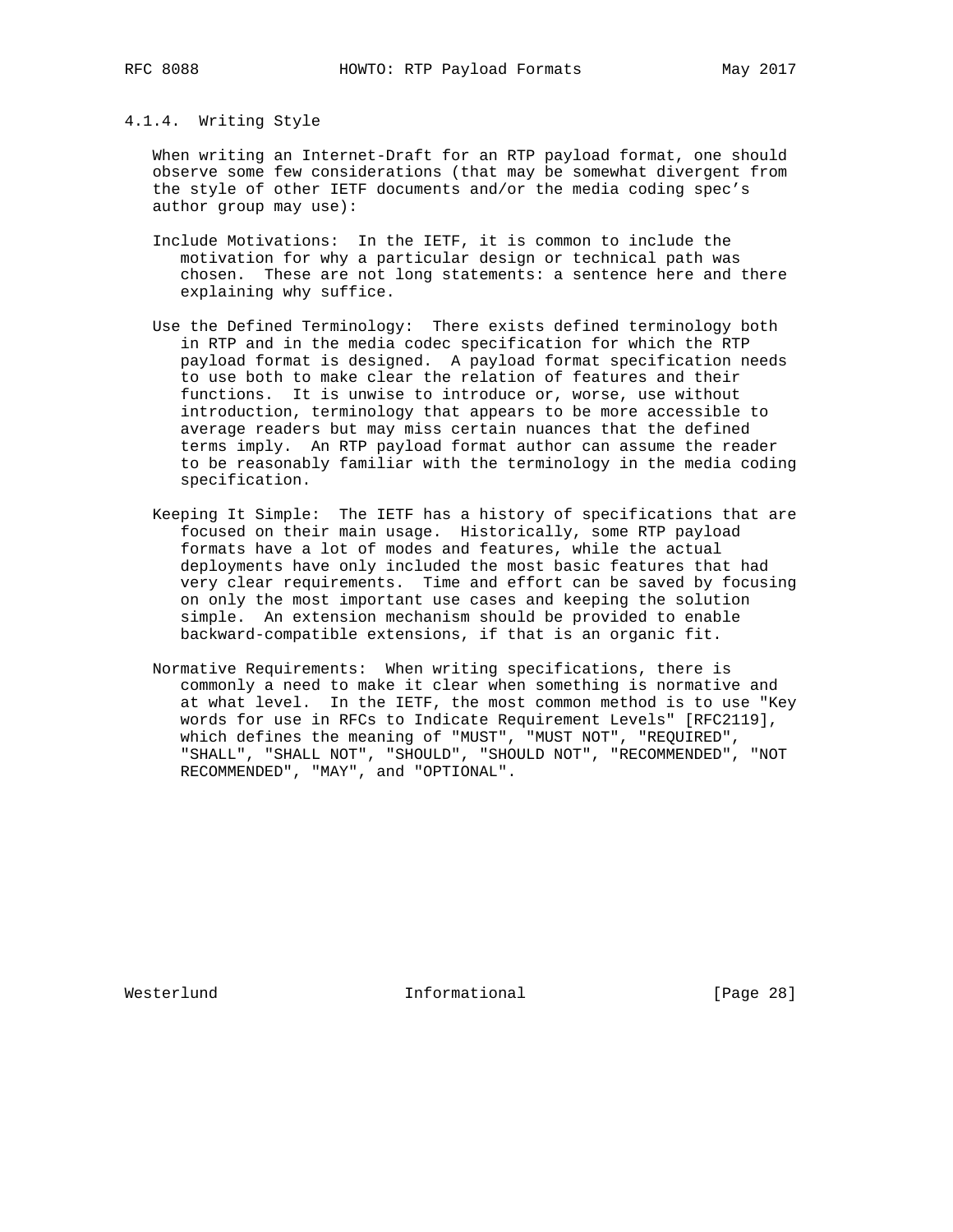4.1.5. How to Speed Up the Process

 There a number of ways to lose a lot of time in the above process. This section discusses what to do and what to avoid.

- o Do not update the draft only for the meeting deadline. An update to each meeting automatically limits the draft to three updates per year. Instead, ignore the meeting schedule and publish new versions as soon as possible.
- o Try to avoid requesting reviews when people are busy, like the few weeks before a meeting. It is actually more likely that people have time for them directly after a meeting.
- o Perform draft updates quickly. A common mistake is that the authors let the draft slip. By performing updates to the draft text directly after getting resolution on an issue, things speed up. This minimizes the delay that the author has direct control over. The time taken for reviews, responses from Area Directors and WG Chairs, etc., can be much harder to speed up.
- o Do not fail to take human nature into account. It happens that people forget or need to be reminded about tasks. Send a kind reminder to the people you are waiting for if things take longer than expected. Ask people to estimate when they expect to fulfill the requested task.
- o Ensure there is enough review. It is common that documents take a long time and many iterations because not enough review is performed in each iteration. To improve the amount of review you get on your own document, trade review time with other document authors. Make a deal with some other document author that you will review their draft if they review yours. Even inexperienced reviewers can help with language, editorial, or clarity issues. Also, try approaching the more experienced people in the WG and getting them to commit to a review. The WG Chairs cannot, even if desirable, be expected to review all versions. Due to workload, the Chairs may need to concentrate on key points in a draft evolution like checking on initial submissions, a draft's readiness to become a WG document, or its readiness for WG Last Call.

## 4.2. Other Standards Bodies

 Other standards bodies may define RTP payloads in their own specifications. When they do this, they are strongly recommended to contact the PAYLOAD WG Chairs and request review of the work. It is recommended that at least two review steps are performed. The first

Westerlund Informational [Page 29]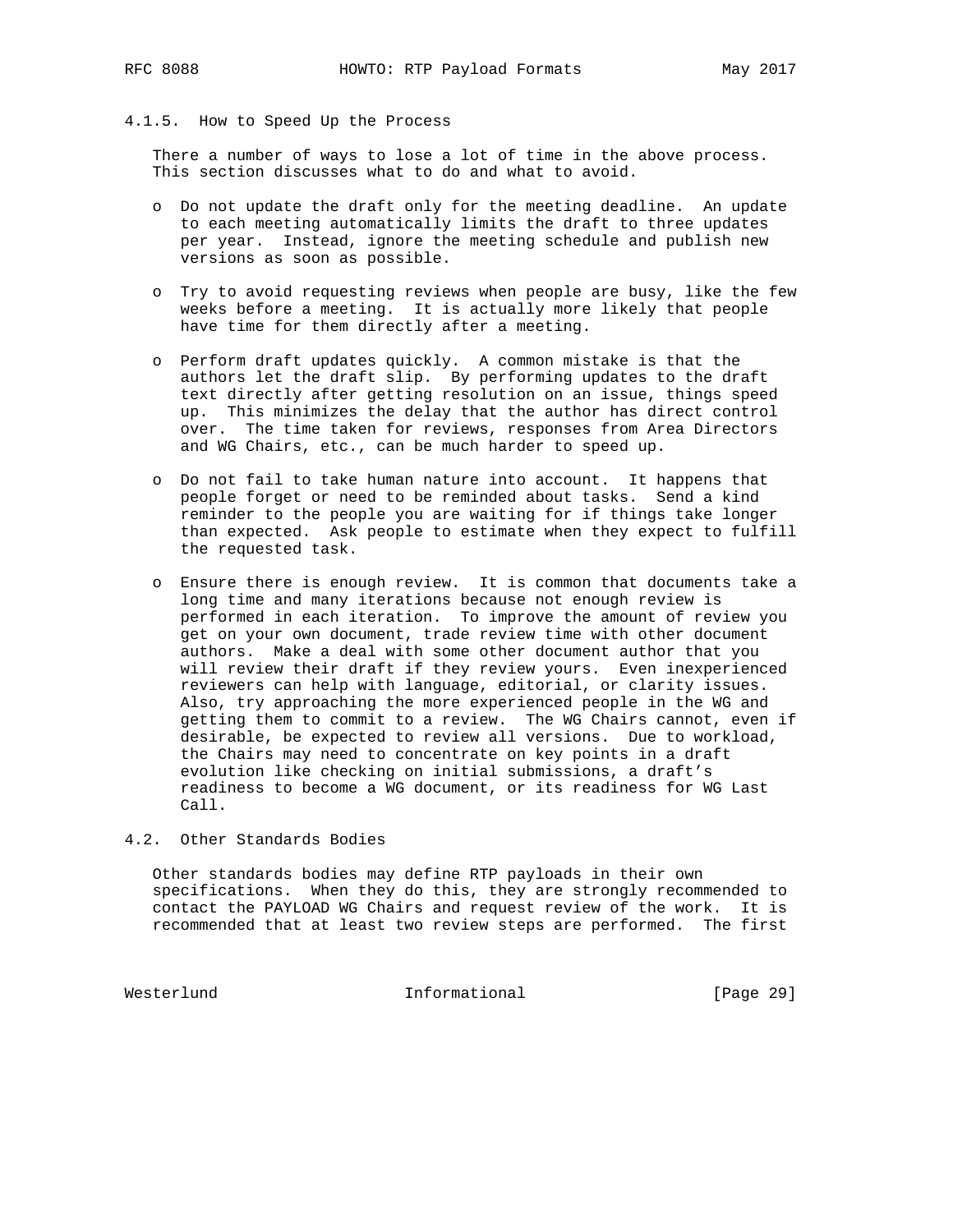should be early in the process when more fundamental issues can be easily resolved without abandoning a lot of effort. Then, when nearing completion, but while it is still possible to update the specification, a second review should be scheduled. In that pass, the quality can be assessed; hopefully, no updates will be needed. Using this procedure can avoid both conflicting definitions and serious mistakes, like breaking certain aspects of the RTP model.

 RTP payload media types may be registered in the standards tree by other standards bodies. The requirements on the organization are outlined in the media types registration documents [RFC4855] and [RFC6838]). This registration requires a request to the IESG, which ensures that the filled-in registration template is acceptable. To avoid last-minute problems with these registrations the registration template must be sent for review both to the PAYLOAD WG and the media types list (ietf-types@iana.org) and is something that should be included in the IETF reviews of the payload format specification.

#### 4.3. Proprietary and Vendor Specific

 Proprietary RTP payload formats are commonly specified when the real time media format is proprietary and not intended to be part of any standardized system. However, there are reasons why also proprietary formats should be correctly documented and registered:

- o Usage in a standardized signaling environment, such as SIP/SDP. RTP needs to be configured with the RTP profiles, payload formats, and their payload types being used. To accomplish this, it is desirable to have registered media type names to ensure that the names do not collide with those of other formats.
- o Sharing with business partners. As RTP payload formats are used for communication, situations often arise where business partners would like to support a proprietary format. Having a well-written specification of the format will save time and money for both parties, as interoperability will be much easier to accomplish.
- o To ensure interoperability between different implementations on different platforms.

 To avoid name collisions, there is a central registry keeping track of the registered media type names used by different RTP payload formats. When it comes to proprietary formats, they should be registered in the vendor's own tree. All vendor-specific registrations use sub-type names that start with "vnd.<vendor-name>". Names in the vendor's own tree are not required to be registered with IANA. However, registration [RFC6838] is recommended if the media type is used at all in public environments.

Westerlund Informational [Page 30]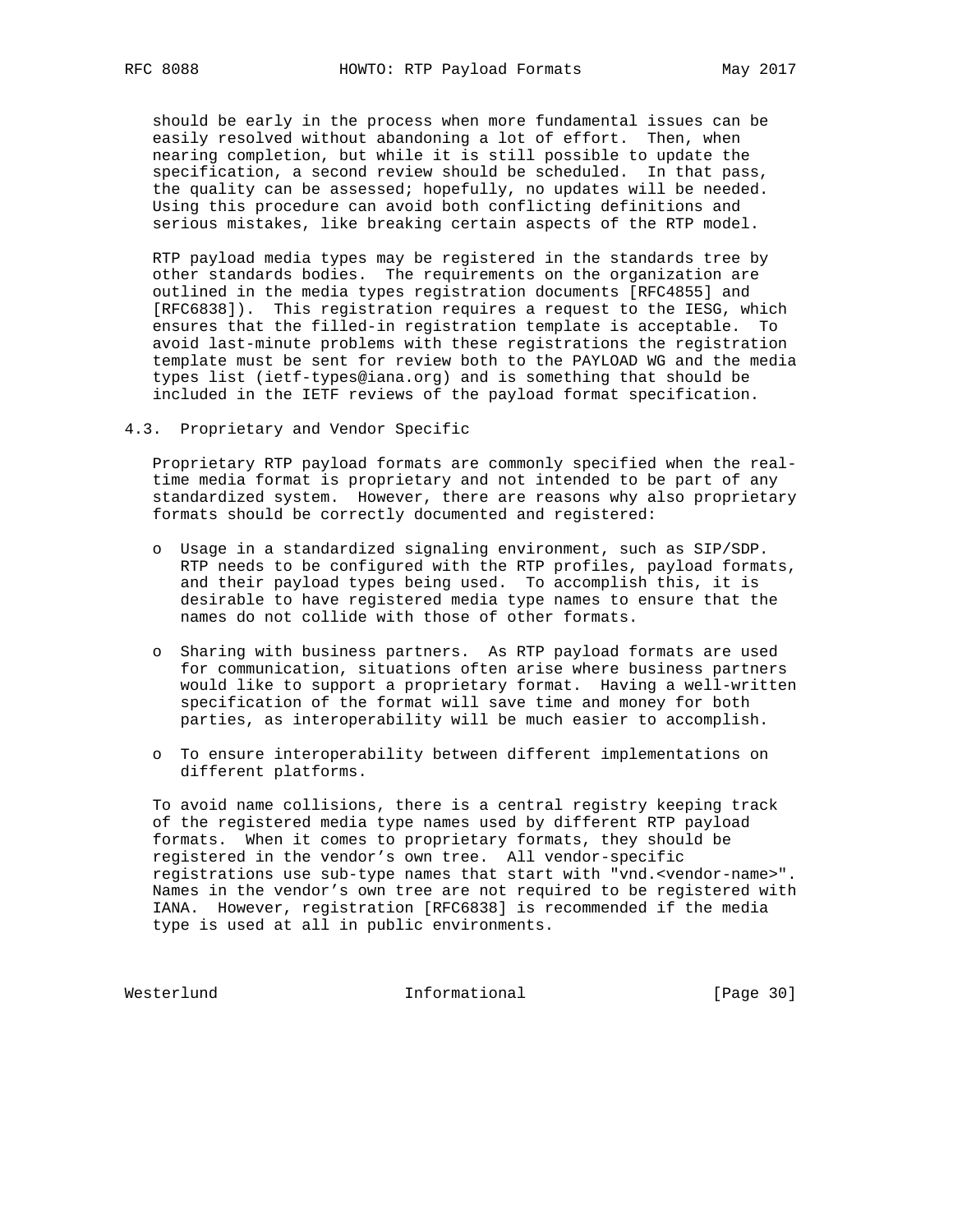If interoperability at the RTP level is desired, a payload type specification should be standardized in the IETF following the process described above. The IETF does not require full disclosure of the codec when defining an RTP payload format to carry that codec, but a description must be provided that is sufficient to allow the IETF to judge whether the payload format is well designed. The media type identifier assigned to a standardized payload format of this sort will lie in the standards tree rather than the vendor tree.

4.4. Joint Development of Media Coding Specification and RTP Payload Format

 In the last decade, there have been a few cases where the media codec and the associated RTP payload format have been developed concurrently and jointly. Developing the two specs not only concurrently but also jointly, in close cooperation with the group developing the media codec, allows one to leverage the benefits joint source/channel coding can provide. Doing so has historically resulted in well-performing payload formats and in success of both the media coding specification and associated RTP payload format. Insofar, whenever the opportunity presents it, it may be useful to closely keep the media coding group in the loop (through appropriate liaison means whatever those may be) and influence the media coding specification to be RTP friendly. One example for such a media coding specification is H.264, where the RTP payload header co-serves as the H.264 NAL unit header and vice versa, and is documented in both specifications.

5. Designing Payload Formats

 The best summary of payload format design is KISS (Keep It Simple, Stupid). A simple payload format is easier to review for correctness, easier to implement, and has low complexity. Unfortunately, contradictory requirements sometimes make it hard to do things simply. Complexity issues and problems that occur for RTP payload formats are:

 Too many configurations: Contradictory requirements lead to the result that one configuration is created for each conceivable case. Such contradictory requirements are often between functionality and bandwidth. This outcome has two big disadvantages; First all configurations need to be implemented. Second, the user application must select the most suitable configuration. Selecting the best configuration can be very difficult and, in negotiating applications, this can create interoperability problems. The recommendation is to try to select

Westerlund Informational [Page 31]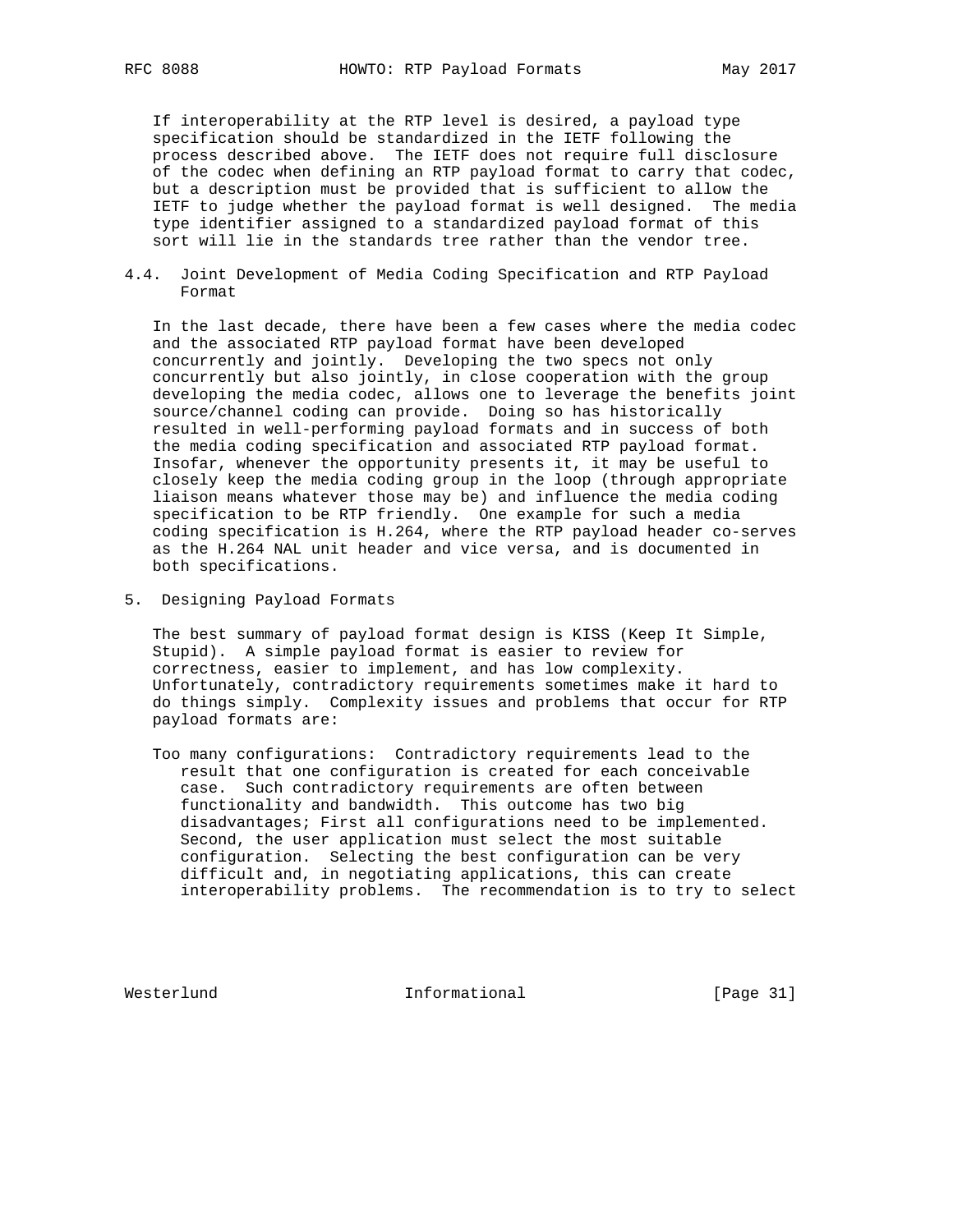a very limited set of configurations (preferably one) that perform well for the most common cases and are capable of handling the other cases, but maybe not that well.

- Hard to implement: Certain payload formats may become difficult to implement both correctly and efficiently. This needs to be considered in the design.
- Interaction with general mechanisms: Special solutions may create issues with deployed tools for RTP, such as tools for more robust transport of RTP. For example, a requirement for an unbroken sequence number space creates issues for mechanisms relying on payload type switching interleaving media-independent resilience within a stream.
- 5.1. Features of RTP Payload Formats

 There are a number of common features in RTP payload formats. There is no general requirement to support these features; instead, their applicability must be considered for each payload format. In fact, it may be that certain features are not even applicable.

#### 5.1.1. Aggregation

 Aggregation allows for the inclusion of multiple Application Data Units (ADUs) within the same RTP payload. This is commonly supported for codecs that produce ADUs of sizes smaller than the IP MTU. One reason for the use of aggregation is the reduction of header overhead (IP/UDP/RTP headers). When setting into relation the ADU size and the MTU size, do remember that the MTU may be significantly larger than 1500 bytes. An MTU of 9000 bytes is available today and an MTU of 64k may be available in the future. Many speech codecs have the property of ADUs of a few fixed sizes. Video encoders may generally produce ADUs of quite flexible sizes. Thus, the need for aggregation may be less. But some codecs produce small ADUs mixed with large ones, for example, H.264 Supplemental Enhancement Information (SEI) messages. Sending individual SEI message in separate packets are not efficient compared to combing the with other ADUs. Also, some small ADUs are, within the media domain, semantically coupled to the larger ADUs (for example, in-band parameter sets in H.264 [RFC6184]). In such cases, aggregation is sensible, even if not required from a payload/header overhead viewpoint. There also exist cases when the ADUs are pre-produced and can't be adopted to a specific networks MTU. Instead, their packetization needs to be adopted to the network. All above factors should be taken into account when deciding on the inclusion of aggregation, and weighting its benefits

Westerlund Informational [Page 32]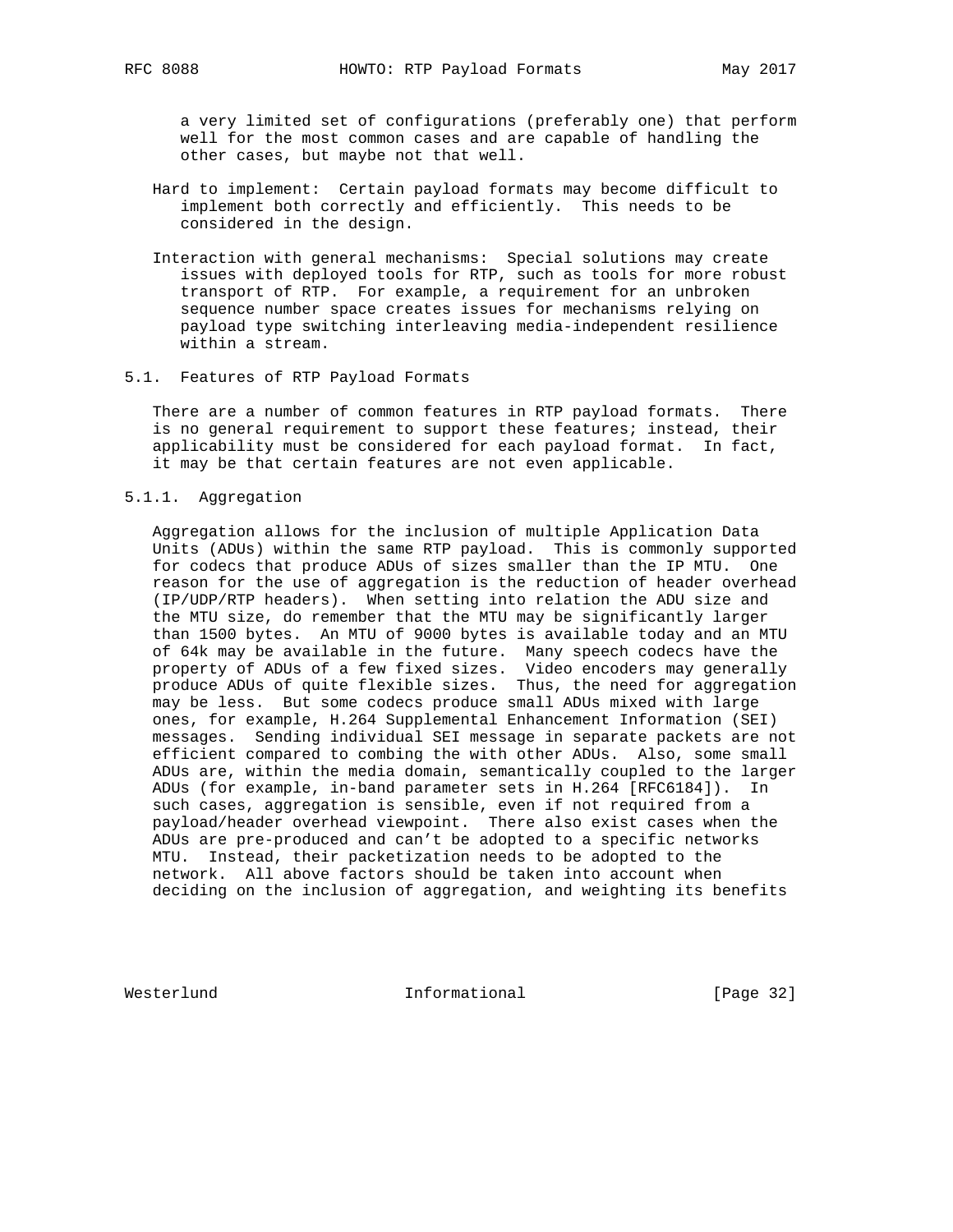against the complexity of defining them (which can be significant especially when aggregation is performed over ADUs with different playback times).

 The main disadvantage of aggregation, beyond implementation complexity, is the extra delay introduced (due to buffering until a sufficient number of ADUs have been collected at the sender) and reduced robustness against packet loss. Aggregation also introduces buffering requirements at the receiver.

## 5.1.2. Fragmentation

 If the real-time media format has the property that it may produce ADUs that are larger than common MTU sizes, then fragmentation support should be considered. An RTP payload format may always fall back on IP fragmentation; however, as discussed in RFC 2736, this has some drawbacks. Perhaps the most important reason to avoid IP fragmentation is that IP fragmented packets commonly are discarded in the network, especially by NATs or firewalls. The usage of fragmentation at the RTP payload format level allows for more efficient usage of RTP packet loss recovery mechanisms. It may also in some cases also allow better usage of partial ADUs by doing media specific fragmentation at media-specific boundaries. In use cases where the ADUs are pre-produced and can't be adopted to the network's MTU size, support for fragmentation can be crucial.

#### 5.1.3. Interleaving and Transmission Rescheduling

 Interleaving has been implemented in a number of payload formats to allow for less quality reduction when packet loss occurs. When losses are bursty and several consecutive packets are lost, the impact on quality can be quite severe. Interleaving is used to convert that burst loss to several spread-out individual packet losses. It can also be used when several ADUs are aggregated in the same packets. A loss of an RTP packet with several ADUs in the payload has the same effect as a burst loss if the ADUs would have been transmitted in individual packets. To reduce the burstiness of the loss, the data present in an aggregated payload may be interleaved, thus, spreading the loss over a longer time period.

 A requirement for doing interleaving within an RTP payload format is the aggregation of multiple ADUs. For formats that do not use aggregation, there is still a possibility of implementing a transmission order rescheduling mechanism. That has the effect that the packets transmitted consecutively originate from different points in the RTP stream. This can be used to mitigate burst losses, which may be useful if one transmits packets at frequent intervals. However, it may also be used to transmit more significant data

Westerlund Informational [Page 33]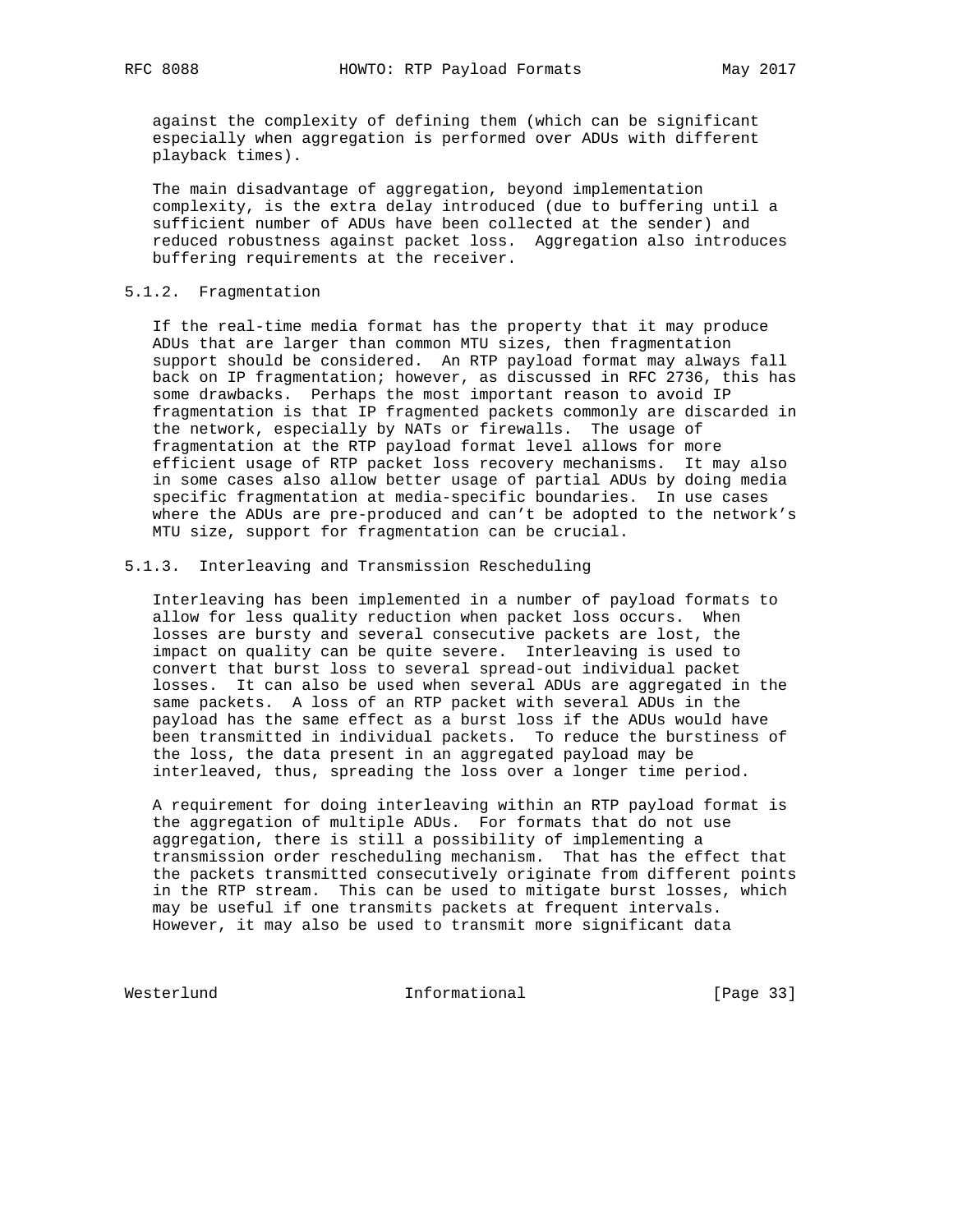earlier in combination with RTP retransmission to allow for more graceful degradation and increased possibility to receive the most important data, e.g., intra frames of video.

 The drawback of interleaving is the significantly increased transmission buffering delay, making it less useful for low-delay applications. It may also create significant buffering requirements on the receiver. That buffering is also problematic, as it is usually difficult to indicate when a receiver may start consume data and still avoid buffer under run caused by the interleaving mechanism itself. Transmission rescheduling is only useful in a few specific cases, as in streaming with retransmissions. The potential gains must be weighed against the complexity of these schemes.

## 5.1.4. Media Back Channels

 A few RTP payload formats have implemented back channels within the media format. Those have been for specific features, like the AMR [RFC4867] codec mode request (CMR) field. The CMR field is used in the operation of gateways to circuit-switched voice to allow an IP terminal to react to the circuit-switched network's need for a specific encoder mode. A common motivation for media back channels is the need to have signaling in direct relation to the media or the media path.

 If back channels are considered for an RTP payload format they should be for a specific requirements which cannot be easily satisfied by more generic mechanisms within RTP or RTCP.

### 5.1.5. Media Scalability

 Some codecs support various types of media scalability, i.e. some data of a RTP stream may be removed to adapt the media's properties, such as bitrate and quality. The adaptation may be applied in the following dimensions of the media:

 Temporal: For most video codecs it is possible to adapt the frame rate without any specific definition of a temporal scalability mode, e.g., for H.264 [RFC6184]. In these cases, the sender changes which frames it delivers and the RTP timestamp makes it clear the frame interval and each frames relative capture time. H.264 Scalable Video Coding (SVC) [RFC6190] has more explicit support for temporal scalability.

 Spatial: Video codecs supporting scalability may adapt the resolution, e.g., in SVC [RFC6190].

Westerlund Informational [Page 34]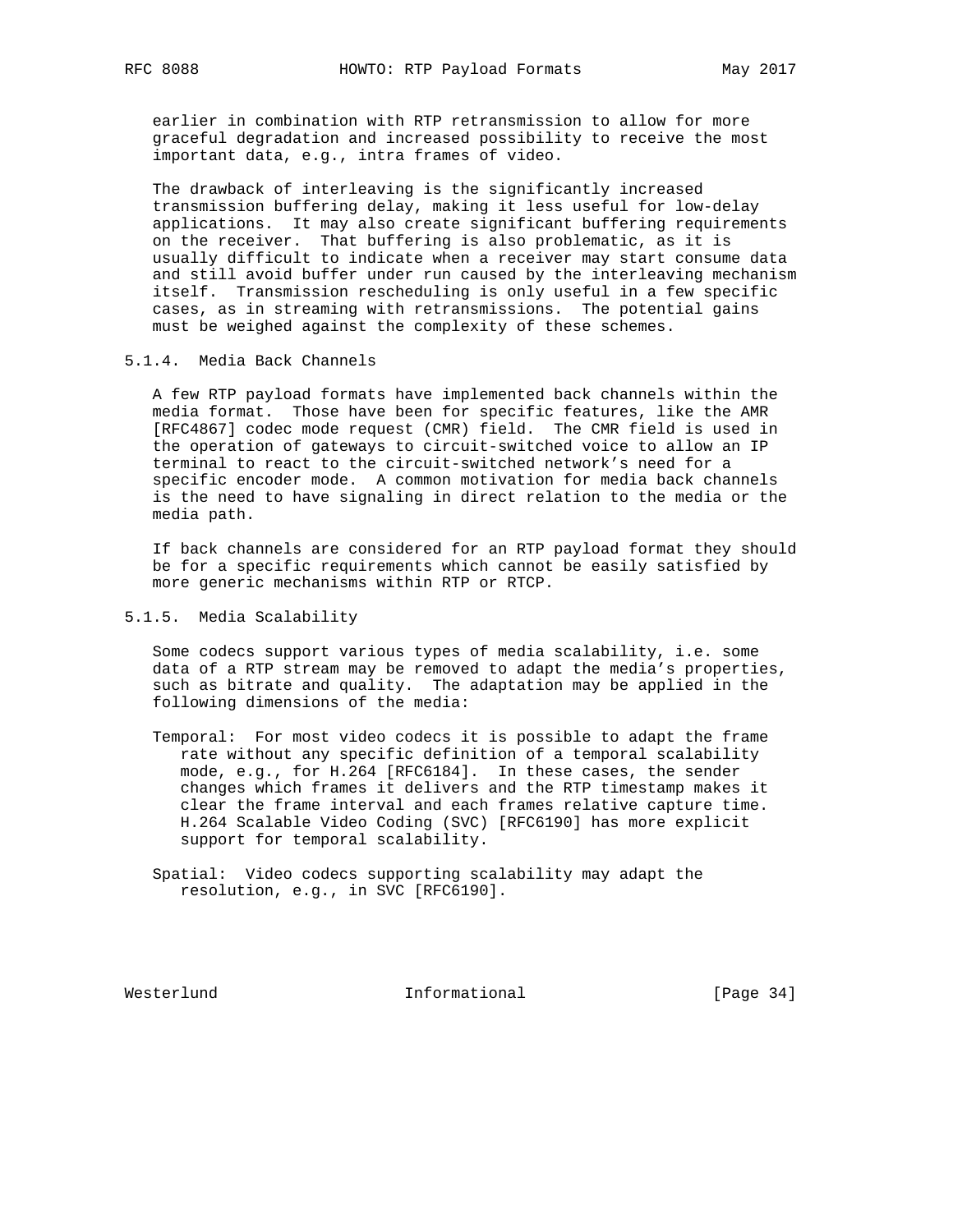Quality: The quality of the encoded stream may be scaled by adapting the accuracy of the coding process, as, e.g. possible with Signal to Noise Ratio (SNR) fidelity scalability of SVC [RFC6190].

 At the time of writing this document, codecs that support scalability have a bit of a revival. It has been realized that getting the required functionality for supporting the features of the media stream into the RTP framework is quite challenging. One of the recent examples for layered and scalable codecs is SVC [RFC6190].

 SVC is a good example for a payload format supporting media scalability features, which have been in its basic form already included in RTP. A layered codec supports the dropping of data parts of a RTP stream, i.e., RTP packets may not be transmitted or forwarded to a client in order to adapt the RTP streams bitrate as well as the received encoded stream's quality, while still providing a decodable subset of the encoded stream to a client. One example for using the scalability feature may be an RTP Mixer (Multipoint Control Unit) [RFC7667], which controls the rate and quality sent out to participants in a communication based on dropping RTP packets or removing part of the payload. Another example may be a transport channel, which allows for differentiation in Quality of Service (QoS) parameters based on RTP sessions in a multicast session. In such a case, the more important packets of the scalable encoded stream (base layer) may get better QoS parameters than the less important packets (enhancement layer) in order to provide some kind of graceful degradation. The scalability features required for allowing an adaptive transport, as described in the two examples above, are based on RTP multiplexing in order to identify the packets to be dropped or transmitted/forwarded. The multiplexing features defined for Scalable Video Coding [RFC6190] are:

 Single Session Transmission (SST), where all media layers of the media are transported as a single synchronization source (SSRC) in a single RTP session; as well as

 Multi-Session Transmission (MST), which should more accurately be called multi-stream transmission, where different media layers or a set of media layers are transported in different RTP streams, i.e., using multiple sources (SSRCs).

 In the first case (SST), additional in-band as well as out-of-band signaling is required in order to allow identification of packets belonging to a specific media layer. Furthermore, an adaptation of the encoded stream requires dropping of specific packets in order to provide the client with a compliant encoded stream. In case of using encryption, it is typically required for an adapting network device

Westerlund Informational [Page 35]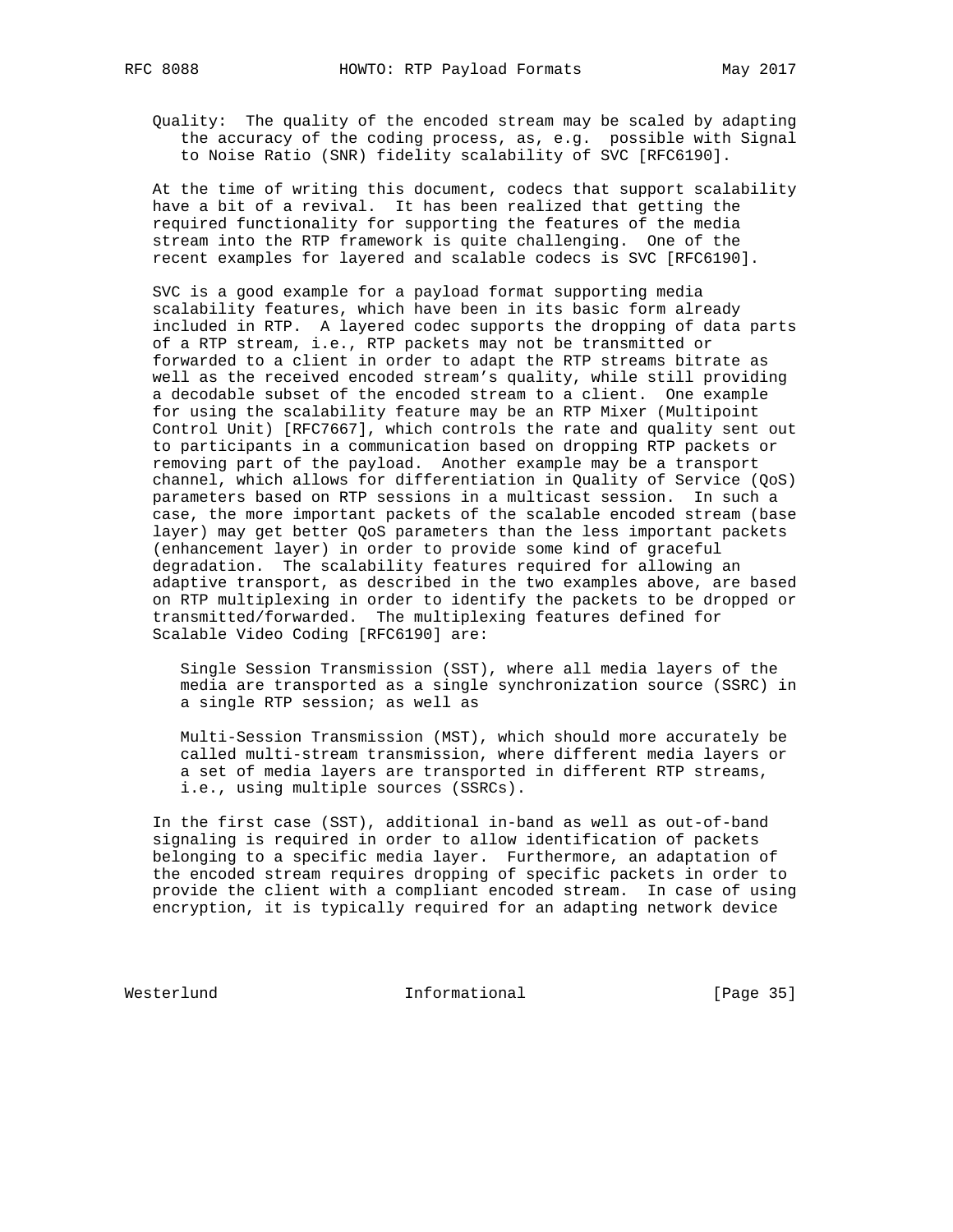to be in the security context to allow packet dropping and providing an intact RTP session to the client. This typically requires the network device to be an RTP mixer.

 In general, having a media-unaware network device dropping excessive packets will be more problematic than having a Media-Aware Network Entity (MANE). First is the need to understand the media format and know which ADUs or payloads belong to the layers, that no other layer will be dependent on after the dropping. Second, if the MANE can work as an RTP mixer or translator, it can rewrite the RTP and RTCP in such a way that the receiver will not suspect unintentional RTP packet losses needing repair actions. This as the receiver can't determine if a lost packet was an important base layer packet or one of the less important extension layers.

 In the second case (MST), the RTP packet streams can be sent using a single or multiple RTP session, and thus transport flows, e.g., on different multicast groups. Transmitting the streams in different RTP sessions, then the out-of-band signaling typically provides enough information to identify the media layers and its properties. The decision on dropping packets is based on the Network Address that identifies the RTP session to be dropped. In order to allow correct data provisioning to a decoder after reception from different sessions, data realignment mechanisms are required. In some cases, existing generic tools, as described below, can be employed to enable such realignment; when those generic mechanisms are sufficient, they should be used. For example, "Rapid Synchronisation for RTP Flows" [RFC6051], uses existing RTP mechanisms, i.e. the NTP timestamp, to ensure timely inter-session synchronization. Another is the signaling feature for indicating dependencies of RTP sessions in SDP, as defined in the Media Decoding Dependency Grouping in SDP [RFC5583].

 Using MST within a single RTP session is also possible and allows stream level handling instead of looking deeper into the packets by a MANE. However, transport flow-level properties will be the same unless packet based mechanisms like Diffserv is used.

 When QoS settings, e.g., Diffserv markings, are used to ensure that the extension layers are dropped prior the base layer the receiving endpoint has the benefit in MST to know which layer or set of layers the missing packets belong to as it will be bound to different RTP sessions or RTP packet streams (SSRCs), thus, explicitly indicating the importance of the loss.

Westerlund Informational [Page 36]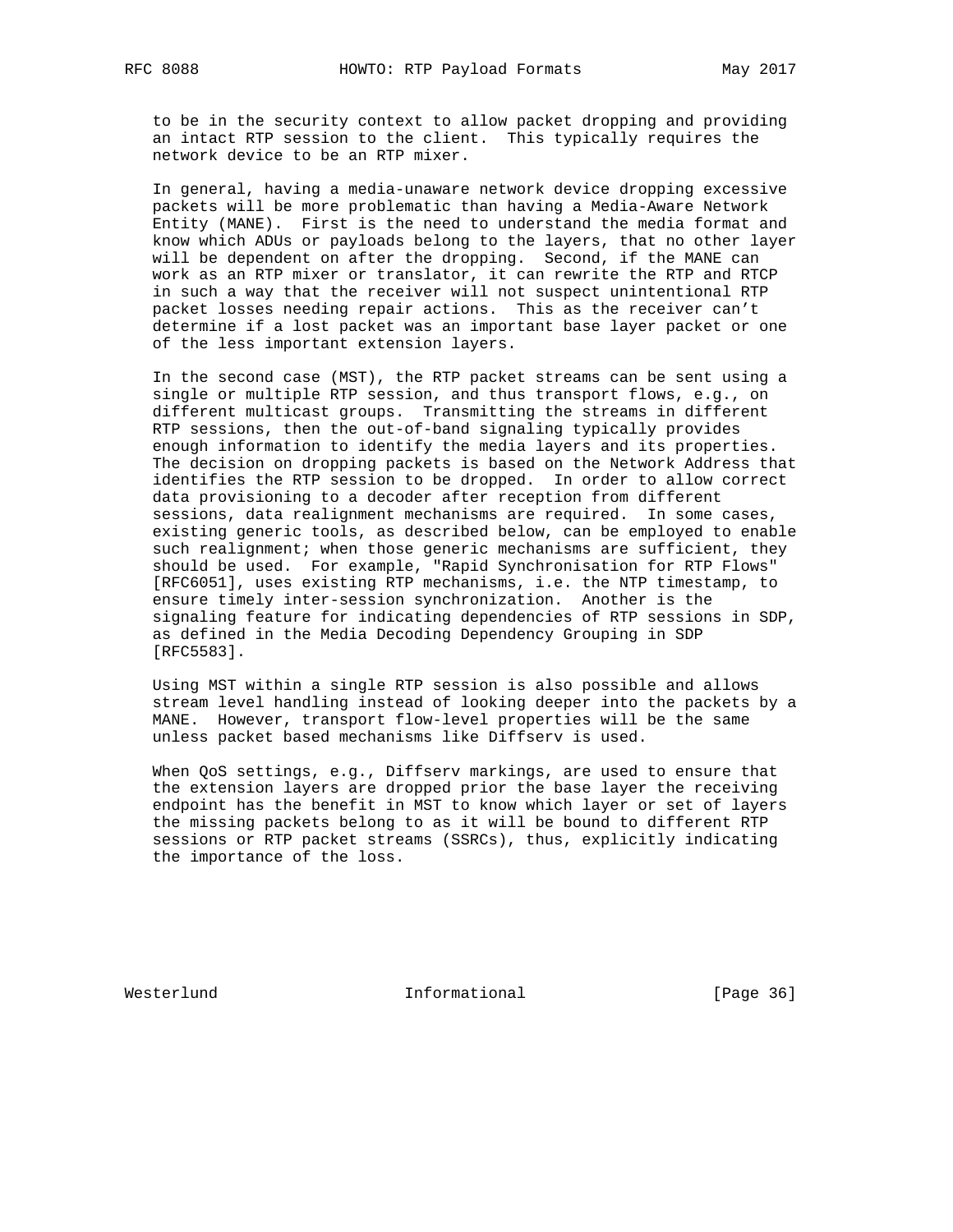## 5.1.6. High Packet Rates

 Some media codecs require high packet rates; in these cases, the RTP sequence number wraps too quickly. As a rule of thumb, it must not be possible to wrap the sequence number space within at least three RTCP reporting intervals. As the reporting interval can vary widely due to configuration and session properties, and also must take into account the randomization of the interval, one can use the TCP maximum segment lifetime (MSL), i.e., 2 minutes, in ones consideration. If earlier wrapping may occur, then the payload format should specify an extended sequence number field to allow the receiver to determine where a specific payload belongs in the sequence, even in the face of extensive reordering. The RTP payload format for uncompressed video [RFC4175] can be used as an example for such a field.

 RTCP is also affected by high packet rates. For RTCP mechanisms that do not use extended counters, there is significant risk that they wrap multiple times between RTCP reporting or feedback; thus, producing uncertainty about which packet(s) are referenced. The payload designer can't effect the RTCP packet formats used and their design, but can note this considerations when configuring RTCP bandwidth and reporting intervals to avoid to wrapping issues.

#### 5.2. Selecting Timestamp Definition

 The RTP timestamp is an important part and has two design choices associated with it. The first is the definition that determines what the timestamp value in a particular RTP packet will be, the second is which timestamp rate should be used.

 The timestamp definition needs to explicitly define what the timestamp value in the RTP packet represent for a particular payload format. Two common definitions are used; for discretely sampled media, like video frames, the sampling time of the earliest included video frame which the data represent (fully or partially) is used; for continuous media like audio, the sampling time of the earliest sample which the payload data represent. There exist cases where more elaborate or other definitions are used.

 RTP payload formats with a timestamp definition that results in no or little correlation between the media time instance and its transmission time cause the RTCP jitter calculation to become unusable due to the errors introduced on the sender side. A common example is a payload format for a video codec where the RTP timestamp represents the capture time of the video frame, but frames are large

Westerlund 1nformational [Page 37]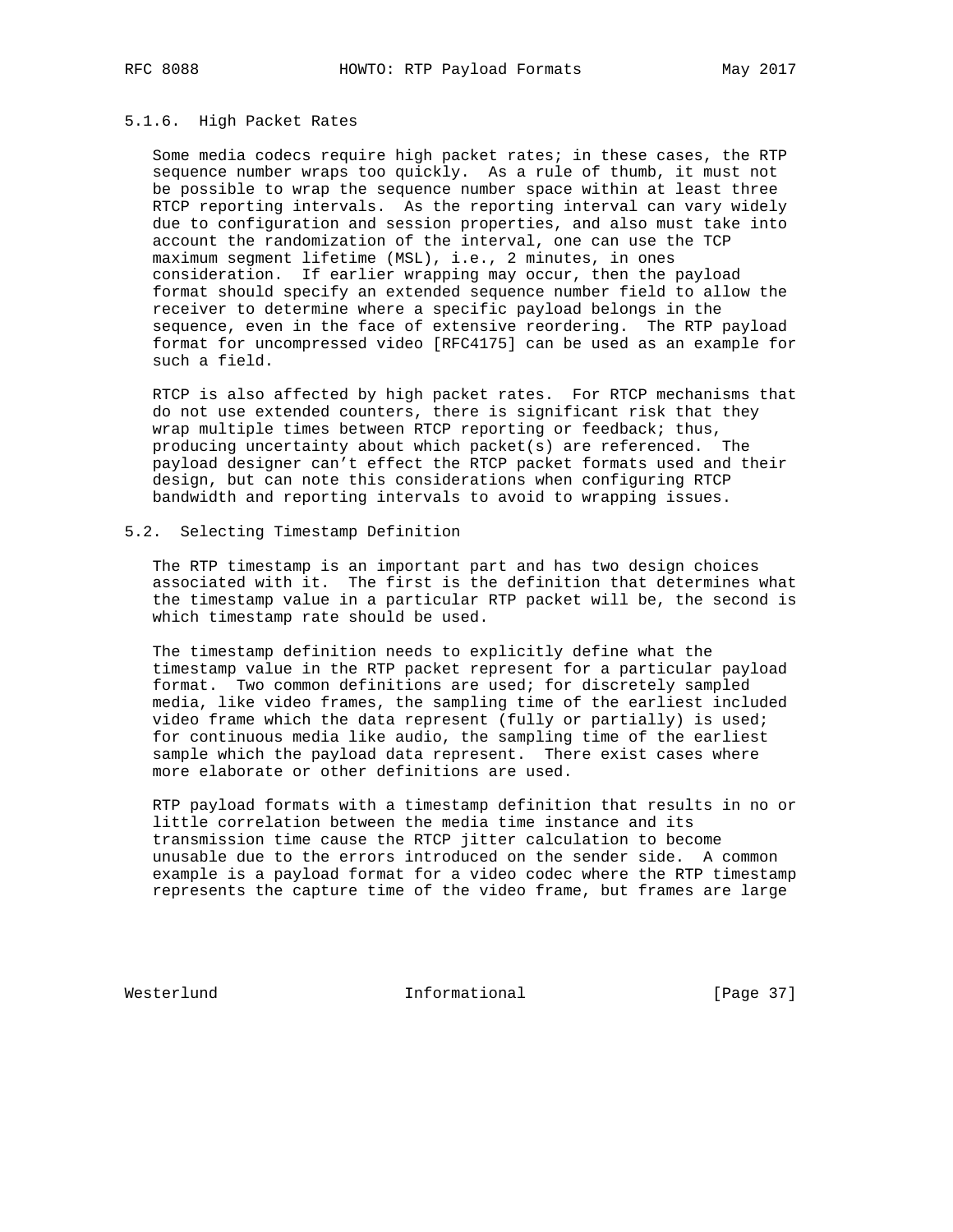enough that multiple RTP packets need to be sent for each frame spread across the framing interval. It should be noted whether or not the payload format has this property.

 An RTP payload format also needs to define what timestamp rates, or clock rates (as it is also called), may be used. Depending on the RTP payload format, this may be a single rate or multiple ones or theoretically any rate. So what needs to be considered when selecting a rate?

 The rate needs be selected so that one can determine where in the time line of the media a particular sample (e.g., individual audio sample, or video frame) or set of samples (e.g., audio frames) belong. To enable correct synchronization of this data with previous frames, including over periods of discontinuous transmission or irregularities.

 For audio, it is common to require audio sample accuracy. Thus, one commonly selects the input sampling rate as the timestamp rate. This can, however, be challenging for audio codecs that support multiple different sampling frequencies, either as codec input or being used internally but effecting output, for example, frame duration. Depending on how one expects to use these different sampling rates one can allow multiple timestamp rates, each matching a particular codec input or sampling rate. However, due to the issues with using multiple different RTP timestamp rates for the same source (SSRC) [RFC7160], this should be avoided if one expects to need to switch between modes.

 Then, an alternative is to find a common denominator frequency between the different modes, e.g., OPUS [RFC7587] that uses 48 kHz. If the different modes uses or can use a common input/output frequency, then selecting this also needs to be considered. However, it is important to consider all aspects as the case of AMR-WB+ [RFC4352] illustrates. AMR-WB+'s RTP timestamp rate has the very unusual value of 72 kHz, despite the fact that output normally is at a sample rate of 48kHz. The design is motivated by the media codec's production of a large range of different frame lengths in time perspective. The 72 kHz timestamp rate is the smallest found value that would make all of the frames the codec could produce result in an integer frame length in RTP timestamp ticks. This way, a receiver can always correctly place the frames in relation to any other frame, even when the frame length changes. The downside is that the decoder outputs for certain frame lengths are, in fact, partial samples. The result is that the output in samples from the codec will vary from frame to frame, potentially making implementation more difficult.

Westerlund 1nformational [Page 38]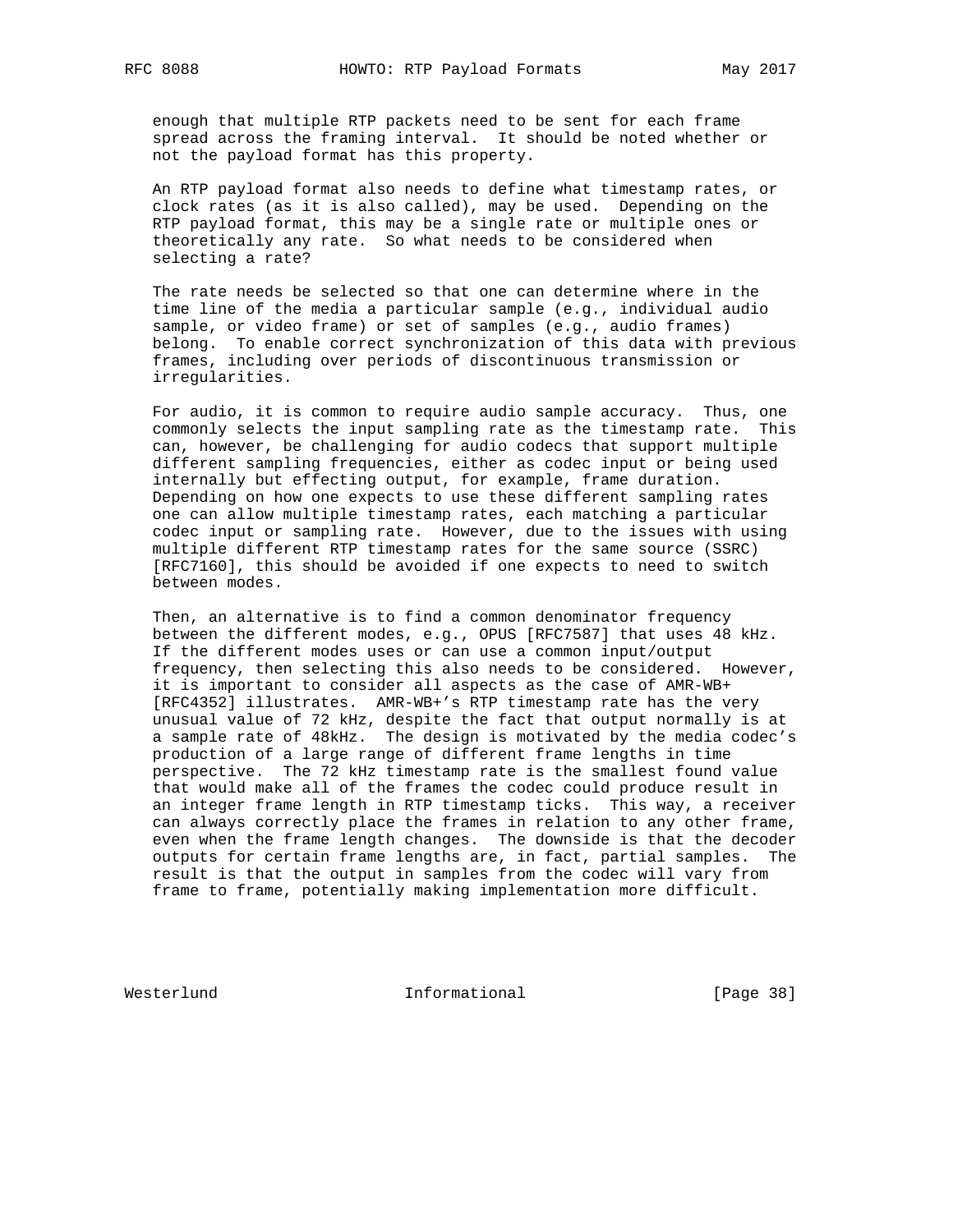Video codecs have commonly been using 90 kHz; the reason is this is a common denominator between the usually used frame rates such as 24, 25, 30, 50 and 60, and NTSC's odd 29.97 Hz. There does, however, exist at least one exception in the payload format for SMPTE 292M video [RFC3497] that uses a clock rate of 148.5 MHz. The reason here is that the timestamp then identify the exact start sample within a video frame.

 Timestamp rates below 1000 Hz are not appropriate, because this will cause a resolution too low in the RTCP measurements that are expressed in RTP timestamps. This is the main reason that the text RTP payload formats, like T.140 [RFC4103], use 1000 Hz.

6. Noteworthy Aspects in Payload Format Design

 This section provides a few examples of payload formats that are worth noting for good or bad design in general or in specific details.

#### 6.1. Audio Payloads

 The AMR [RFC4867], AMR-WB [RFC4867], EVRC [RFC3558], SMV [RFC3558] payload formats are all quite similar. They are all for frame-based audio codecs and use a table of contents structure. Each frame has a table of contents entry that indicates the type of the frame and if additional frames are present. This is quite flexible, but produces unnecessary overhead if the ADU is of fixed size and if, when aggregating multiple ADUs, they are commonly of the same type. In that case, a solution like the one in AMR-WB+ [RFC4352] may be more suitable.

 The RTP payload format for MIDI [RFC6295] contains some interesting features. MIDI is an audio format sensitive to packet losses, as the loss of a "note off" command will result in a note being stuck in an "on" state. To counter this, a recovery journal is defined that provides a summarized state that allows the receiver to recover from packet losses quickly. It also uses RTCP and the reported highest sequence number to be able to prune the state the recovery journal needs to contain. These features appear limited in applicability to media formats that are highly stateful and primarily use symbolic media representations.

 There exists a security concern with variable bitrate audio and speech codecs that changes their payload length based on the input data. This can leak information, especially in structured communication like a speech recognition prompt service that asks people to enter information verbally. This issue also exists to some degree for discontinuous transmission as that allows the length of

Westerlund 1nformational [Page 39]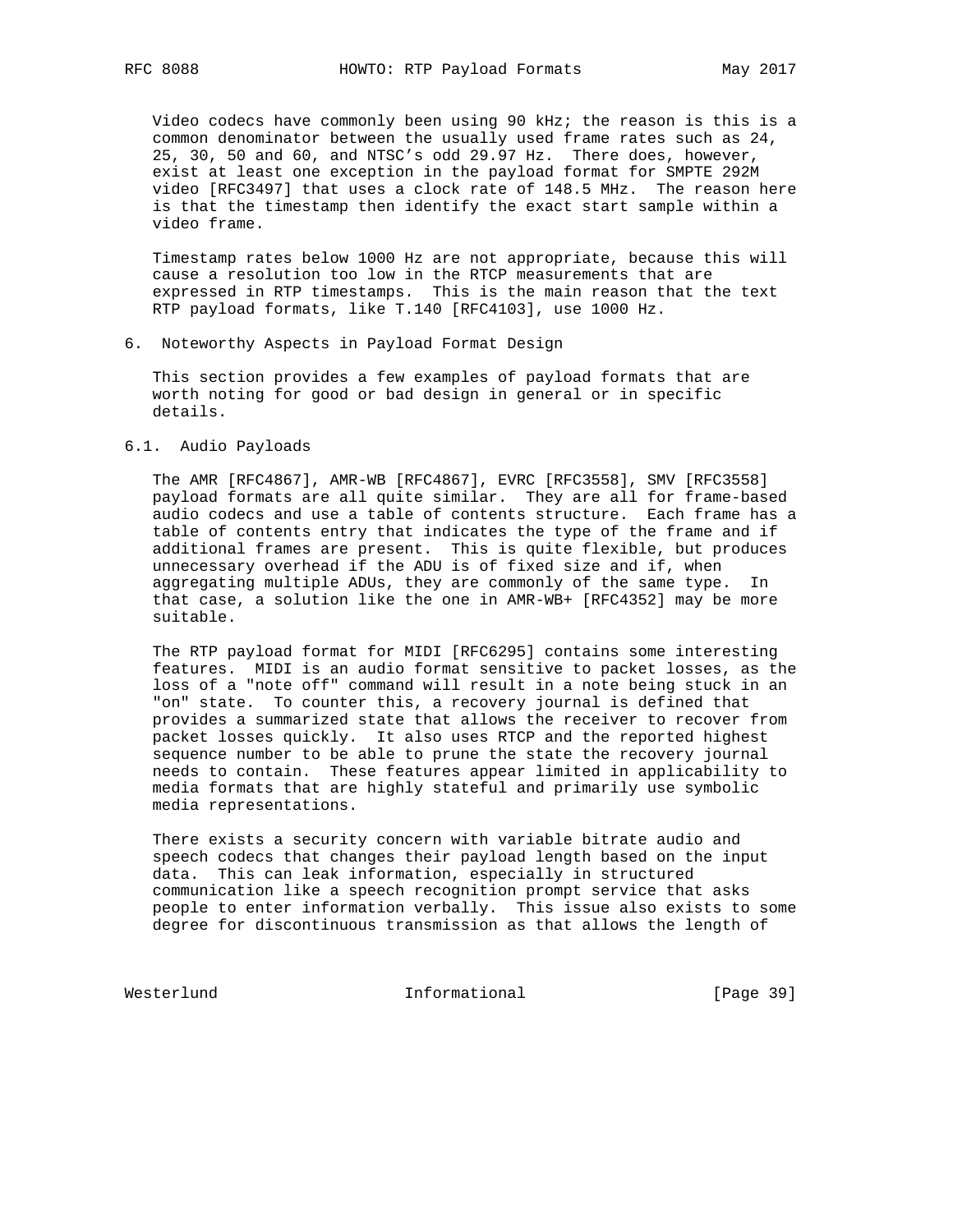phrases to be determined. The issue is further discussed in "Guidelines for the Use of Variable Bit Rate Audio with Secure RTP" [RFC6562], which needs to be read by anyone writing an RTP payload format for an audio or speech codec with these properties.

## 6.2. Video

 The definition of RTP payload formats for video has seen an evolution from the early ones such as H.261 [RFC4587] towards the latest for VP8 [RFC7741] and H.265/HEVC [RFC7798].

 The H.264 RTP payload format [RFC3984] can be seen as a smorgasbord of functionality: some of it, such as the interleaving, being pretty advanced. The reason for this was to ensure that the majority of applications considered by the ITU-T and MPEG that can be supported by RTP are indeed supported. This has created a payload format that rarely is fully implemented. Despite that, no major issues with interoperability has been reported with one exception namely the Offer/Answer and parameter signaling, which resulted in a revised specification [RFC6184]. However, complaints about its complexity are common.

 The RTP payload format for uncompressed video [RFC4175] must be mentioned in this context as it contains a special feature not commonly seen in RTP payload formats. Due to the high bitrate and thus packet rate of uncompressed video (gigabits rather than megabits per second) the payload format includes a field to extend the RTP sequence number since the normal 16-bit one can wrap in less than a second. [RFC4175] also specifies a registry of different color sub samplings that can be reused in other video RTP payload formats.

 Both the H.264 and the uncompressed video format enable the implementer to fulfill the goals of application-level framing, i.e., each individual RTP Packet's payload can be independently decoded and its content used to create a video frame (or part of) and that irrespective of whether preceding packets has been lost (see Section 4) [RFC2736]. For uncompressed, this is straightforward as each pixel is independently represented from others and its location in the video frame known. H.264 is more dependent on the actual implementation, configuration of the video encoder and usage of the RTP payload format.

 The common challenge with video is that, in most cases, a single compressed video frame doesn't fit into a single IP packet. Thus, the compressed representation of a video frame needs to be split over multiple packets. This can be done unintelligently with a basic payload level fragmentation method or more integrated by interfacing with the encoder's possibilities to create ADUs that are independent

Westerlund Informational [Page 40]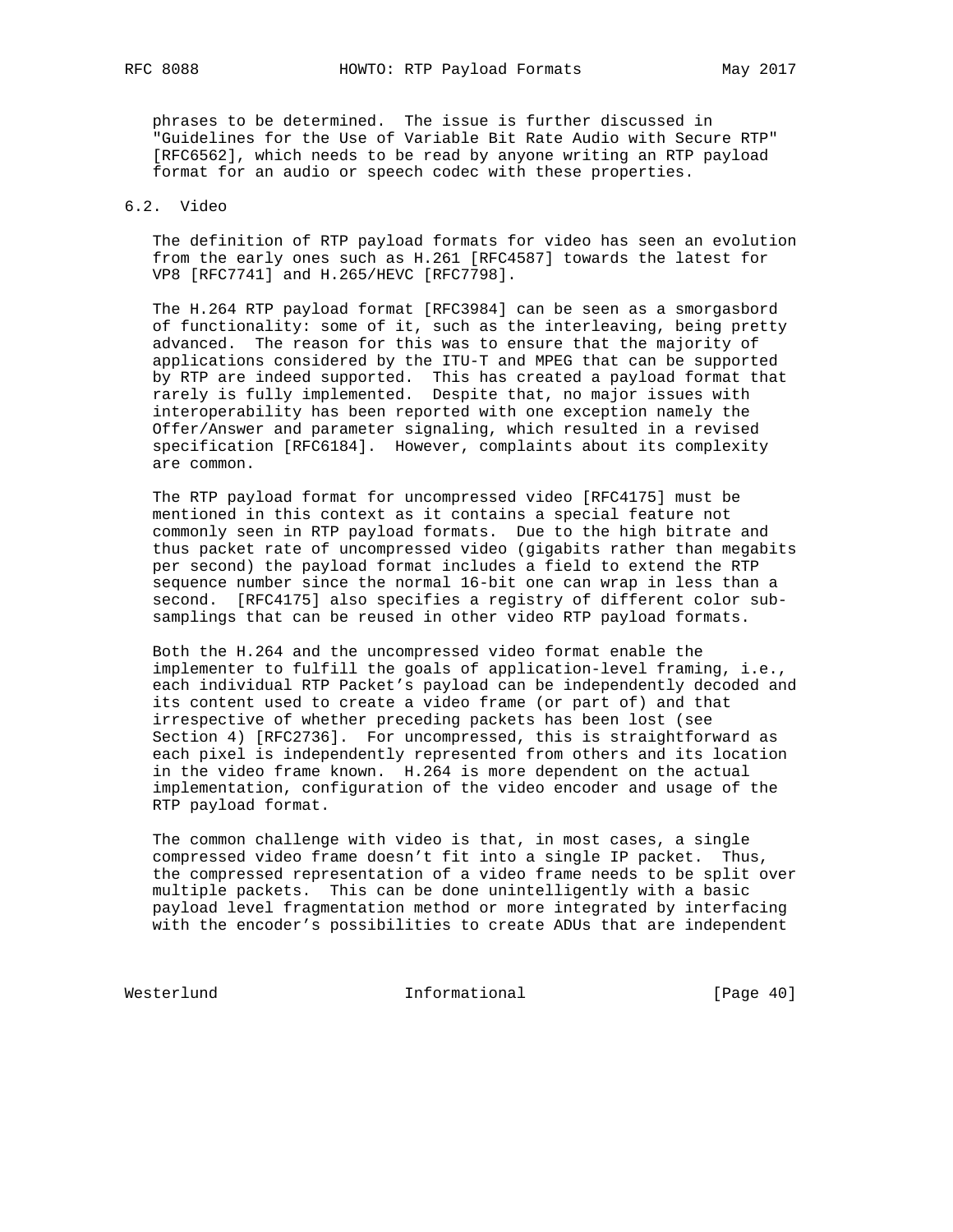and fit the MTU for the RTP packet. The latter is more robust and commonly recommended unless strong packet loss mechanisms are used and sufficient delay budget for the repair exist. Commonly, both payload-level fragmentation as well as explaining how tailored ADUs can be created are needed in a video payload format. Also, the handling of crucial metadata, like H.264 Parameter Sets, needs to be considered as decoding is not possible without receiving the used parameter sets.

## 6.3. Text

 Only a single format text format has been standardized in the IETF, namely T.140 [RFC4103]. The 3GPP Timed Text format [RFC4396] should be considered to be text, even though in the end was registered as a video format. It was registered in that part of the tree because it deals with decorated text, usable for subtitles and other embellishments of video. However, it has many of the properties that text formats generally have.

 The RTP payload format for T.140 was designed with high reliability in mind as real-time text commonly is an extremely low bitrate application. Thus, it recommends the use of RFC 2198 with many generations of redundancy. However, the format failed to provide a text-block-specific sequence number and instead relies on the RTP one to detect loss. This makes detection of missing text blocks unnecessarily difficult and hinders deployment with other robustness mechanisms that would involve switching the payload type, as that may result in erroneous error marking in the T.140 text stream.

### 6.4. Application

 At the time of writing, the application content type contains two media types that aren't RTP transport robustness tools such as FEC [RFC3009] [RFC5109] [RFC6015] [RFC6682] and RTP retransmission [RFC4588].

 The first one is H.224 [RFC4573], which enables far-end camera control over RTP. This is not an IETF-defined RTP format, only an IETF-performed registration.

 The second one is "RTP Payload Format for Society of Motion Picture and Television Engineers (SMPTE) ST 336 Encoded Data" [RFC6597], which carries generic key length value (KLV) triplets. These pairs may contain arbitrary binary metadata associated with video transmissions. It has a very basic fragmentation mechanism requiring reception without packet loss, not only of the triplet itself but also one packet before and after the sequence of fragmented KLV triplet, to ensure correct reception. Specific KLV triplets

Westerlund 1nformational [Page 41]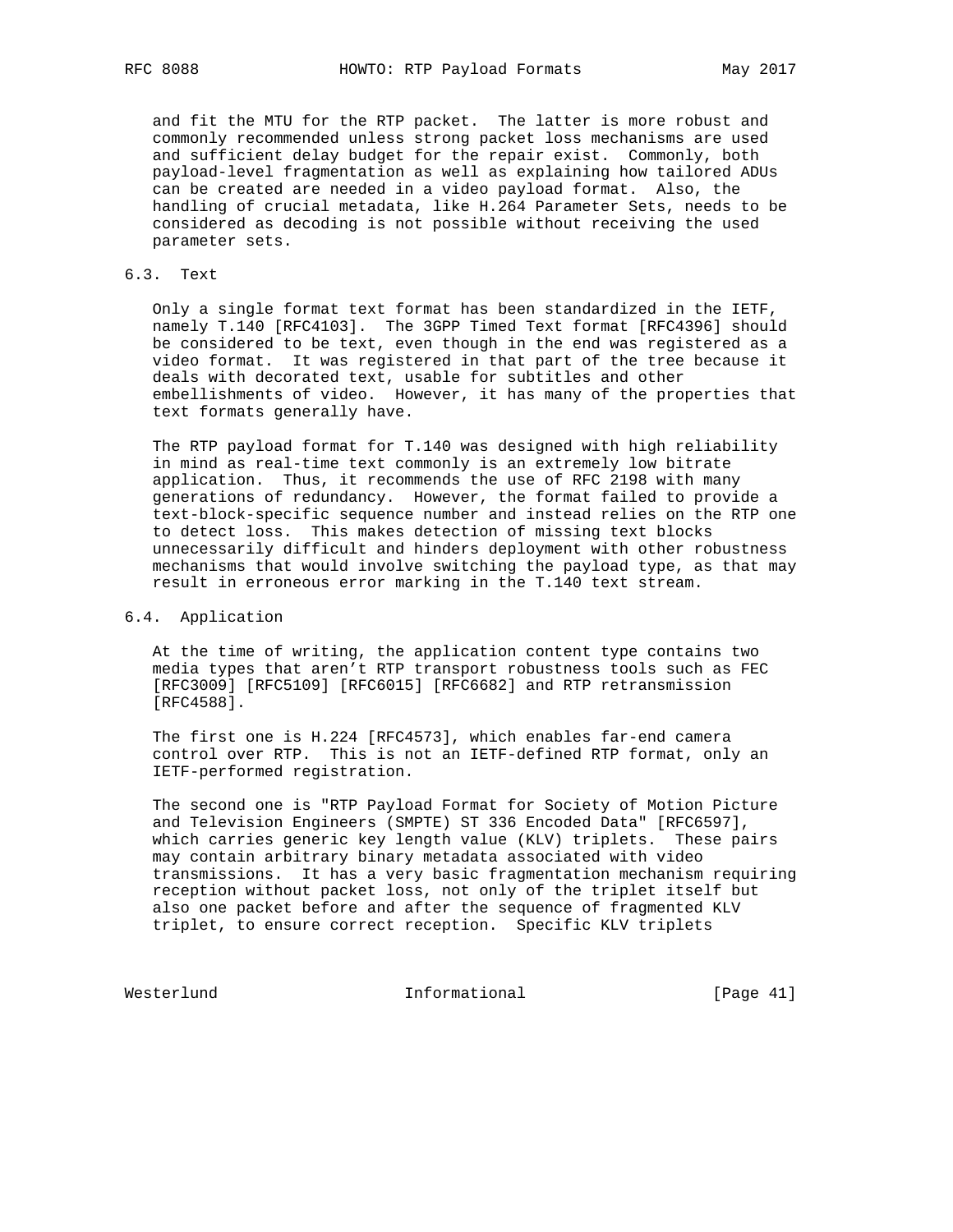themselves may have recommendations on how to handle incomplete ones allowing the use and repair of them. In general, the application using such a mechanism must be robust to errors and also use some combination of application-level repetition, RTP-level transport robustness tools, and network-level requirements to achieve low levels of packet loss rates and repair of KLV triplets.

 An author should consider applying for a media subtype under the application media type (application/<foo>) when the payload format is of a generic nature or does not clearly match any of the media types described above (audio, video, or text). However, existing limitations in, for example, SDP, have resulted in generic mechanisms normally registered in all media types possibly having been associated with any existing media types in an RTP session.

7. Important Specification Sections

 A number of sections in the payload format draft need special consideration. These include the Security Considerations and IANA Considerations sections that are required in all drafts. Payload formats are also strongly recommended to have the media format description and congestion control considerations. The included RTP payload format template (Appendix A) contains sample text for some of these sections.

## 7.1. Media Format Description

 The intention of this section is to enable reviewers and other readers to get an overview of the capabilities and major properties of the media format. It should be kept short and concise and is not a complete replacement for reading the media format specification.

 The actual specification of the RTP payload format generally uses normative references to the codec format specification to define how codec data elements are included in the payload format. This normative reference can be to anything that have sufficient stability for a normative reference. There exist no formal requirement on the codec format specification being publicly available or free to access. However, it significantly helps in the review process if that specification is made available to any reviewer. There exist RTP payload format RFCs for open-source project specifications as well as an individual company's proprietary format, and a large variety of standards development organizations or industrial forums.

Westerlund Informational [Page 42]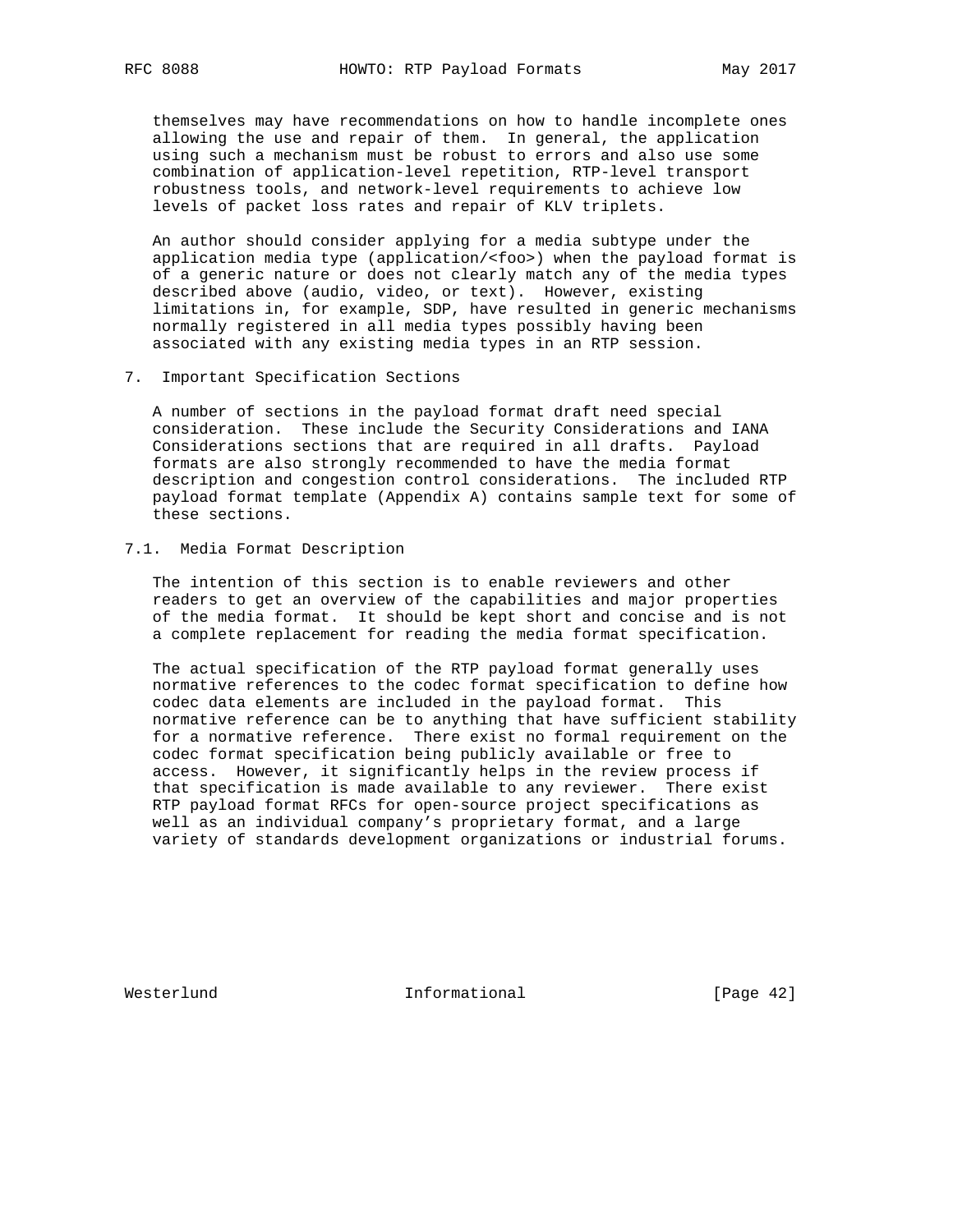## 7.2. Security Considerations

 All Internet-Drafts require a Security Considerations section. The Security Considerations section in an RTP payload format needs to concentrate on the security properties this particular format has. Some payload formats have very few specific issues or properties and can fully fall back on the security considerations for RTP in general and those of the profile being used. Because those documents are always applicable, a reference to these is normally placed first in the Security Considerations section. There is suggested text in the template below.

 The security issues of confidentiality, integrity protection, replay protection and source authentication are common issue for all payload formats. These should be solved by mechanisms external to the payload and do not need any special consideration in the payload format except for a reminder on these issues. There exist exceptions, such as payload formats that includes security functionality, like ISMAcrypt [ISMACrypt2]. Reasons for this division is further documented in "Securing the RTP Protocol Framework: Why RTP Does Not Mandate a Single Media Security Solution" [RFC7202]. For a survey of available mechanisms to meet these goals, review "Options for Securing RTP Sessions" [RFC7201]. This also includes key-exchange mechanisms for the security mechanisms, which can be both integrated or separate. The choice of key-management can have significant impact on the security properties of the RTP-based application. Suitable stock text to inform people about this is included in the template.

 Potential security issues with an RTP payload format and the media encoding that need to be considered if they are applicable:

 1. The decoding of the payload format or its media results in substantial non-uniformity, either in output or in complexity to perform the decoding operation. For example, a generic non destructive compression algorithm may provide an output of almost an infinite size for a very limited input, thus consuming memory or storage space out of proportion with what the receiving application expected. Such inputs can cause some sort of disruption, i.e., a denial-of-service attack on the receiver side by preventing that host from performing usable work. Certain decoding operations may also vary in the amount of processing needed to perform those operations depending on the input. This may also be a security risk if it is possible to raise processing load significantly above nominal simply by designing a malicious input sequence. If such potential attacks exist, this must be

Westerlund 1nformational [Page 43]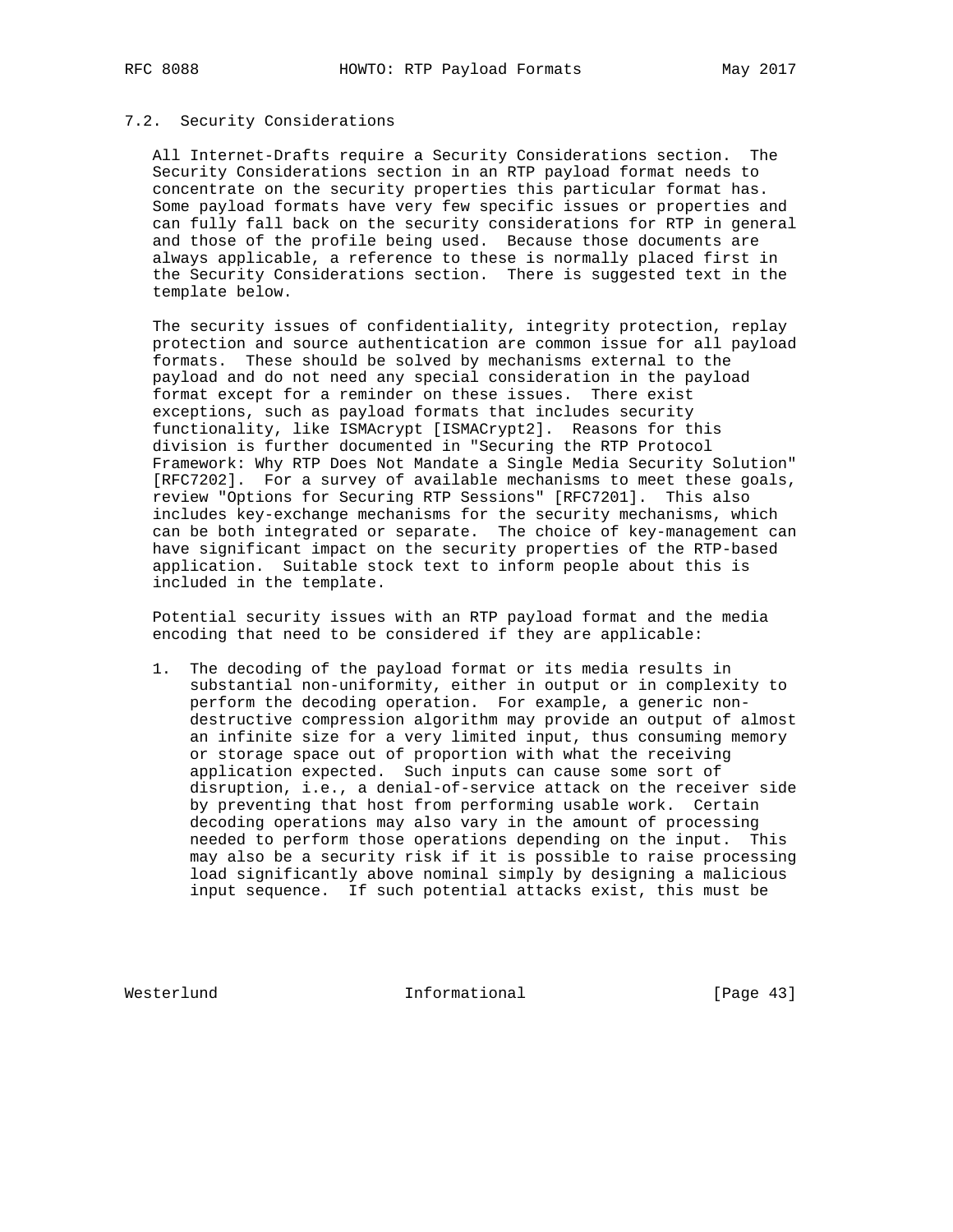made clear in the Security Considerations section to make implementers aware of the need to take precautions against such behavior.

- 2. The inclusion of active content in the media format or its transport. "Active content" means scripts, etc., that allow an attacker to perform potentially arbitrary operations on the receiver. Most active contents has limited possibility to access the system or perform operations outside a protected sandbox. RFC 4855 [RFC4855] has a requirement that it be noted in the media types registration whether or not the payload format contains active content. If the payload format has active content, it is strongly recommended that references to any security model applicable for such content are provided. A boilerplate text for "no active content" is included in the template. This must be changed if the format actually carries active content.
- 3. Some media formats allow for the carrying of "user data", or types of data which are not known at the time of the specification of the payload format. Such data may be a security risk and should be mentioned.
- 4. Audio or Speech codecs supporting variable bitrate based on 'audio/speech' input or having discontinuous transmission support must consider the issues discussed in "Guidelines for the Use of Variable Bit Rate Audio with Secure RTP" [RFC6562].

 Suitable stock text for the Security Considerations section is provided in the template in Appendix A. However, authors do need to actively consider any security issues from the start. Failure to address these issues may block approval and publication.

#### 7.3. Congestion Control

 RTP and its profiles do discuss congestion control. There is ongoing work in the IETF with both a basic circuit-breaker mechanism [RFC8083] using basic RTCP messages intended to prevent persistent congestion and also work on more capable congestion avoidance / bitrate adaptation mechanism in the RMCAT WG.

 Congestion control is an important issue in any usage in networks that are not dedicated. For that reason, it is recommended that all RTP payload format documents discuss the possibilities that exist to regulate the bitrate of the transmissions using the described RTP payload format. Some formats may have limited or step-wise regulation of bitrate. Such limiting factors should be discussed.

Westerlund Informational [Page 44]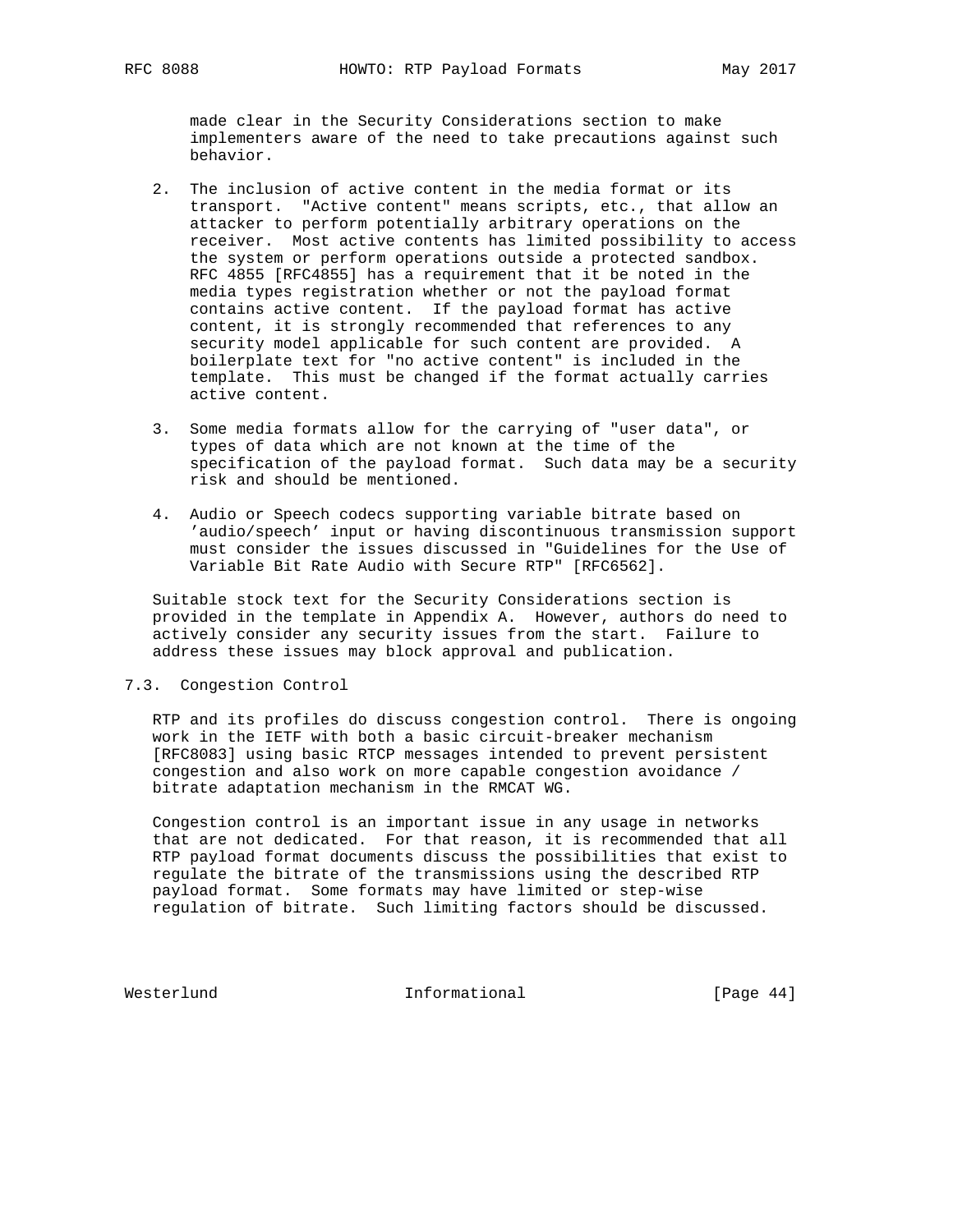### 7.4. IANA Considerations

 Since all RTP payload formats contain a media type specification, they also need an IANA Considerations section. The media type name must be registered, and this is done by requesting that IANA register that media name. When that registration request is written, it shall also be requested that the media type is included under the "RTP Payload Format media types" subregistry of the RTP registry (http://www.iana.org/assignments/rtp-parameters).

 Parameters for the payload format need to be included in this registration and can be specified as required or optional ones. The format of these parameters should be such that they can be included in the SDP attribute "a=fmtp" string (see Section 6 [RFC4566]), which is the common mapping. Some parameters, such as "Channel" are normally mapped to the rtpmap attribute instead; see Section 3 of [RFC4855].

 In addition to the above request for media type registration, some payload formats may have parameters where, in the future, new parameter values need to be added. In these cases, a registry for that parameter must be created. This is done by defining the registry in the IANA Considerations section. BCP 26 [BCP26] provides guidelines to specifying such registries. Care should be taken when defining the policy for new registrations.

 Before specifying a new registry, it is worth checking the existing ones in the IANA "MIME Media Type Sub-Parameter Registries". For example, video formats that need a media parameter expressing color sub-sampling may be able to reuse those defined for 'video/raw' [RFC4175].

#### 8. Authoring Tools

 This section provides information about some tools that may be used. Don't feel pressured to follow these recommendations. There exist a number of alternatives, including the ones listed at <http://tools.ietf.org>. But these suggestions are worth checking out before deciding that the grass is greener somewhere else.

 Note that these options are related to the old text only RFC format, and do not cover tools for at the time of publication recently approved new RFC format, see [RFC7990].

Westerlund Informational [Page 45]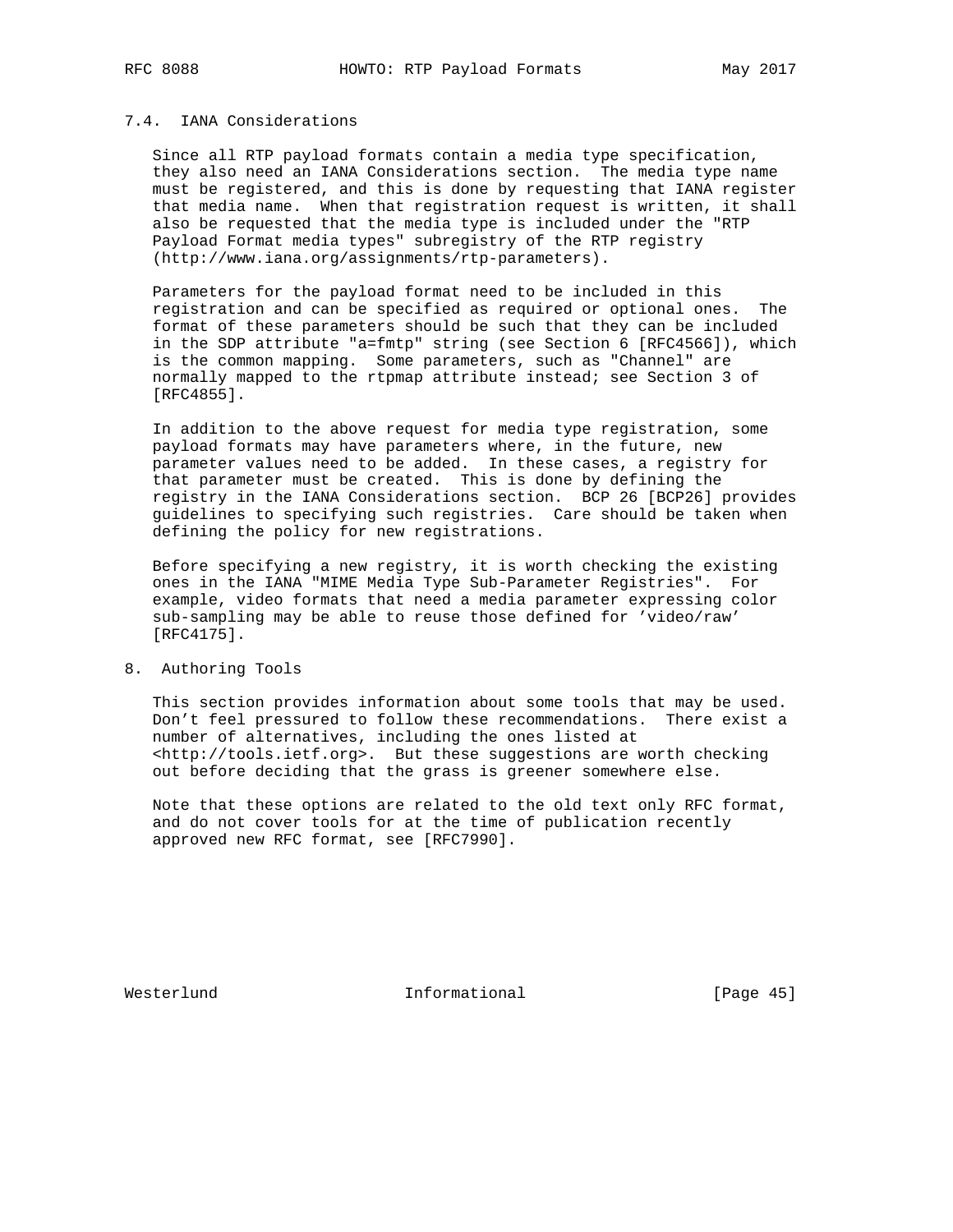## 8.1. Editing Tools

 There are many choices when it comes to tools to choose for authoring Internet-Drafts. However, in the end, they need to be able to produce a draft that conforms to the Internet-Draft requirements. If you don't have any previous experience with authoring Internet- Drafts, xml2rfc does have some advantages. It helps by creating a lot of the necessary boilerplate in accordance with the latest rules, thus reducing the effort. It also speeds up publication after approval as the RFC Editor can use the source XML document to produce the RFC more quickly.

 Another common choice is to use Microsoft Word and a suitable template (see [RFC5385]) to produce the draft and print that to file using the generic text printer. It has some advantages when it comes to spell checking and change bars. However, Word may also produce some problems, like changing formatting, and inconsistent results between what one sees in the editor and in the generated text document, at least according to the author's personal experience.

#### 8.2. Verification Tools

 There are a few tools that are very good to know about when writing a draft. These help check and verify parts of one's work. These tools can be found at <http://tools.ietf.org>.

- o I-D Nits checker (https://tools.ietf.org/tools/idnits/). It checks that the boilerplate and some other things that are easily verifiable by machine are okay in your draft. Always use it before submitting a draft to avoid direct refusal in the submission step.
- o ABNF Parser and verification (https://tools.ietf.org/tools/bap/ abnf.cgi). Checks that your ABNF parses correctly and warns about loose ends, like undefined symbols. However, the actual content can only be verified by humans knowing what it intends to describe.
- o RFC diff (https://tools.ietf.org/rfcdiff). A diff tool that is optimized for drafts and RFCs. For example, it does not point out that the footer and header have moved in relation to the text on every page.

Westerlund Informational [Page 46]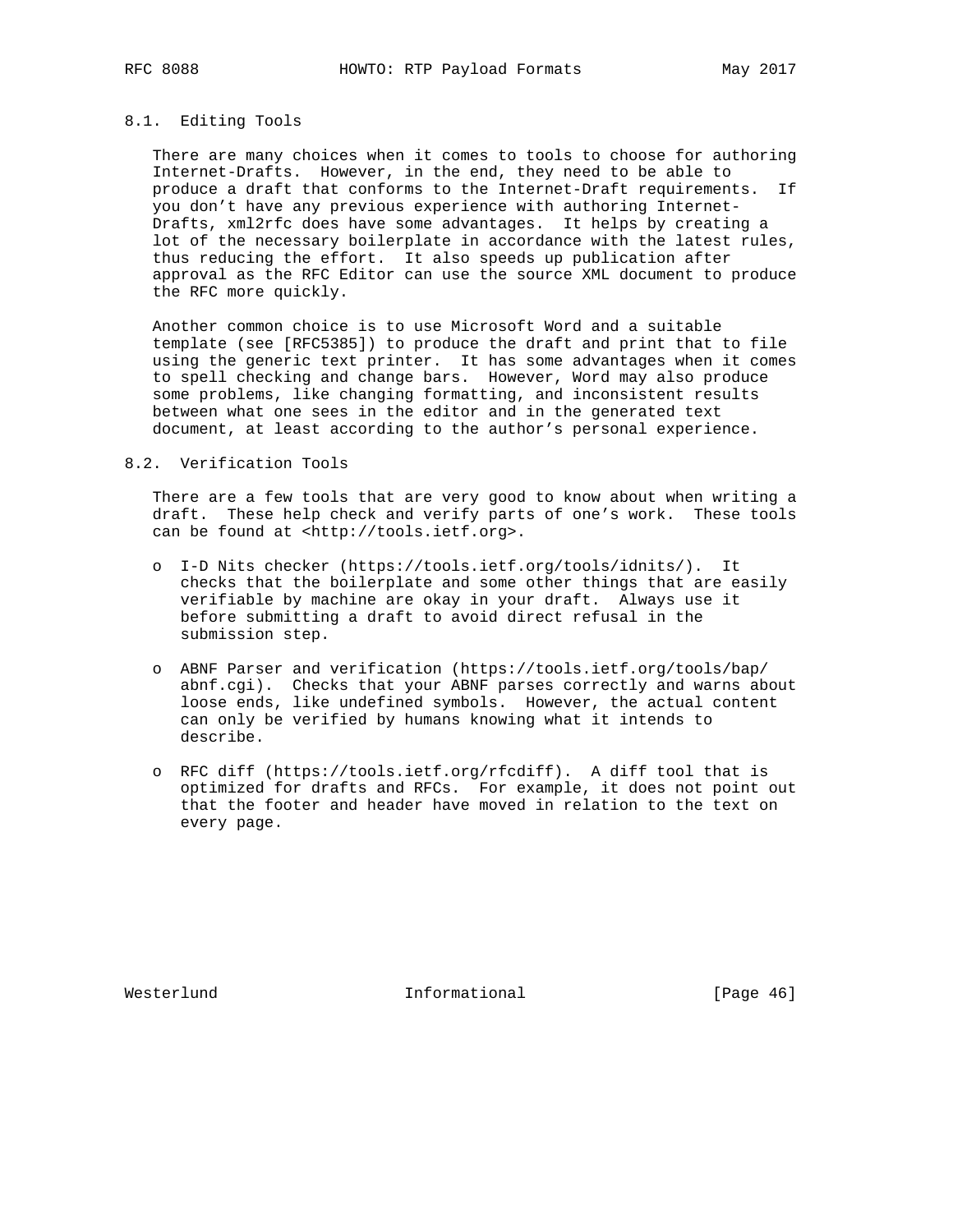#### 9. Security Considerations

 As this is an Informational RFC about writing drafts that are intended to become RFCs, there are no direct security considerations. However, the document does discuss the writing of Security Considerations sections and what should be particularly considered when specifying RTP payload formats.

- 10. Informative References
	- [BCP9] Bradner, S., "The Internet Standards Process -- Revision 3", BCP 9, RFC 2026, October 1996.

 Kolkman, O., Bradner, S., and S. Turner, "Characterization of Proposed Standards", BCP 9, RFC 7127, January 2014.

 Dusseault, L. and R. Sparks, "Guidance on Interoperation and Implementation Reports for Advancement to Draft Standard", BCP 9, RFC 5657, September 2009.

 Housley, R., Crocker, D., and E. Burger, "Reducing the Standards Track to Two Maturity Levels", BCP 9, RFC 6410, October 2011.

 Resnick, P., "Retirement of the "Internet Official Protocol Standards" Summary Document", BCP 9, RFC 7100, December 2013.

 Dawkins, S., "Increasing the Number of Area Directors in an IETF Area", BCP 9, RFC 7475, March 2015.

<http://www.rfc-editor.org/info/bcp9>

 [BCP25] Wasserman, M., "Updates to RFC 2418 Regarding the Management of IETF Mailing Lists", BCP 25, RFC 3934, October 2004.

> Bradner, S., "IETF Working Group Guidelines and Procedures", BCP 25, RFC 2418, September 1998.

 Resnick, P. and A. Farrel, "IETF Anti-Harassment Procedures", BCP 25, RFC 7776, March 2016.

<http://www.rfc-editor.org/info/bcp25>

Westerlund Informational [Page 47]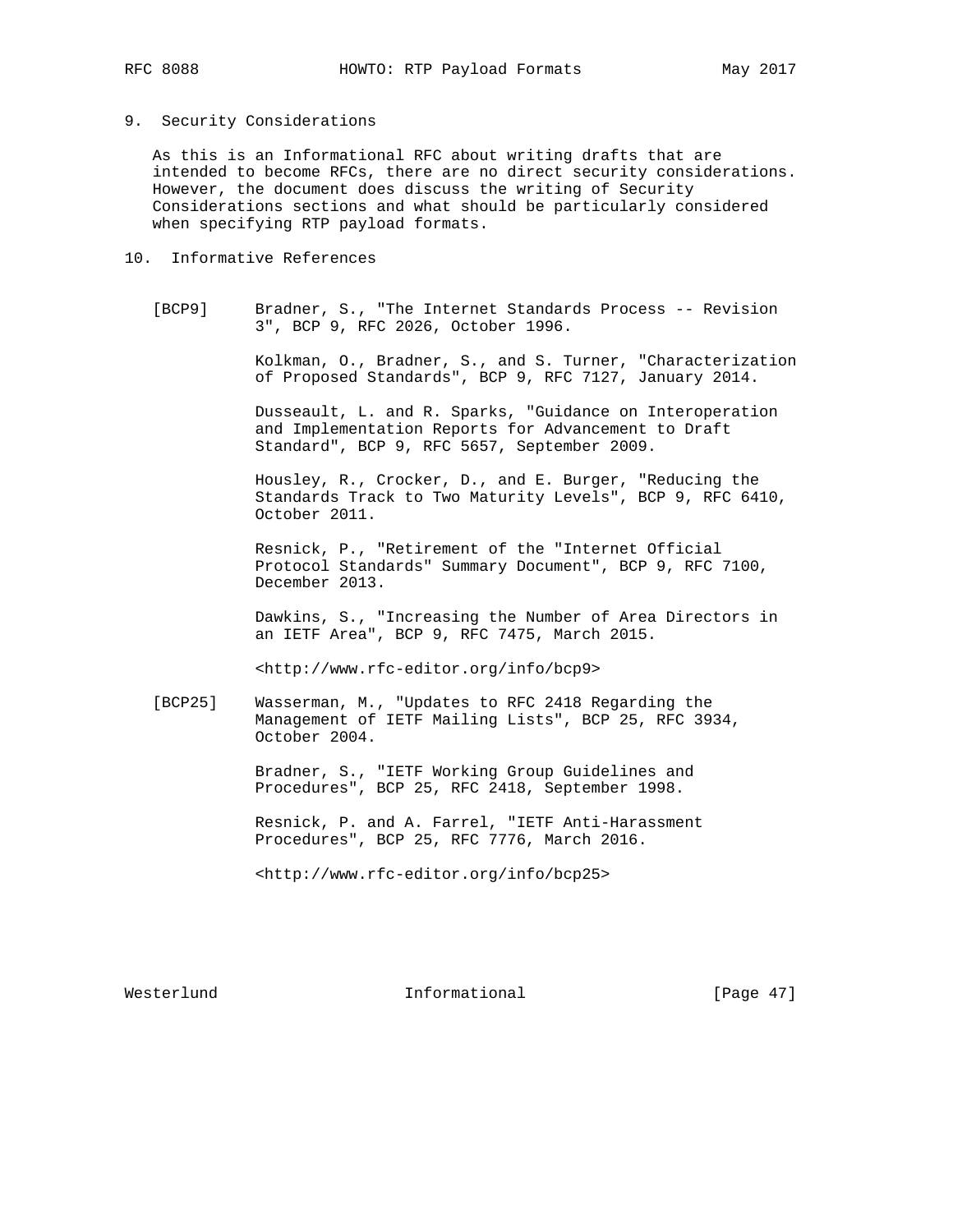- 
- [BCP26] Narten, T. and H. Alvestrand, "Guidelines for Writing an IANA Considerations Section in RFCs", BCP 26, RFC 5226, May 2008, <http://www.rfc-editor.org/info/bcp26>.
- [BCP78] Bradner, S., Ed. and J. Contreras, Ed., "Rights Contributors Provide to the IETF Trust", BCP 78, RFC 5378, November 2008, <http://www.rfc-editor.org/info/bcp78>.
- [BCP79] Bradner, S., Ed., "Intellectual Property Rights in IETF Technology", BCP 79, RFC 3979, March 2005.

 Narten, T., "Clarification of the Third Party Disclosure Procedure in RFC 3979", BCP 79, RFC 4879, April 2007.

<http://www.rfc-editor.org/info/bcp79>

- [BLOAT] Nichols, K. and V. Jacobson, "Controlling Queue Delay", ACM Networks, Vol. 10, No. 5, DOI 10.1145/2208917.2209336, May 2012, <http://queue.acm.org/detail.cfm?id=2209336>.
- [CSP-RTP] Perkins, C., "RTP: Audio and Video for the Internet", Addison-Wesley Professional, ISBN 0-672-32249-8, June 2003.
- [ID-GUIDE] Housley, R., "Guidelines to Authors of Internet-Drafts", December 2010, <http://www.ietf.org/id-info/guidelines.html>.
- [ISMACrypt2]

 Internet Streaming Media Alliance (ISMA), "ISMA Encryption and Authentication, Version 2.0 release version", November 2007, <http://www.oipf.tv/docs/mpegif/isma\_easpec2.0.pdf>.

- [RED] Floyd, S. and V. Jacobson, "Random Early Detection (RED) gateways for Congestion Avoidance", IEEE/ACM Transactions on Networking 1(4) 397--413, August 1993, <http://www.aciri.org/floyd/papers/early.pdf>.
- [RFC1633] Braden, R., Clark, D., and S. Shenker, "Integrated Services in the Internet Architecture: an Overview", RFC 1633, DOI 10.17487/RFC1633, June 1994, <http://www.rfc-editor.org/info/rfc1633>.
- [RFC2119] Bradner, S., "Key words for use in RFCs to Indicate Requirement Levels", BCP 14, RFC 2119, DOI 10.17487/RFC2119, March 1997, <http://www.rfc-editor.org/info/rfc2119>.

Westerlund Informational [Page 48]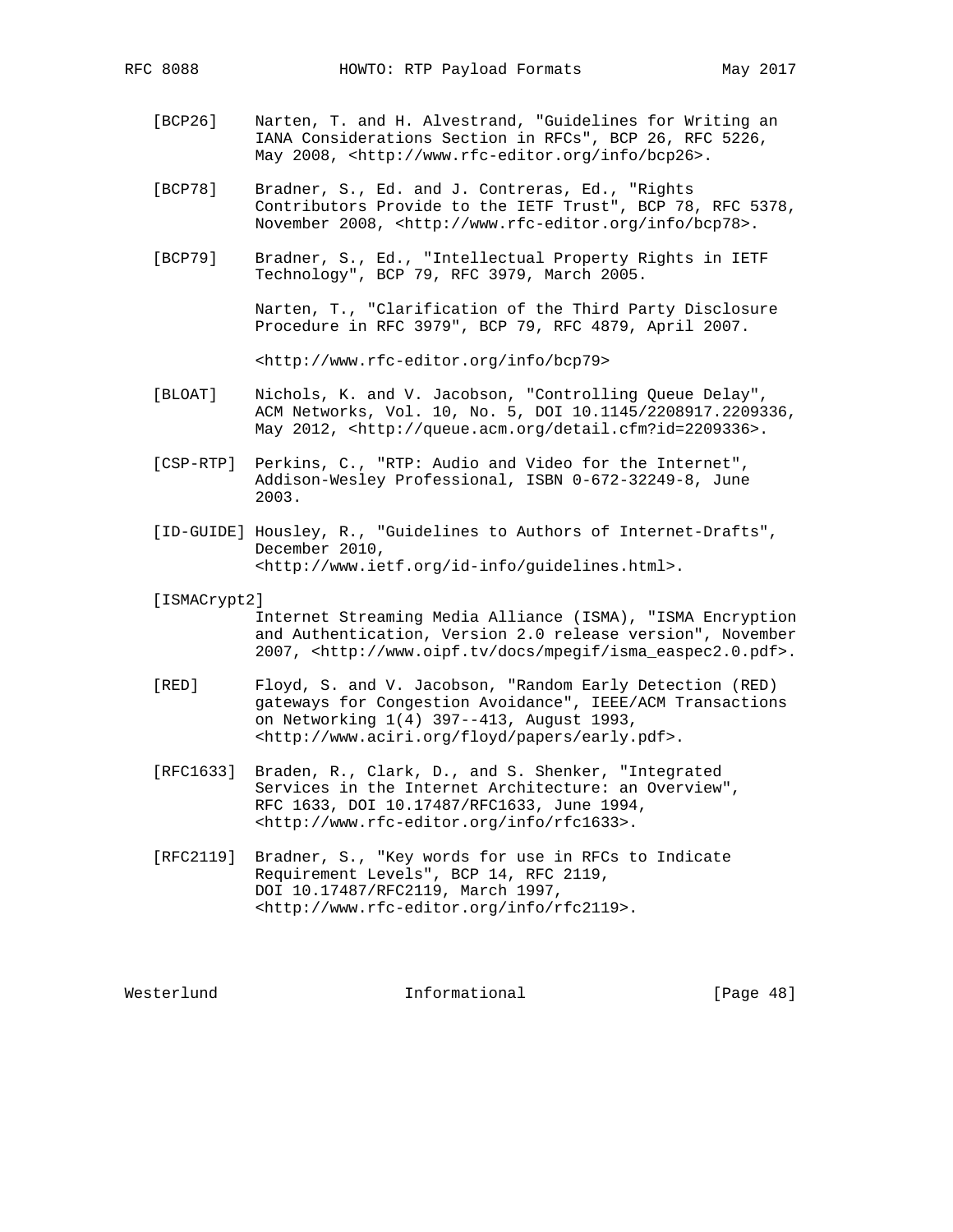- [RFC2198] Perkins, C., Kouvelas, I., Hodson, O., Hardman, V., Handley, M., Bolot, J., Vega-Garcia, A., and S. Fosse- Parisis, "RTP Payload for Redundant Audio Data", RFC 2198, DOI 10.17487/RFC2198, September 1997, <http://www.rfc-editor.org/info/rfc2198>.
- [RFC2360] Scott, G., "Guide for Internet Standards Writers", BCP 22, RFC 2360, DOI 10.17487/RFC2360, June 1998, <http://www.rfc-editor.org/info/rfc2360>.
- [RFC2418] Bradner, S., "IETF Working Group Guidelines and Procedures", BCP 25, RFC 2418, DOI 10.17487/RFC2418, September 1998, <http://www.rfc-editor.org/info/rfc2418>.
- [RFC2475] Blake, S., Black, D., Carlson, M., Davies, E., Wang, Z., and W. Weiss, "An Architecture for Differentiated Services", RFC 2475, DOI 10.17487/RFC2475, December 1998, <http://www.rfc-editor.org/info/rfc2475>.
- [RFC2508] Casner, S. and V. Jacobson, "Compressing IP/UDP/RTP Headers for Low-Speed Serial Links", RFC 2508, DOI 10.17487/RFC2508, February 1999, <http://www.rfc-editor.org/info/rfc2508>.
- [RFC2733] Rosenberg, J. and H. Schulzrinne, "An RTP Payload Format for Generic Forward Error Correction", RFC 2733, DOI 10.17487/RFC2733, December 1999, <http://www.rfc-editor.org/info/rfc2733>.
- [RFC2736] Handley, M. and C. Perkins, "Guidelines for Writers of RTP Payload Format Specifications", BCP 36, RFC 2736, DOI 10.17487/RFC2736, December 1999, <http://www.rfc-editor.org/info/rfc2736>.
- [RFC2959] Baugher, M., Strahm, B., and I. Suconick, "Real-Time Transport Protocol Management Information Base", RFC 2959, DOI 10.17487/RFC2959, October 2000, <http://www.rfc-editor.org/info/rfc2959>.
- [RFC2974] Handley, M., Perkins, C., and E. Whelan, "Session Announcement Protocol", RFC 2974, DOI 10.17487/RFC2974, October 2000, <http://www.rfc-editor.org/info/rfc2974>.
- [RFC3009] Rosenberg, J. and H. Schulzrinne, "Registration of parityfec MIME types", RFC 3009, DOI 10.17487/RFC3009, November 2000, <http://www.rfc-editor.org/info/rfc3009>.

Westerlund Informational [Page 49]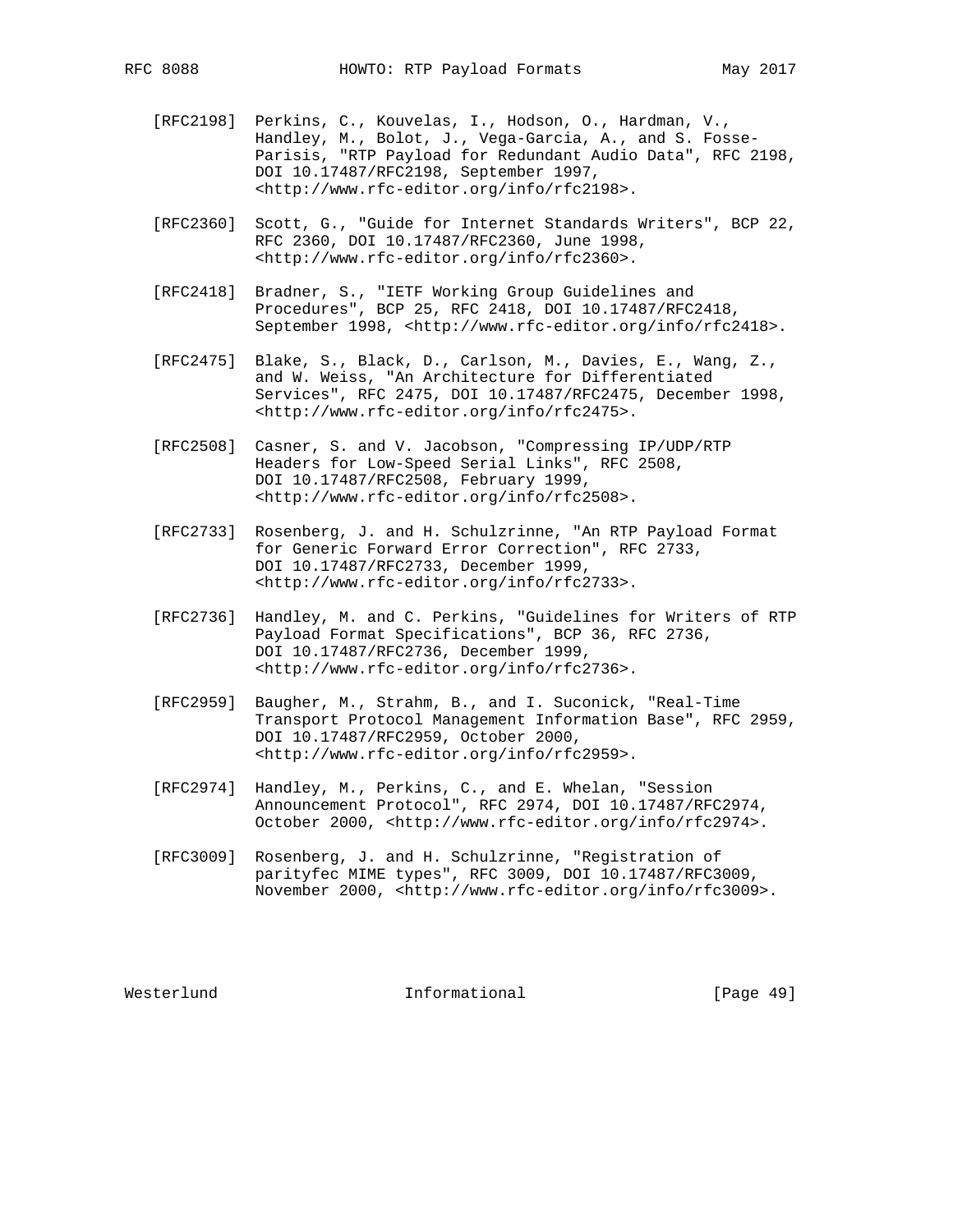- [RFC3095] Bormann, C., Burmeister, C., Degermark, M., Fukushima, H., Hannu, H., Jonsson, L-E., Hakenberg, R., Koren, T., Le, K., Liu, Z., Martensson, A., Miyazaki, A., Svanbro, K., Wiebke, T., Yoshimura, T., and H. Zheng, "RObust Header Compression (ROHC): Framework and four profiles: RTP, UDP, ESP, and uncompressed", RFC 3095, DOI 10.17487/RFC3095, July 2001, <http://www.rfc-editor.org/info/rfc3095>.
- [RFC3261] Rosenberg, J., Schulzrinne, H., Camarillo, G., Johnston, A., Peterson, J., Sparks, R., Handley, M., and E. Schooler, "SIP: Session Initiation Protocol", RFC 3261, DOI 10.17487/RFC3261, June 2002, <http://www.rfc-editor.org/info/rfc3261>.
- [RFC3264] Rosenberg, J. and H. Schulzrinne, "An Offer/Answer Model with Session Description Protocol (SDP)", RFC 3264, DOI 10.17487/RFC3264, June 2002, <http://www.rfc-editor.org/info/rfc3264>.
- [RFC3410] Case, J., Mundy, R., Partain, D., and B. Stewart, "Introduction and Applicability Statements for Internet- Standard Management Framework", RFC 3410, DOI 10.17487/RFC3410, December 2002, <http://www.rfc-editor.org/info/rfc3410>.
- [RFC3497] Gharai, L., Perkins, C., Goncher, G., and A. Mankin, "RTP Payload Format for Society of Motion Picture and Television Engineers (SMPTE) 292M Video", RFC 3497, DOI 10.17487/RFC3497, March 2003, <http://www.rfc-editor.org/info/rfc3497>.
- [RFC3545] Koren, T., Casner, S., Geevarghese, J., Thompson, B., and P. Ruddy, "Enhanced Compressed RTP (CRTP) for Links with High Delay, Packet Loss and Reordering", RFC 3545, DOI 10.17487/RFC3545, July 2003, <http://www.rfc-editor.org/info/rfc3545>.
- [RFC3550] Schulzrinne, H., Casner, S., Frederick, R., and V. Jacobson, "RTP: A Transport Protocol for Real-Time Applications", STD 64, RFC 3550, DOI 10.17487/RFC3550, July 2003, <http://www.rfc-editor.org/info/rfc3550>.
- [RFC3551] Schulzrinne, H. and S. Casner, "RTP Profile for Audio and Video Conferences with Minimal Control", STD 65, RFC 3551, DOI 10.17487/RFC3551, July 2003, <http://www.rfc-editor.org/info/rfc3551>.

Westerlund Informational [Page 50]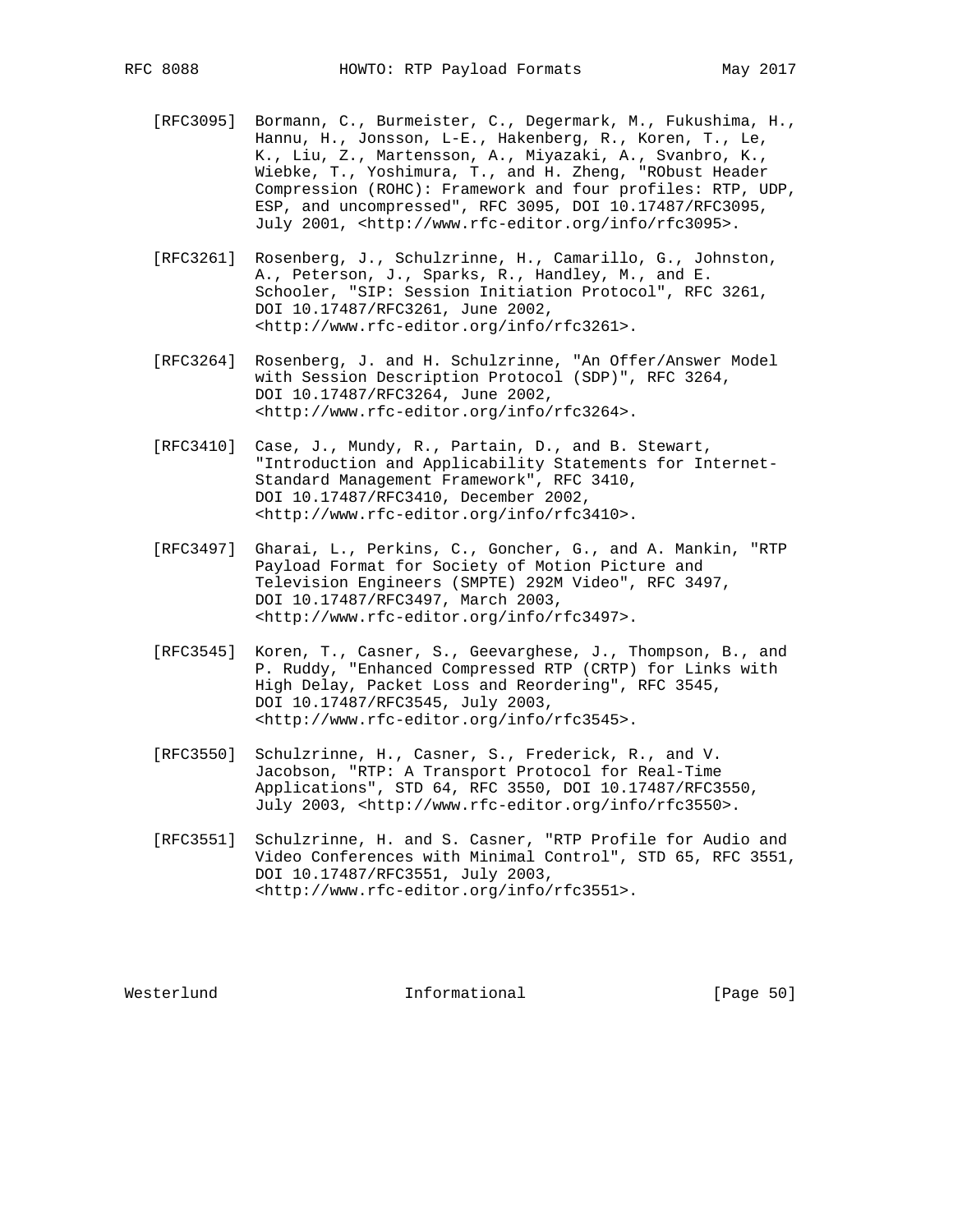- [RFC3558] Li, A., "RTP Payload Format for Enhanced Variable Rate Codecs (EVRC) and Selectable Mode Vocoders (SMV)", RFC 3558, DOI 10.17487/RFC3558, July 2003, <http://www.rfc-editor.org/info/rfc3558>.
- [RFC3569] Bhattacharyya, S., Ed., "An Overview of Source-Specific Multicast (SSM)", RFC 3569, DOI 10.17487/RFC3569, July 2003, <http://www.rfc-editor.org/info/rfc3569>.
- [RFC3577] Waldbusser, S., Cole, R., Kalbfleisch, C., and D. Romascanu, "Introduction to the Remote Monitoring (RMON) Family of MIB Modules", RFC 3577, DOI 10.17487/RFC3577, August 2003, <http://www.rfc-editor.org/info/rfc3577>.
- [RFC3611] Friedman, T., Ed., Caceres, R., Ed., and A. Clark, Ed., "RTP Control Protocol Extended Reports (RTCP XR)", RFC 3611, DOI 10.17487/RFC3611, November 2003, <http://www.rfc-editor.org/info/rfc3611>.
- [RFC3711] Baugher, M., McGrew, D., Naslund, M., Carrara, E., and K. Norrman, "The Secure Real-time Transport Protocol (SRTP)", RFC 3711, DOI 10.17487/RFC3711, March 2004, <http://www.rfc-editor.org/info/rfc3711>.
- [RFC3828] Larzon, L-A., Degermark, M., Pink, S., Jonsson, L-E., Ed., and G. Fairhurst, Ed., "The Lightweight User Datagram Protocol (UDP-Lite)", RFC 3828, DOI 10.17487/RFC3828, July 2004, <http://www.rfc-editor.org/info/rfc3828>.
- [RFC3984] Wenger, S., Hannuksela, M., Stockhammer, T., Westerlund, M., and D. Singer, "RTP Payload Format for H.264 Video", RFC 3984, DOI 10.17487/RFC3984, February 2005, <http://www.rfc-editor.org/info/rfc3984>.
- [RFC4103] Hellstrom, G. and P. Jones, "RTP Payload for Text Conversation", RFC 4103, DOI 10.17487/RFC4103, June 2005, <http://www.rfc-editor.org/info/rfc4103>.
- [RFC4170] Thompson, B., Koren, T., and D. Wing, "Tunneling Multiplexed Compressed RTP (TCRTP)", BCP 110, RFC 4170, DOI 10.17487/RFC4170, November 2005, <http://www.rfc-editor.org/info/rfc4170>.
- [RFC4175] Gharai, L. and C. Perkins, "RTP Payload Format for Uncompressed Video", RFC 4175, DOI 10.17487/RFC4175, September 2005, <http://www.rfc-editor.org/info/rfc4175>.

Westerlund Informational [Page 51]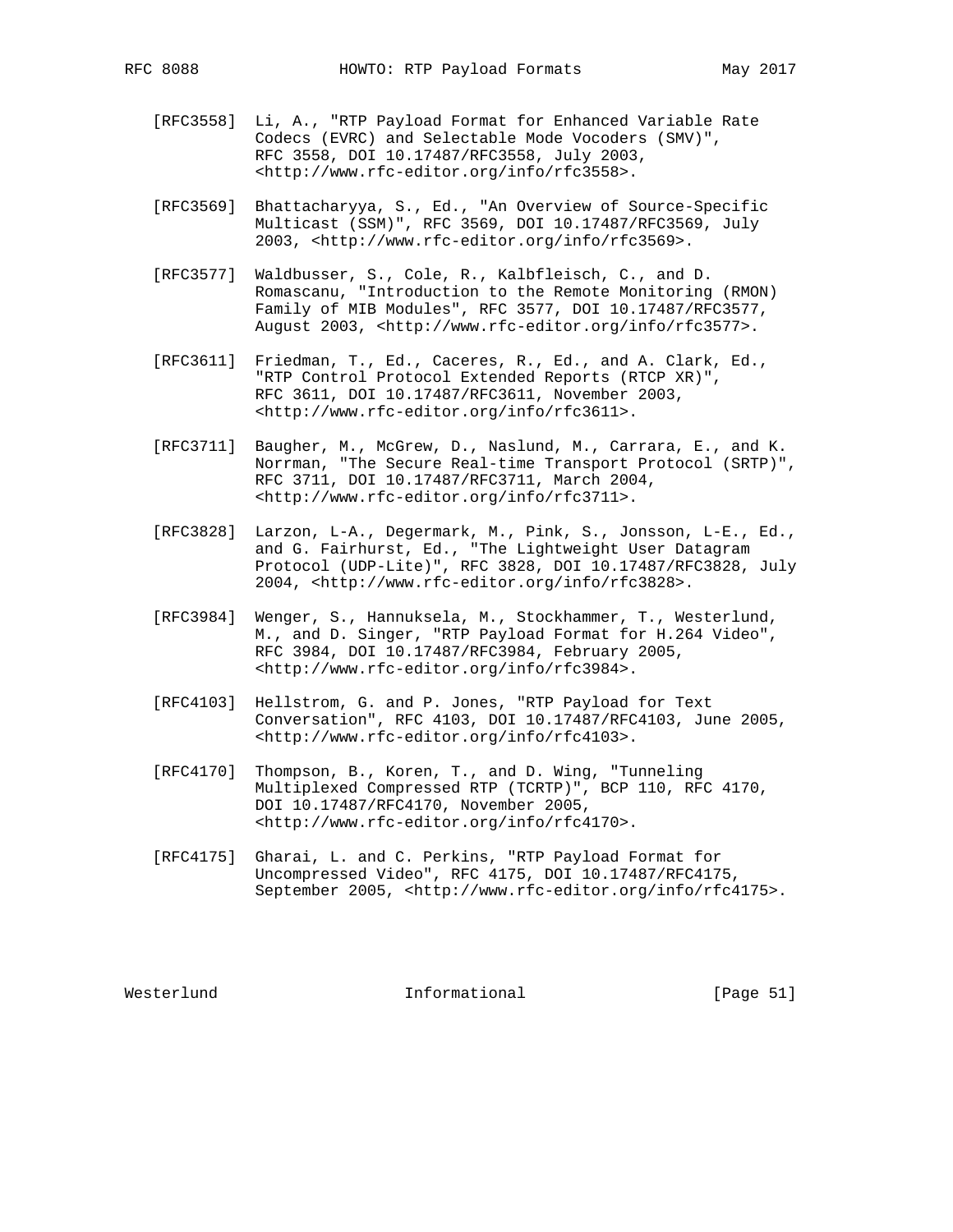- [RFC4352] Sjoberg, J., Westerlund, M., Lakaniemi, A., and S. Wenger, "RTP Payload Format for the Extended Adaptive Multi-Rate Wideband (AMR-WB+) Audio Codec", RFC 4352, DOI 10.17487/RFC4352, January 2006, <http://www.rfc-editor.org/info/rfc4352>.
- [RFC4396] Rey, J. and Y. Matsui, "RTP Payload Format for 3rd Generation Partnership Project (3GPP) Timed Text", RFC 4396, DOI 10.17487/RFC4396, February 2006, <http://www.rfc-editor.org/info/rfc4396>.
- [RFC4566] Handley, M., Jacobson, V., and C. Perkins, "SDP: Session Description Protocol", RFC 4566, DOI 10.17487/RFC4566, July 2006, <http://www.rfc-editor.org/info/rfc4566>.
- [RFC4571] Lazzaro, J., "Framing Real-time Transport Protocol (RTP) and RTP Control Protocol (RTCP) Packets over Connection- Oriented Transport", RFC 4571, DOI 10.17487/RFC4571, July 2006, <http://www.rfc-editor.org/info/rfc4571>.
- [RFC4573] Even, R. and A. Lochbaum, "MIME Type Registration for RTP Payload Format for H.224", RFC 4573, DOI 10.17487/RFC4573, July 2006, <http://www.rfc-editor.org/info/rfc4573>.
- [RFC4585] Ott, J., Wenger, S., Sato, N., Burmeister, C., and J. Rey, "Extended RTP Profile for Real-time Transport Control Protocol (RTCP)-Based Feedback (RTP/AVPF)", RFC 4585, DOI 10.17487/RFC4585, July 2006, <http://www.rfc-editor.org/info/rfc4585>.
- [RFC4587] Even, R., "RTP Payload Format for H.261 Video Streams", RFC 4587, DOI 10.17487/RFC4587, August 2006, <http://www.rfc-editor.org/info/rfc4587>.
- [RFC4588] Rey, J., Leon, D., Miyazaki, A., Varsa, V., and R. Hakenberg, "RTP Retransmission Payload Format", RFC 4588, DOI 10.17487/RFC4588, July 2006, <http://www.rfc-editor.org/info/rfc4588>.
- [RFC4648] Josefsson, S., "The Base16, Base32, and Base64 Data Encodings", RFC 4648, DOI 10.17487/RFC4648, October 2006, <http://www.rfc-editor.org/info/rfc4648>.
- [RFC4844] Daigle, L., Ed. and Internet Architecture Board, "The RFC Series and RFC Editor", RFC 4844, DOI 10.17487/RFC4844, July 2007, <http://www.rfc-editor.org/info/rfc4844>.

Westerlund Informational [Page 52]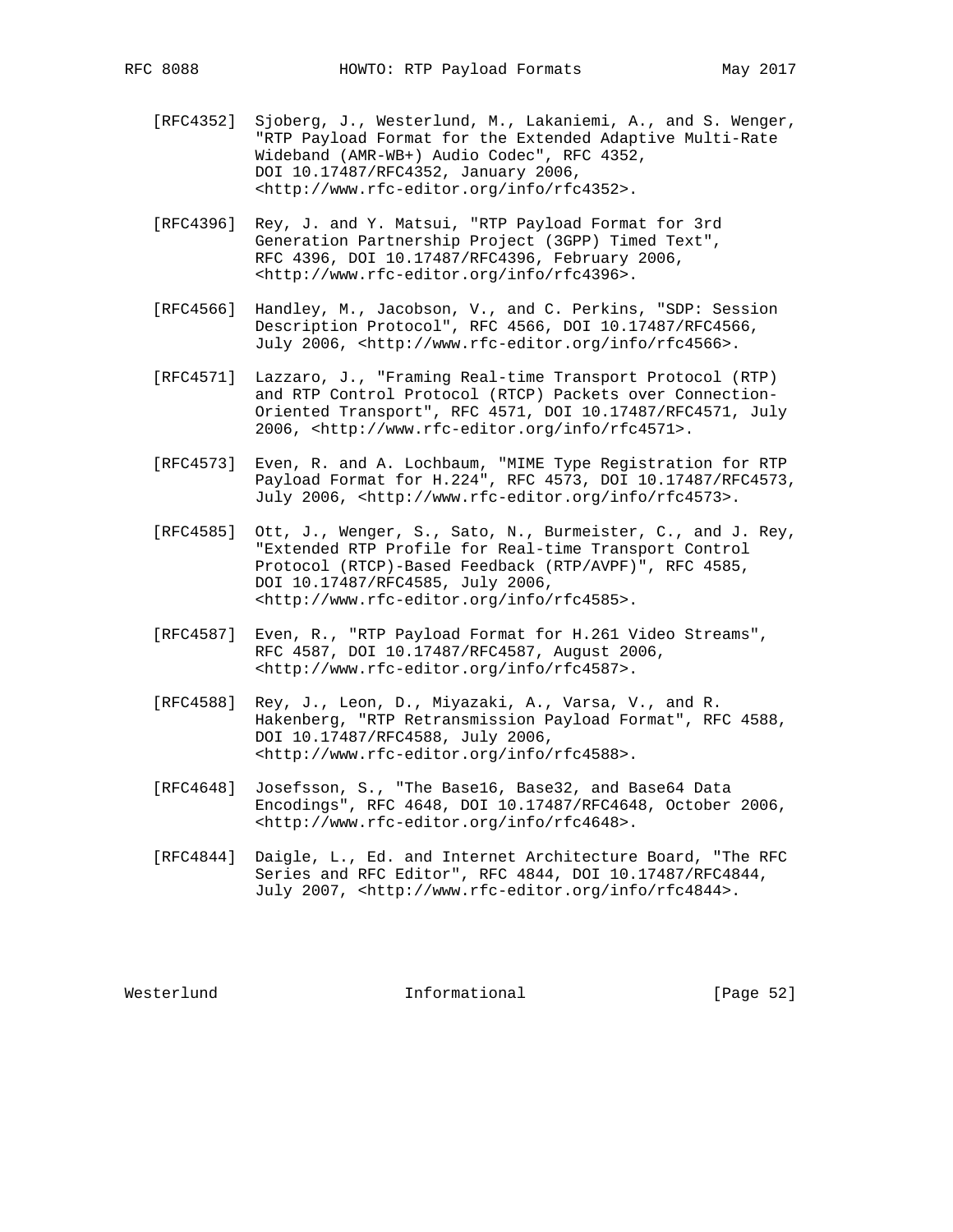- [RFC4855] Casner, S., "Media Type Registration of RTP Payload Formats", RFC 4855, DOI 10.17487/RFC4855, February 2007, <http://www.rfc-editor.org/info/rfc4855>.
- [RFC4867] Sjoberg, J., Westerlund, M., Lakaniemi, A., and Q. Xie, "RTP Payload Format and File Storage Format for the Adaptive Multi-Rate (AMR) and Adaptive Multi-Rate Wideband (AMR-WB) Audio Codecs", RFC 4867, DOI 10.17487/RFC4867, April 2007, <http://www.rfc-editor.org/info/rfc4867>.
- [RFC4975] Campbell, B., Ed., Mahy, R., Ed., and C. Jennings, Ed., "The Message Session Relay Protocol (MSRP)", RFC 4975, DOI 10.17487/RFC4975, September 2007, <http://www.rfc-editor.org/info/rfc4975>.
- [RFC5109] Li, A., Ed., "RTP Payload Format for Generic Forward Error Correction", RFC 5109, DOI 10.17487/RFC5109, December 2007, <http://www.rfc-editor.org/info/rfc5109>.
- [RFC5124] Ott, J. and E. Carrara, "Extended Secure RTP Profile for Real-time Transport Control Protocol (RTCP)-Based Feedback (RTP/SAVPF)", RFC 5124, DOI 10.17487/RFC5124, February 2008, <http://www.rfc-editor.org/info/rfc5124>.
- [RFC5234] Crocker, D., Ed. and P. Overell, "Augmented BNF for Syntax Specifications: ABNF", STD 68, RFC 5234, DOI 10.17487/RFC5234, January 2008, <http://www.rfc-editor.org/info/rfc5234>.
	- [RFC5285] Singer, D. and H. Desineni, "A General Mechanism for RTP Header Extensions", RFC 5285, DOI 10.17487/RFC5285, July 2008, <http://www.rfc-editor.org/info/rfc5285>.
	- [RFC5385] Touch, J., "Version 2.0 Microsoft Word Template for Creating Internet Drafts and RFCs", RFC 5385, DOI 10.17487/RFC5385, February 2010, <http://www.rfc-editor.org/info/rfc5385>.
	- [RFC5484] Singer, D., "Associating Time-Codes with RTP Streams", RFC 5484, DOI 10.17487/RFC5484, March 2009, <http://www.rfc-editor.org/info/rfc5484>.
	- [RFC5583] Schierl, T. and S. Wenger, "Signaling Media Decoding Dependency in the Session Description Protocol (SDP)", RFC 5583, DOI 10.17487/RFC5583, July 2009, <http://www.rfc-editor.org/info/rfc5583>.

Westerlund Informational [Page 53]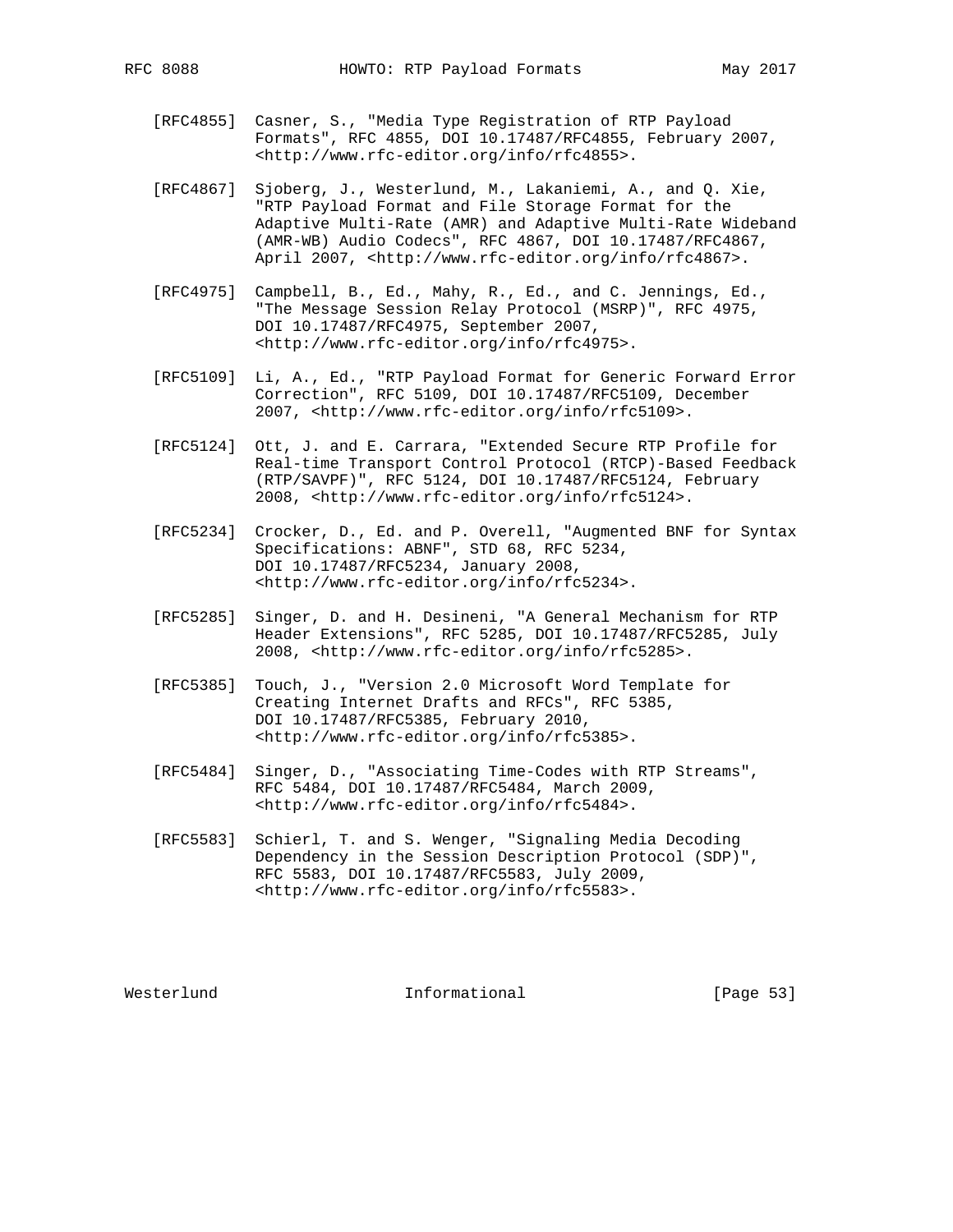- [RFC5795] Sandlund, K., Pelletier, G., and L-E. Jonsson, "The RObust Header Compression (ROHC) Framework", RFC 5795, DOI 10.17487/RFC5795, March 2010, <http://www.rfc-editor.org/info/rfc5795>.
- [RFC5905] Mills, D., Martin, J., Ed., Burbank, J., and W. Kasch, "Network Time Protocol Version 4: Protocol and Algorithms Specification", RFC 5905, DOI 10.17487/RFC5905, June 2010, <http://www.rfc-editor.org/info/rfc5905>.
- [RFC6015] Begen, A., "RTP Payload Format for 1-D Interleaved Parity Forward Error Correction (FEC)", RFC 6015, DOI 10.17487/RFC6015, October 2010, <http://www.rfc-editor.org/info/rfc6015>.
- [RFC6051] Perkins, C. and T. Schierl, "Rapid Synchronisation of RTP Flows", RFC 6051, DOI 10.17487/RFC6051, November 2010, <http://www.rfc-editor.org/info/rfc6051>.
- [RFC6184] Wang, Y., Even, R., Kristensen, T., and R. Jesup, "RTP Payload Format for H.264 Video", RFC 6184, DOI 10.17487/RFC6184, May 2011, <http://www.rfc-editor.org/info/rfc6184>.
- [RFC6190] Wenger, S., Wang, Y., Schierl, T., and A. Eleftheriadis, "RTP Payload Format for Scalable Video Coding", RFC 6190, DOI 10.17487/RFC6190, May 2011, <http://www.rfc-editor.org/info/rfc6190>.
- [RFC6295] Lazzaro, J. and J. Wawrzynek, "RTP Payload Format for MIDI", RFC 6295, DOI 10.17487/RFC6295, June 2011, <http://www.rfc-editor.org/info/rfc6295>.
- [RFC6354] Xie, Q., "Forward-Shifted RTP Redundancy Payload Support", RFC 6354, DOI 10.17487/RFC6354, August 2011, <http://www.rfc-editor.org/info/rfc6354>.
- [RFC6363] Watson, M., Begen, A., and V. Roca, "Forward Error Correction (FEC) Framework", RFC 6363, DOI 10.17487/RFC6363, October 2011, <http://www.rfc-editor.org/info/rfc6363>.
- [RFC6410] Housley, R., Crocker, D., and E. Burger, "Reducing the Standards Track to Two Maturity Levels", BCP 9, RFC 6410, DOI 10.17487/RFC6410, October 2011, <http://www.rfc-editor.org/info/rfc6410>.

Westerlund Informational [Page 54]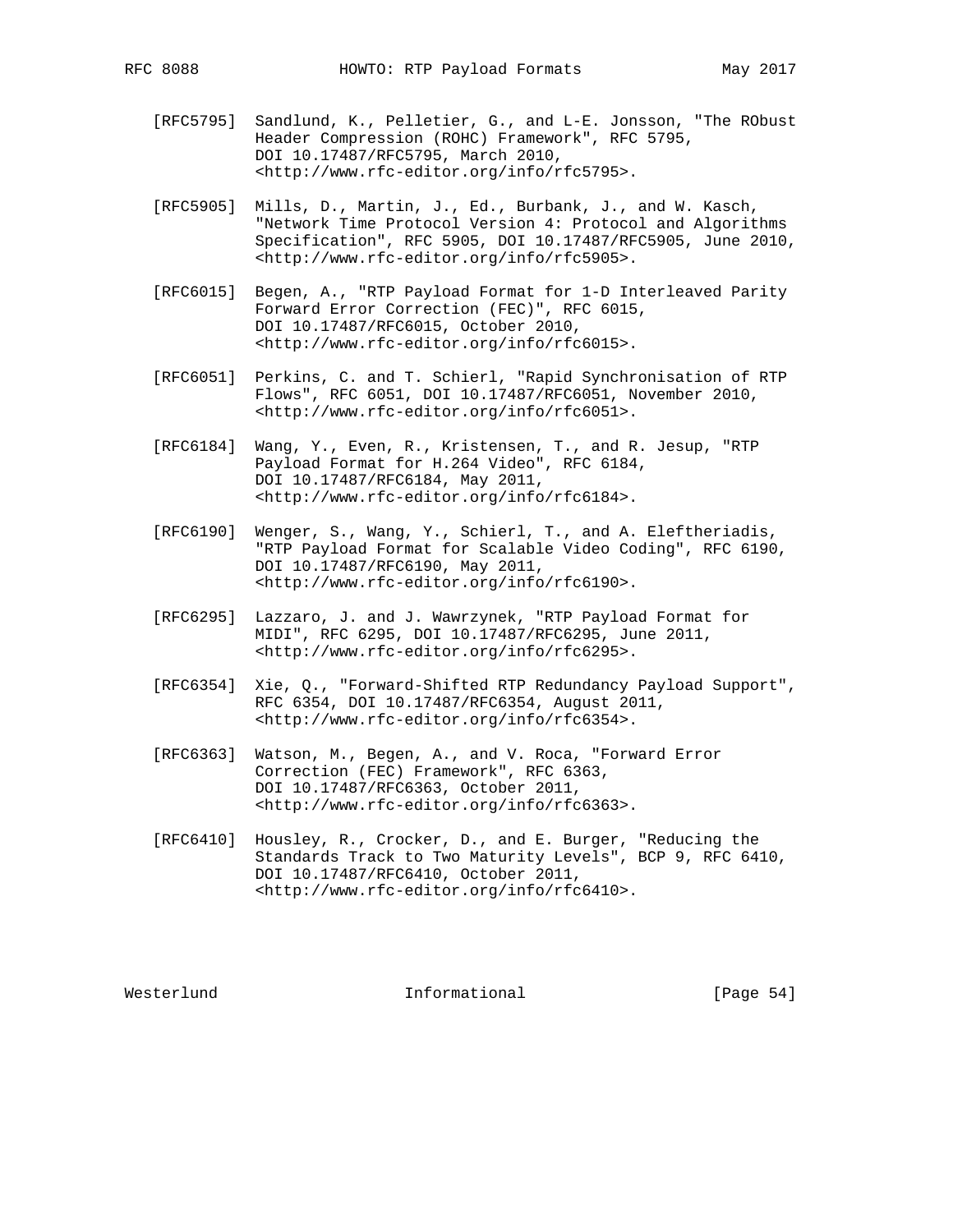- [RFC6562] Perkins, C. and JM. Valin, "Guidelines for the Use of Variable Bit Rate Audio with Secure RTP", RFC 6562, DOI 10.17487/RFC6562, March 2012, <http://www.rfc-editor.org/info/rfc6562>.
- [RFC6597] Downs, J., Ed. and J. Arbeiter, Ed., "RTP Payload Format for Society of Motion Picture and Television Engineers (SMPTE) ST 336 Encoded Data", RFC 6597, DOI 10.17487/RFC6597, April 2012, <http://www.rfc-editor.org/info/rfc6597>.
- [RFC6679] Westerlund, M., Johansson, I., Perkins, C., O'Hanlon, P., and K. Carlberg, "Explicit Congestion Notification (ECN) for RTP over UDP", RFC 6679, DOI 10.17487/RFC6679, August 2012, <http://www.rfc-editor.org/info/rfc6679>.
- [RFC6682] Watson, M., Stockhammer, T., and M. Luby, "RTP Payload Format for Raptor Forward Error Correction (FEC)", RFC 6682, DOI 10.17487/RFC6682, August 2012, <http://www.rfc-editor.org/info/rfc6682>.
- [RFC6701] Farrel, A. and P. Resnick, "Sanctions Available for Application to Violators of IETF IPR Policy", RFC 6701, DOI 10.17487/RFC6701, August 2012, <http://www.rfc-editor.org/info/rfc6701>.
- [RFC6838] Freed, N., Klensin, J., and T. Hansen, "Media Type Specifications and Registration Procedures", BCP 13, RFC 6838, DOI 10.17487/RFC6838, January 2013, <http://www.rfc-editor.org/info/rfc6838>.
- [RFC7160] Petit-Huguenin, M. and G. Zorn, Ed., "Support for Multiple Clock Rates in an RTP Session", RFC 7160, DOI 10.17487/RFC7160, April 2014, <http://www.rfc-editor.org/info/rfc7160>.
- [RFC7164] Gross, K. and R. Brandenburg, "RTP and Leap Seconds", RFC 7164, DOI 10.17487/RFC7164, March 2014, <http://www.rfc-editor.org/info/rfc7164>.
- [RFC7201] Westerlund, M. and C. Perkins, "Options for Securing RTP Sessions", RFC 7201, DOI 10.17487/RFC7201, April 2014, <http://www.rfc-editor.org/info/rfc7201>.
- [RFC7202] Perkins, C. and M. Westerlund, "Securing the RTP Framework: Why RTP Does Not Mandate a Single Media Security Solution", RFC 7202, DOI 10.17487/RFC7202, April 2014, <http://www.rfc-editor.org/info/rfc7202>.

Westerlund Informational [Page 55]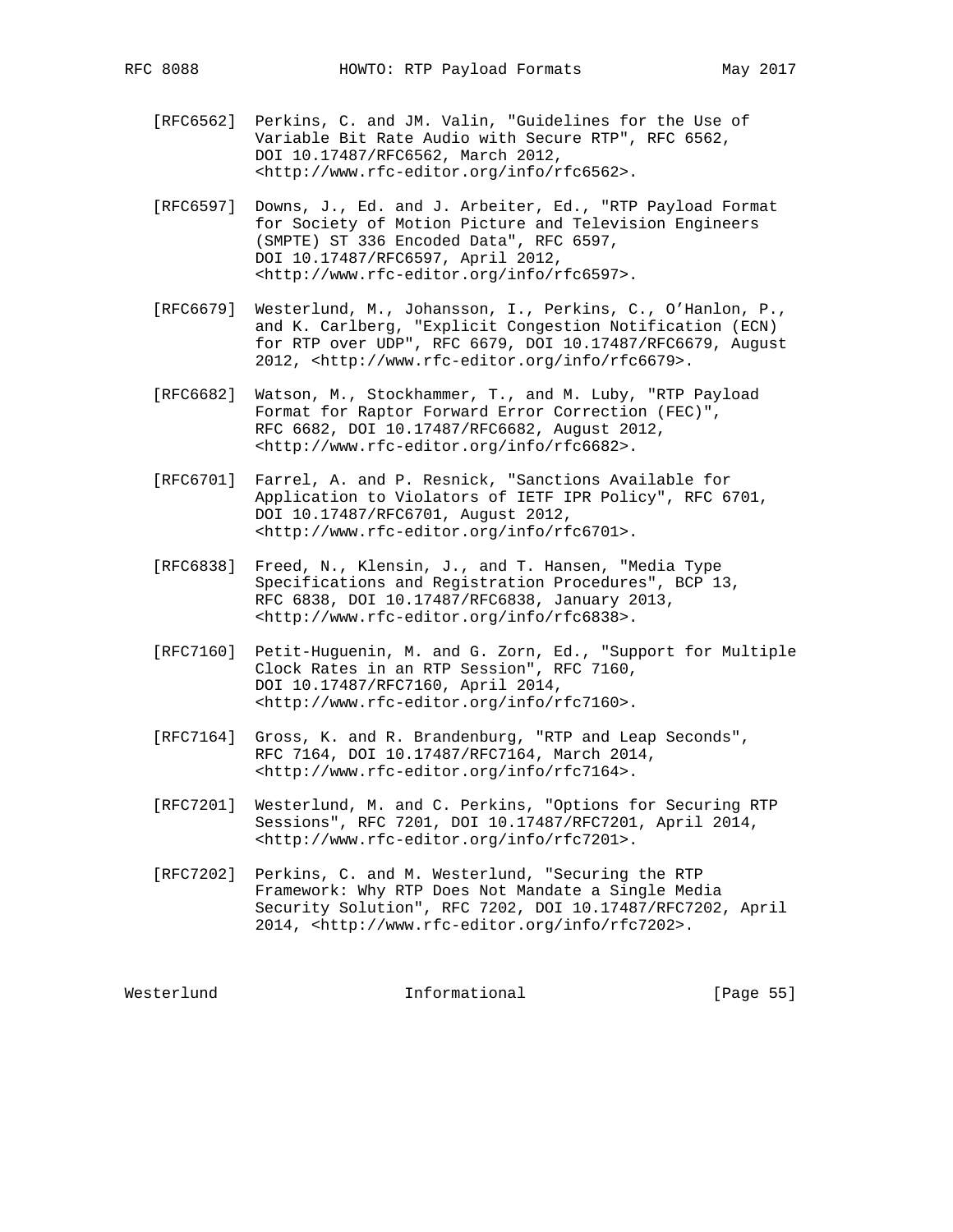- [RFC7231] Fielding, R., Ed. and J. Reschke, Ed., "Hypertext Transfer Protocol (HTTP/1.1): Semantics and Content", RFC 7231, DOI 10.17487/RFC7231, June 2014, <http://www.rfc-editor.org/info/rfc7231>.
- [RFC7273] Williams, A., Gross, K., van Brandenburg, R., and H. Stokking, "RTP Clock Source Signalling", RFC 7273, DOI 10.17487/RFC7273, June 2014, <http://www.rfc-editor.org/info/rfc7273>.
- [RFC7322] Flanagan, H. and S. Ginoza, "RFC Style Guide", RFC 7322, DOI 10.17487/RFC7322, September 2014, <http://www.rfc-editor.org/info/rfc7322>.
- [RFC7587] Spittka, J., Vos, K., and JM. Valin, "RTP Payload Format for the Opus Speech and Audio Codec", RFC 7587, DOI 10.17487/RFC7587, June 2015, <http://www.rfc-editor.org/info/rfc7587>.
- [RFC7656] Lennox, J., Gross, K., Nandakumar, S., Salgueiro, G., and B. Burman, Ed., "A Taxonomy of Semantics and Mechanisms for Real-Time Transport Protocol (RTP) Sources", RFC 7656, DOI 10.17487/RFC7656, November 2015, <http://www.rfc-editor.org/info/rfc7656>.
- [RFC7667] Westerlund, M. and S. Wenger, "RTP Topologies", RFC 7667, DOI 10.17487/RFC7667, November 2015, <http://www.rfc-editor.org/info/rfc7667>.
- [RFC7741] Westin, P., Lundin, H., Glover, M., Uberti, J., and F. Galligan, "RTP Payload Format for VP8 Video", RFC 7741, DOI 10.17487/RFC7741, March 2016, <http://www.rfc-editor.org/info/rfc7741>.
- [RFC7798] Wang, Y., Sanchez, Y., Schierl, T., Wenger, S., and M. Hannuksela, "RTP Payload Format for High Efficiency Video Coding (HEVC)", RFC 7798, DOI 10.17487/RFC7798, March 2016, <http://www.rfc-editor.org/info/rfc7798>.
- [RFC7826] Schulzrinne, H., Rao, A., Lanphier, R., Westerlund, M., and M. Stiemerling, Ed., "Real-Time Streaming Protocol Version 2.0", RFC 7826, DOI 10.17487/RFC7826, December 2016, <http://www.rfc-editor.org/info/rfc7826>.
- [RFC7990] Flanagan, H., "RFC Format Framework", RFC 7990, DOI 10.17487/RFC7990, December 2016, <http://www.rfc-editor.org/info/rfc7990>.

Westerlund Informational [Page 56]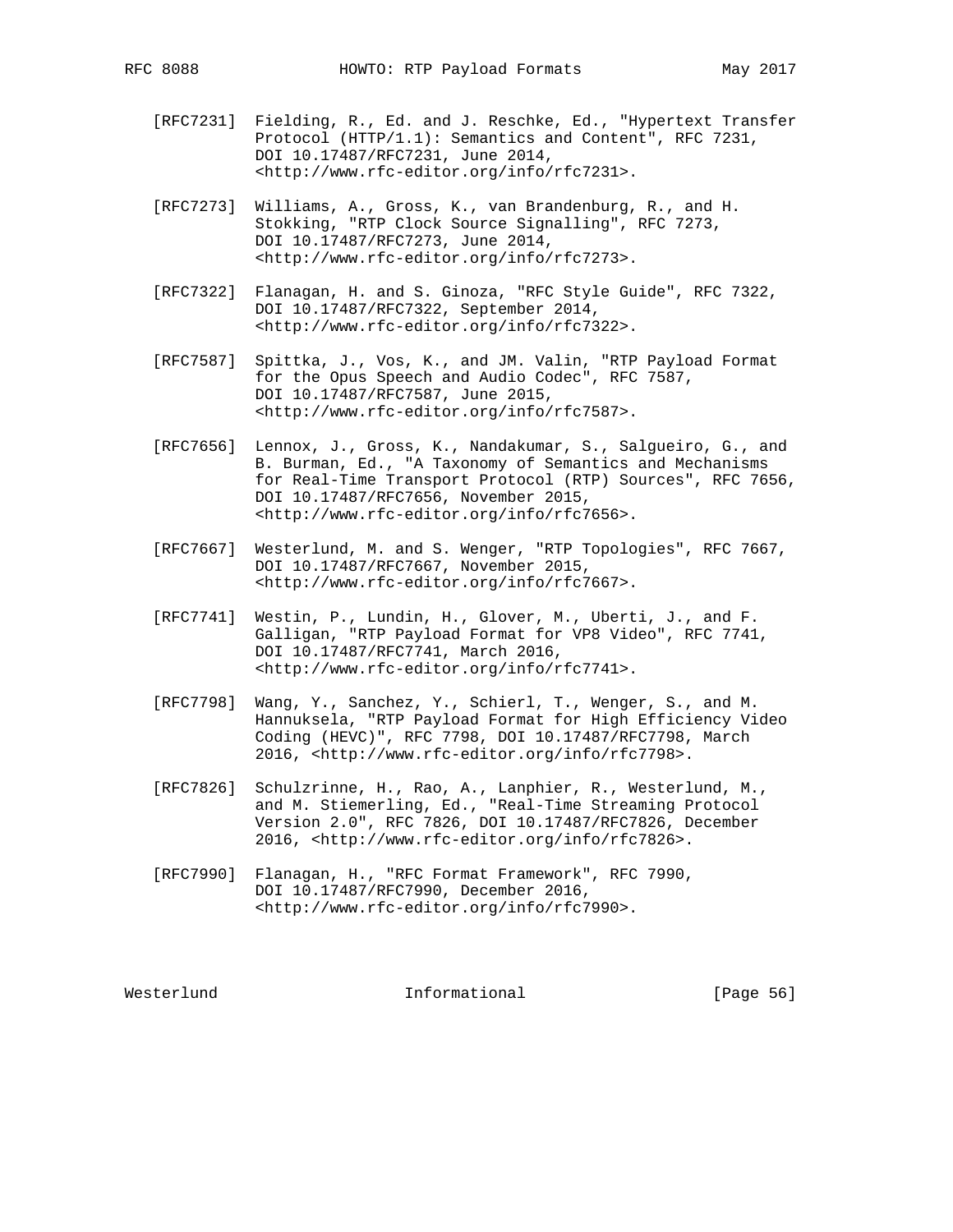- [RFC8083] Perkins, C. and V. Singh, "Multimedia Congestion Control: Circuit Breakers for Unicast RTP Sessions", RFC 8083, DOI 10.17487/RFC8083, March 2017, <http://www.rfc-editor.org/info/rfc8083>.
- [TAO] Hoffman, P., Ed., "The Tao of IETF: A Novice's Guide to the Internet Engineering Task Force", November 2012, <http://www.ietf.org/tao.html>.
- [TRACKER] "IETF Datatracker", <https://datatracker.ietf.org/>.

Westerlund Informational [Page 57]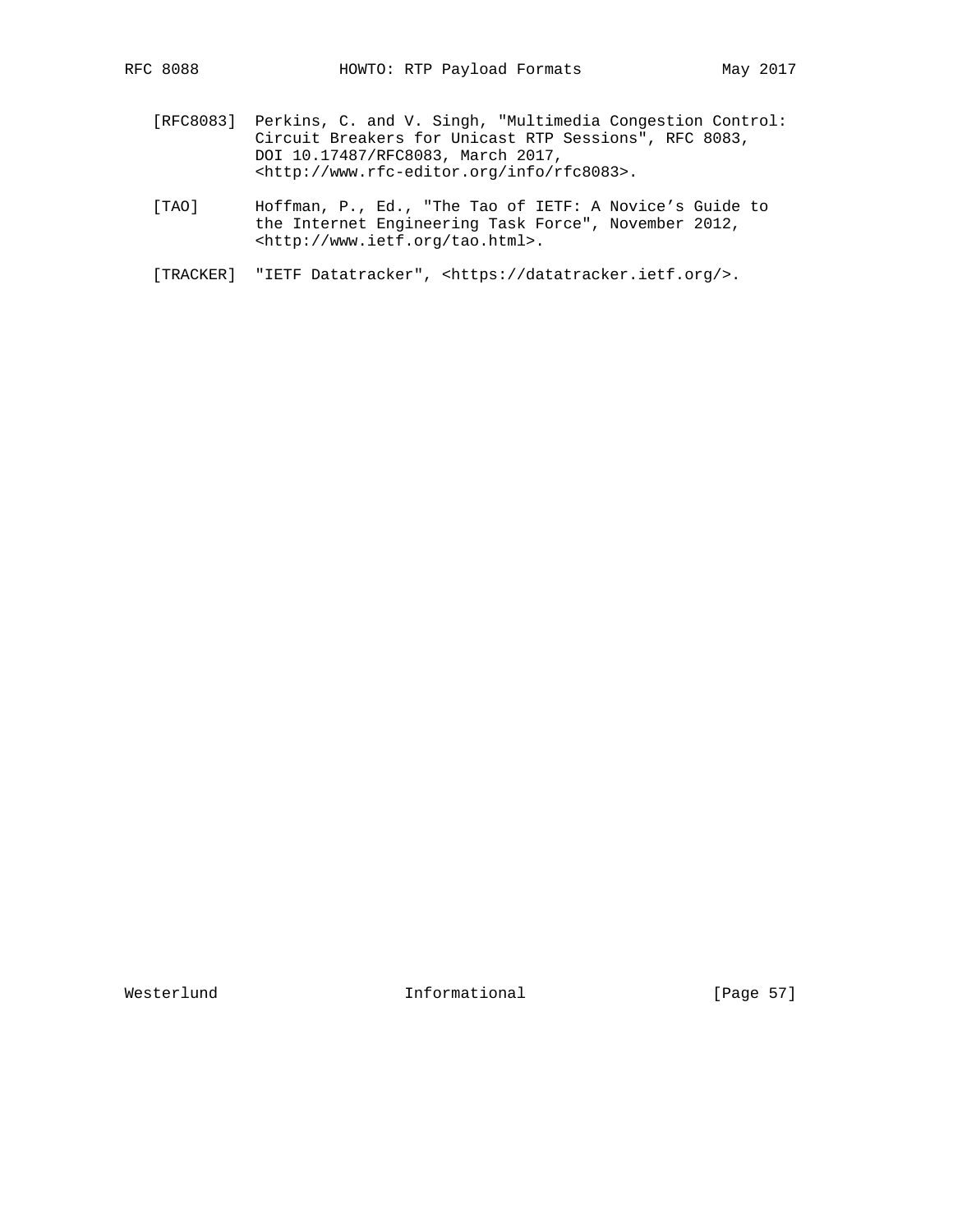Appendix A. RTP Payload Format Template

 This section contains a template for writing an RTP payload format in the form of an Internet-Draft. Text within [...] are instructions and must be removed from the draft itself. Some text proposals that are included are conditional. "..." is used to indicate where further text should be written.

A.1. Title

 [The title shall be descriptive but as compact as possible. RTP is allowed and recommended abbreviation in the title]

RTP payload format for ...

A.2. Front-Page Boilerplate

Status of this Memo

 [Insert the IPR notice and copyright boilerplate from BCP 78 and 79 that applies to this draft.]

 [Insert the current Internet-Draft document explanation. At the time of publishing it was:]

 Internet-Drafts are working documents of the Internet Engineering Task Force (IETF). Note that other groups may also distribute working documents as Internet-Drafts. The list of current Internet- Drafts is at http://datatracker.ietf.org/drafts/current/.

 Internet-Drafts are draft documents valid for a maximum of six months and may be updated, replaced, or obsoleted by other documents at any time. It is inappropriate to use Internet-Drafts as reference material or to cite them other than as "work in progress."

A.3. Abstract

 [A payload format abstract should mention the capabilities of the format, for which media format is used, and a little about that codec formats capabilities. Any abbreviation used in the payload format must be spelled out here except the very well known like RTP. No citations are allowed, and no use of language from RFC 2119 either.]

A.4. Table of Contents

 [If your draft is approved for publication as an RFC, a Table of Contents is required, per [RFC7322].]

Westerlund Informational [Page 58]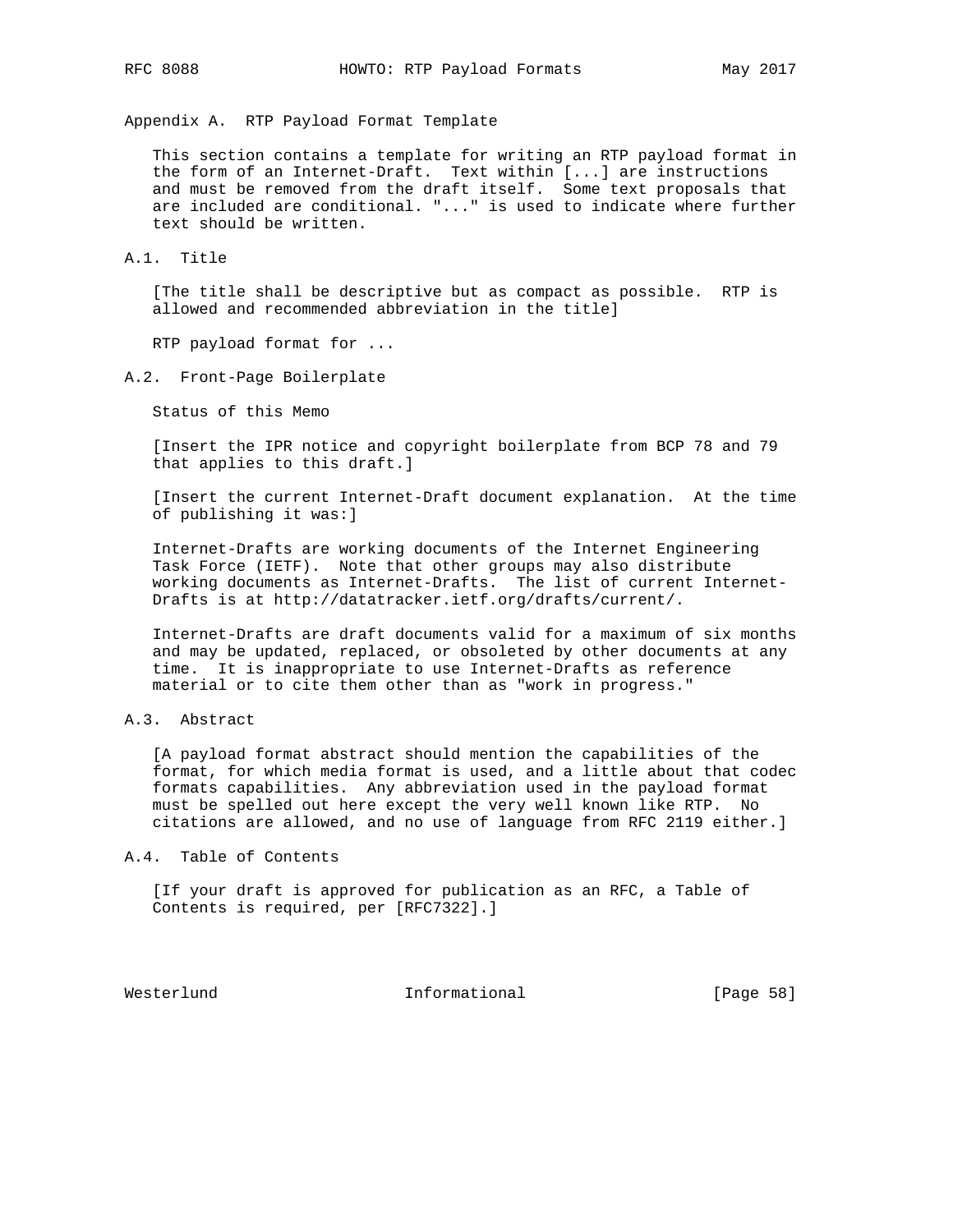## A.5. Introduction

 [The Introduction should provide a background and overview of the payload format's capabilities. No normative language in this section, i.e., no MUST, SHOULDs etc.]

### A.6. Conventions, Definitions, and Abbreviations

 [Define conventions, definitions, and abbreviations used in the document in this section. The most common definition used in RTP payload formats are the RFC 2119 definitions of the uppercase normative words, e.g., MUST and SHOULD.]

 The key words "MUST", "MUST NOT", "REQUIRED", "SHALL", "SHALL NOT", "SHOULD", "SHOULD NOT", "RECOMMENDED", "MAY", and "OPTIONAL" in this document are to be interpreted as described in RFC 2119.

#### A.7. Media Format Description

 [The intention of this section is to enable reviewers and persons to get an overview of the capabilities and major properties of the media format. It should be kept short and concise and is not a complete replacement for reading the media format specification.]

A.8. Payload Format

[Overview of payload structure]

A.8.1. RTP Header Usage

 [RTP header usage needs to be defined. The fields that absolutely need to be defined are timestamp and marker bit. Further fields may be specified if used. All the rest should be left to their RTP specification definition.]

 The remaining RTP header fields are used as specified in RTP [RFC3550].

A.8.2. Payload Header

 [Define how the payload header, if it exists, is structured and used.]

Westerlund Informational [Page 59]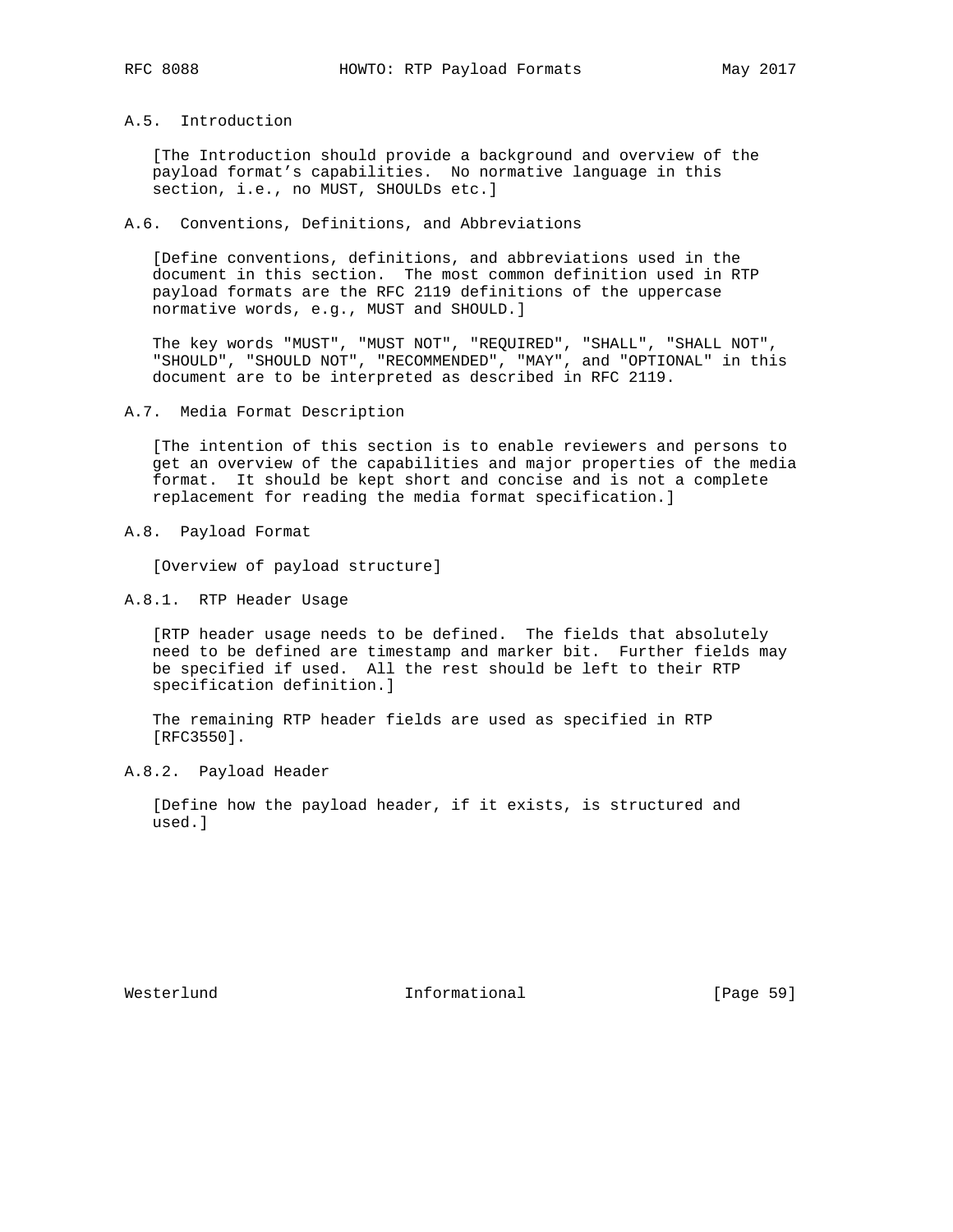#### A.8.3. Payload Data

 [The payload data, i.e., what the media codec has produced. Commonly done through reference to the media codec specification, which defines how the data is structured. Rules for padding may need to be defined to bring data to octet alignment.]

#### A.9. Payload Examples

 [One or more examples are good to help ease the understanding of the RTP payload format.]

## A.10. Congestion Control Considerations

 [This section is to describe the possibility to vary the bitrate as a response to congestion. Below is also a proposal for an initial text that reference RTP and profiles definition of congestion control.]

 Congestion control for RTP SHALL be used in accordance with RFC 3550 [RFC3550], and with any applicable RTP profile: e.g., RFC 3551 [RFC3551]. An additional requirement if best-effort service is being used is users of this payload format MUST monitor packet loss to ensure that the packet loss rate is within acceptable parameters. Circuit Breakers [RFC8083] is an update to RTP [RFC3550] that defines criteria for when one is required to stop sending RTP Packet Streams. The circuit breakers is to be implemented and followed.

A.11. Payload Format Parameters

 This RTP payload format is identified using the ... media type, which is registered in accordance with RFC 4855 [RFC4855] and using the template of RFC 6838 [RFC6838].

A.11.1. Media Type Definition

 [Here the media type registration template from RFC 6838 is placed and filled out. This template is provided with some common RTP boilerplate.]

Type name:

Subtype name:

Required parameters:

Optional parameters:

Westerlund Informational [Page 60]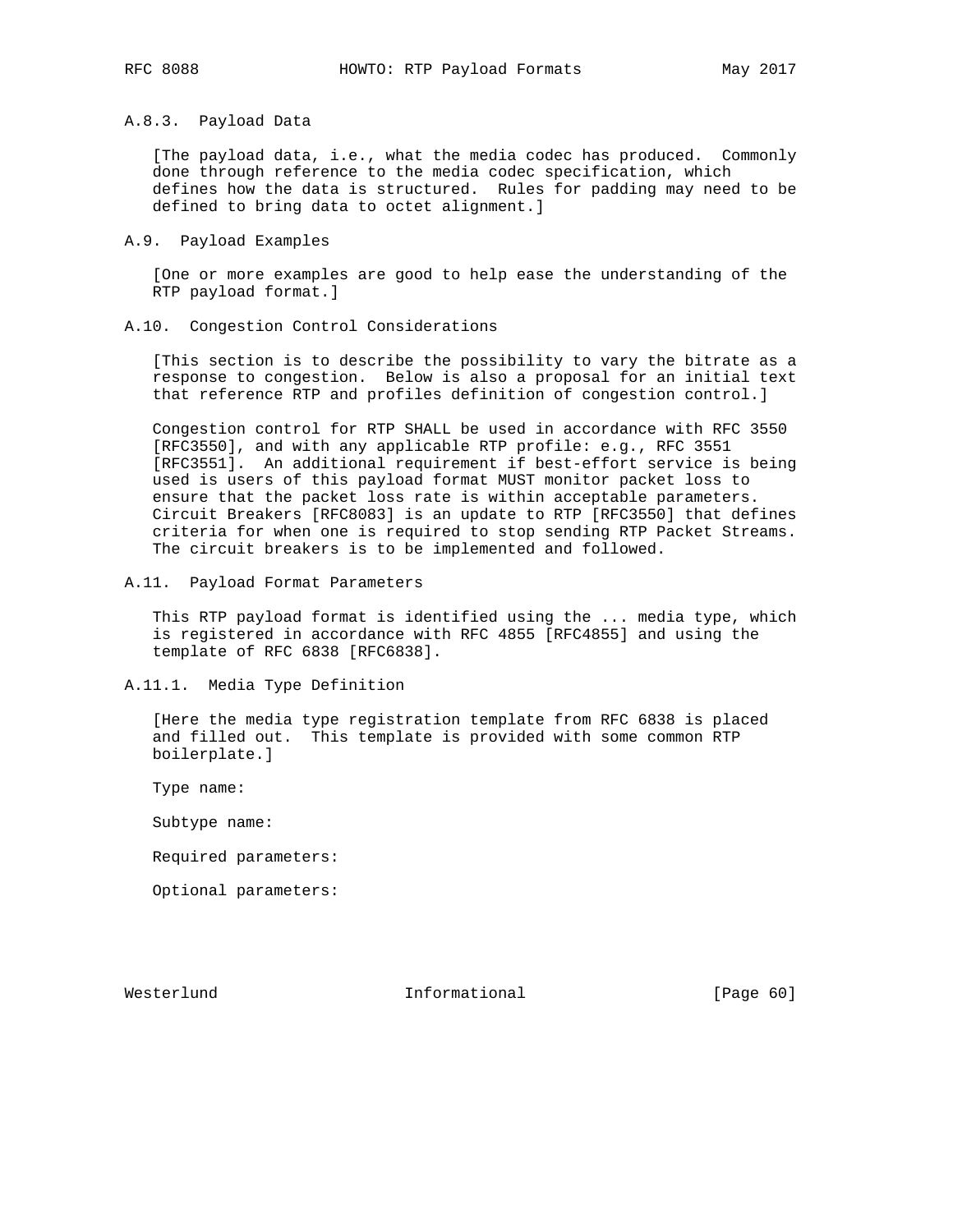Encoding considerations:

 This media type is framed and binary; see Section 4.8 in RFC 6838 [RFC6838].

Security considerations:

Please see the Security Considerations section in RFC XXXX

Interoperability considerations:

Published specification:

Applications that use this media type:

Additional information:

Deprecated alias names for this type:

 [Only applicable if there exists widely deployed alias for this media type; see Section 4.2.9 of [RFC6838]. Remove or use N/A otherwise.]

Magic number(s):

 [Only applicable for media types that has file format specification. Remove or use N/A otherwise.]

File extension(s):

 [Only applicable for media types that has file format specification. Remove or use N/A otherwise.]

Macintosh file type code(s):

 [Only applicable for media types that has file format specification. Even for file formats they can be skipped as they are not relied on after Mac OS 9.X. Remove or use N/A otherwise.]

Person & email address to contact for further information:

Intended usage:

[One of COMMON, LIMITED USE, or OBSOLETE.]

Westerlund Informational [Page 61]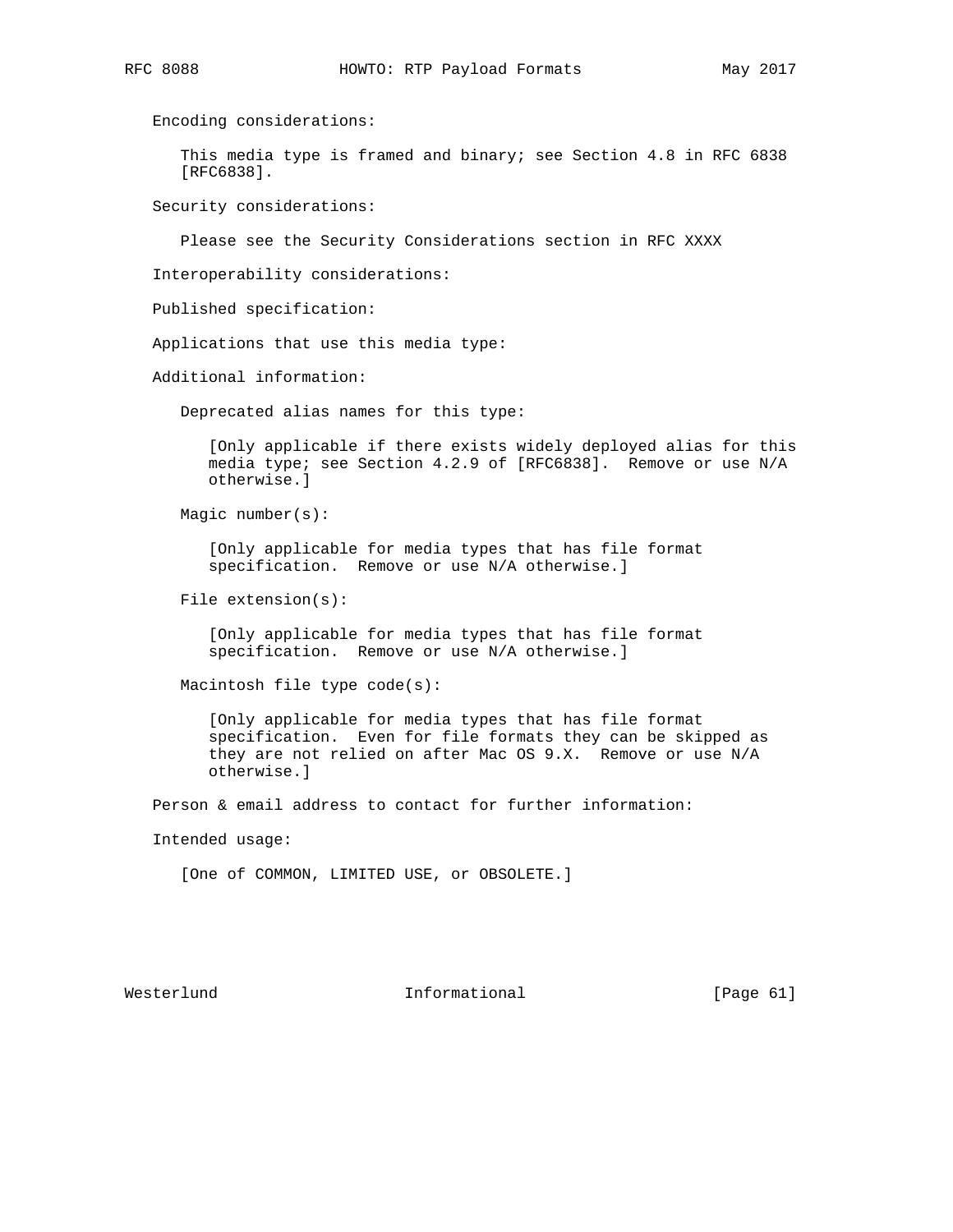Restrictions on usage:

 [The below text is for media types that is only defined for RTP payload formats. There exist certain media types that are defined both as RTP payload formats and file transfer. The rules for such types are documented in RFC 4855 [RFC4855].]

 This media type depends on RTP framing and, hence, is only defined for transfer via RTP [RFC3550]. Transport within other framing protocols is not defined at this time.

Author:

Change controller:

IETF Payload working group delegated from the IESG.

Provisional registration? (standards tree only):

No

 (Any other information that the author deems interesting may be added below this line.)

[From RFC 6838:

 "N/A", written exactly that way, can be used in any field if desired to emphasize the fact that it does not apply or that the question was not omitted by accident. Do not use 'none' or other words that could be mistaken for a response.

 Limited-use media types should also note in the applications list whether or not that list is exhaustive.]

A.11.2. Mapping to SDP

 The mapping of the above defined payload format media type and its parameters SHALL be done according to Section 3 of RFC 4855 [RFC4855].

 [More specific rules only need to be included if some parameter does not match these rules.]

A.11.2.1. Offer/Answer Considerations

 [Here write your Offer/Answer considerations section; please see Section 3.4.2.1 for help.]

Westerlund Informational [Page 62]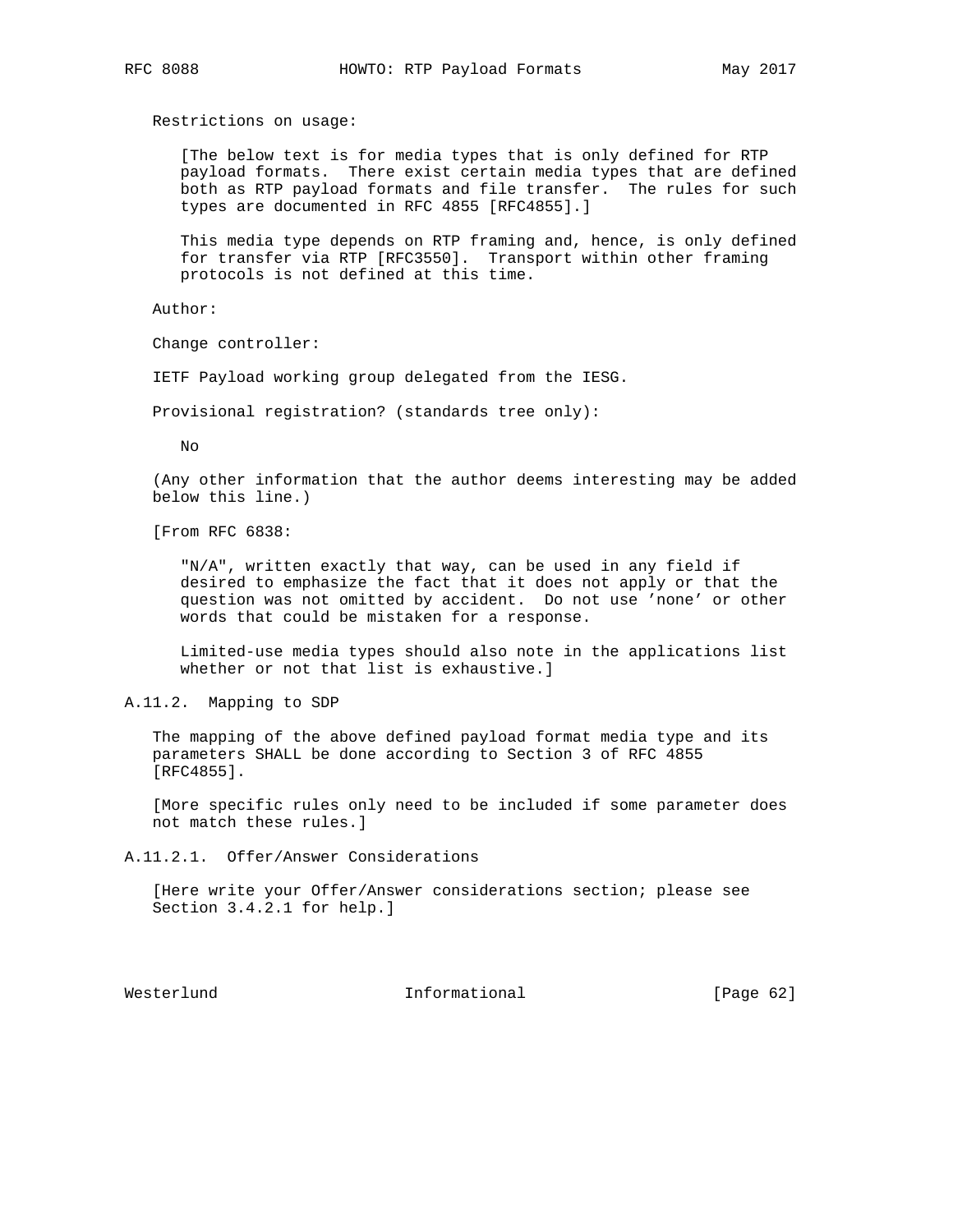#### A.11.2.2. Declarative SDP Considerations

 [Here write your considerations for declarative SDP, please see Section 3.4.2.2 for help.]

#### A.12. IANA Considerations

 This memo requests that IANA registers [insert media type name here] as specified in Appendix A.11.1. The media type is also requested to be added to the IANA registry for "RTP Payload Format MIME types" <http://www.iana.org/assignments/rtp-parameters>.

 [See Section 7.4 and consider if any of the parameter needs a registered name space.]

### A.13. Security Considerations

[See Section 7.2.]

 RTP packets using the payload format defined in this specification are subject to the security considerations discussed in the RTP specification [RFC3550] , and in any applicable RTP profile such as RTP/AVP [RFC3551], RTP/AVPF [RFC4585], RTP/SAVP [RFC3711], or RTP/ SAVPF [RFC5124]. However, as "Securing the RTP Protocol Framework: Why RTP Does Not Mandate a Single Media Security Solution" [RFC7202] discusses, it is not an RTP payload format's responsibility to discuss or mandate what solutions are used to meet the basic security goals like confidentiality, integrity, and source authenticity for RTP in general. This responsibility lays on anyone using RTP in an application. They can find guidance on available security mechanisms and important considerations in "Options for Securing RTP Sessions" [RFC7201]. Applications SHOULD use one or more appropriate strong security mechanisms. The rest of this Security Considerations section discusses the security impacting properties of the payload format itself.

 This RTP payload format and its media decoder do not exhibit any significant non-uniformity in the receiver-side computational complexity for packet processing, and thus are unlikely to pose a denial-of-service threat due to the receipt of pathological data. Nor does the RTP payload format contain any active content.

 [The previous paragraph may need editing due to the format breaking either of the statements. Fill in here any further potential security threats created by the payload format itself.]

Westerlund 1nformational [Page 63]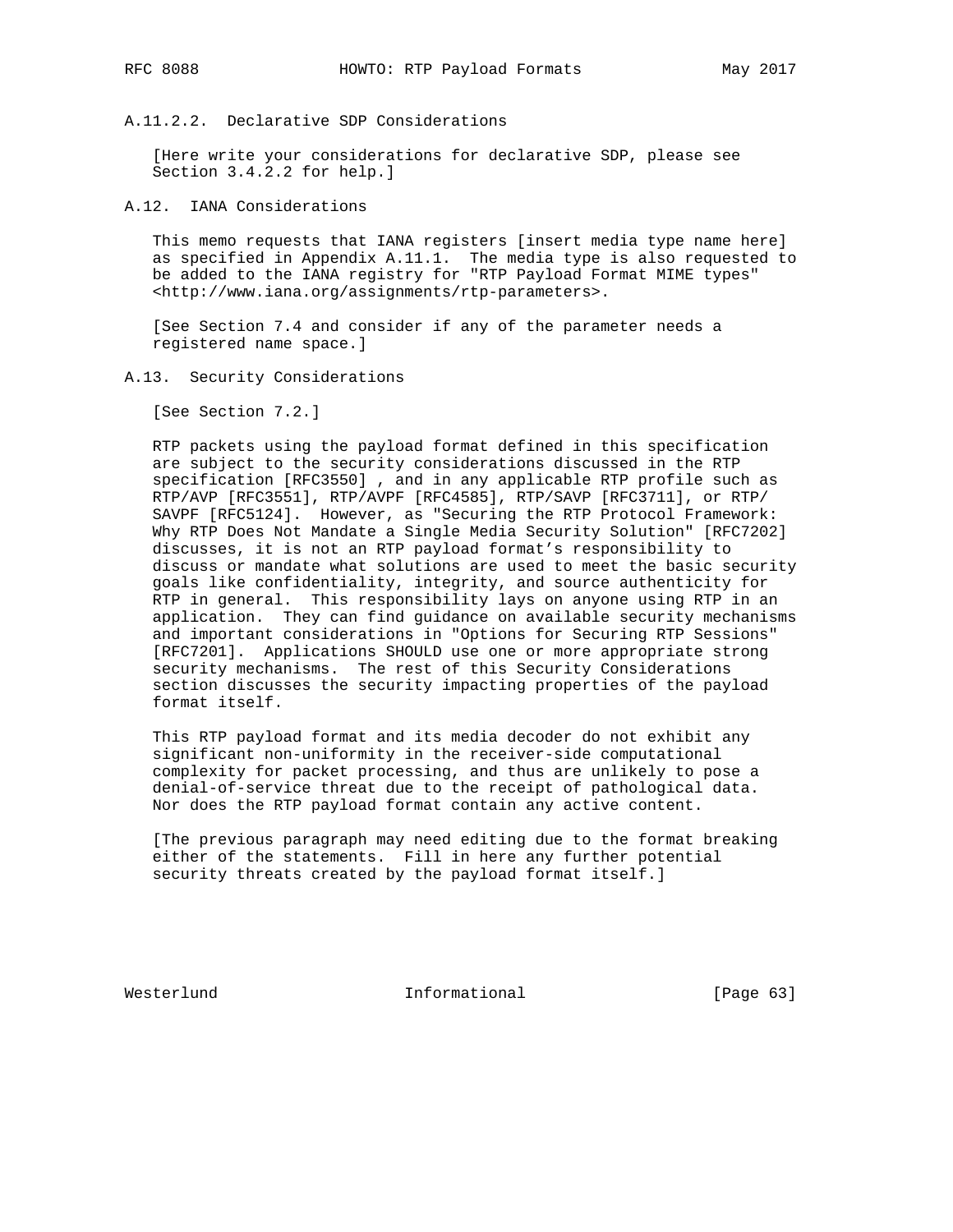## A.14. RFC Editor Considerations

 Note to RFC Editor: This section may be removed after carrying out all the instructions of this section.

 RFC XXXX is to be replaced by the RFC number this specification receives when published.

A.15. References

 [References must be classified as either normative or informative and added to the relevant section. References should use descriptive reference tags.]

A.15.1. Normative References

 [Normative references are those that are required to be used to correctly implement the payload format. Also, when requirements language is used, as in the sample text for "Congestion Control Considerations" above, there should be a normative reference to [RFC2119].]

A.15.2. Informative References

[All other references.]

A.16. Authors' Addresses

 [All authors need to include their name and email address as a minimum: postal mail and possibly phone numbers are included commonly.]

[The Template Ends Here!]

Acknowledgements

 The author would like to thank the individuals who have provided input to this document. These individuals include Richard Barnes, Ali C. Begen, Bo Burman, Ross Finlayson, Russ Housley, John Lazzaro, Jonathan Lennox, Colin Perkins, Tom Taylor, Stephan Wenger, and Qin Wu.

Westerlund Informational [Page 64]